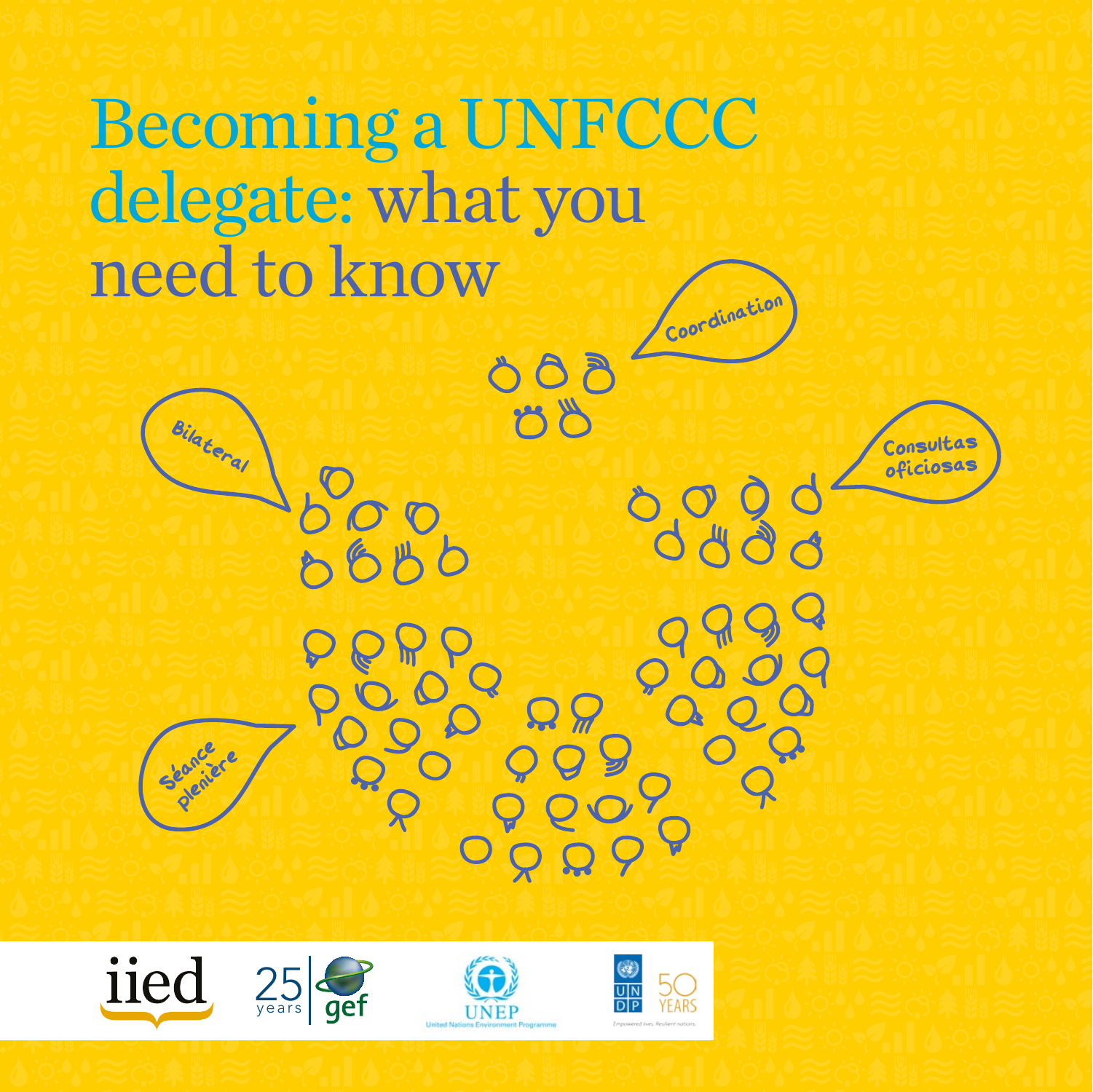## **Contents**

| <b>Foreword by Tosi Mpanu-Mpanu, LDC Chair</b>                                                                                                                                                       | 3                           |
|------------------------------------------------------------------------------------------------------------------------------------------------------------------------------------------------------|-----------------------------|
| <b>Acknowledgements</b>                                                                                                                                                                              | 4                           |
| <b>How to use this toolkit</b>                                                                                                                                                                       | 5                           |
| 1. Understanding the UNFCCC<br>The UNFCCC<br>The Kyoto Protocol<br>The Paris Agreement                                                                                                               | 6<br>6<br>8<br>9            |
| <b>1.1 Negotiation sessions</b><br>COP/CMP/CMA<br>Subsidiary Bodies                                                                                                                                  | 10<br>10 <sup>1</sup><br>14 |
| 2. Before you leave<br>Registration<br>A typical delegation structure                                                                                                                                | 16<br>16<br>16              |
| 2.1 Preparing for your first session<br>Be familiar with the texts of the UNFCCC, Kyoto Protocol and Paris Agreement<br>Scheduling<br>Check what's happened so far<br>Get to know the UNFCCC website | 17<br>17<br>20<br>20<br>20  |
| 2.2 Practical tips: be prepared                                                                                                                                                                      | 22                          |
| 3. Who's who                                                                                                                                                                                         | 23                          |
| 3.1 A guide to the negotiating groups                                                                                                                                                                | 23                          |
| 3.2 Who's who in the COP process                                                                                                                                                                     | 25                          |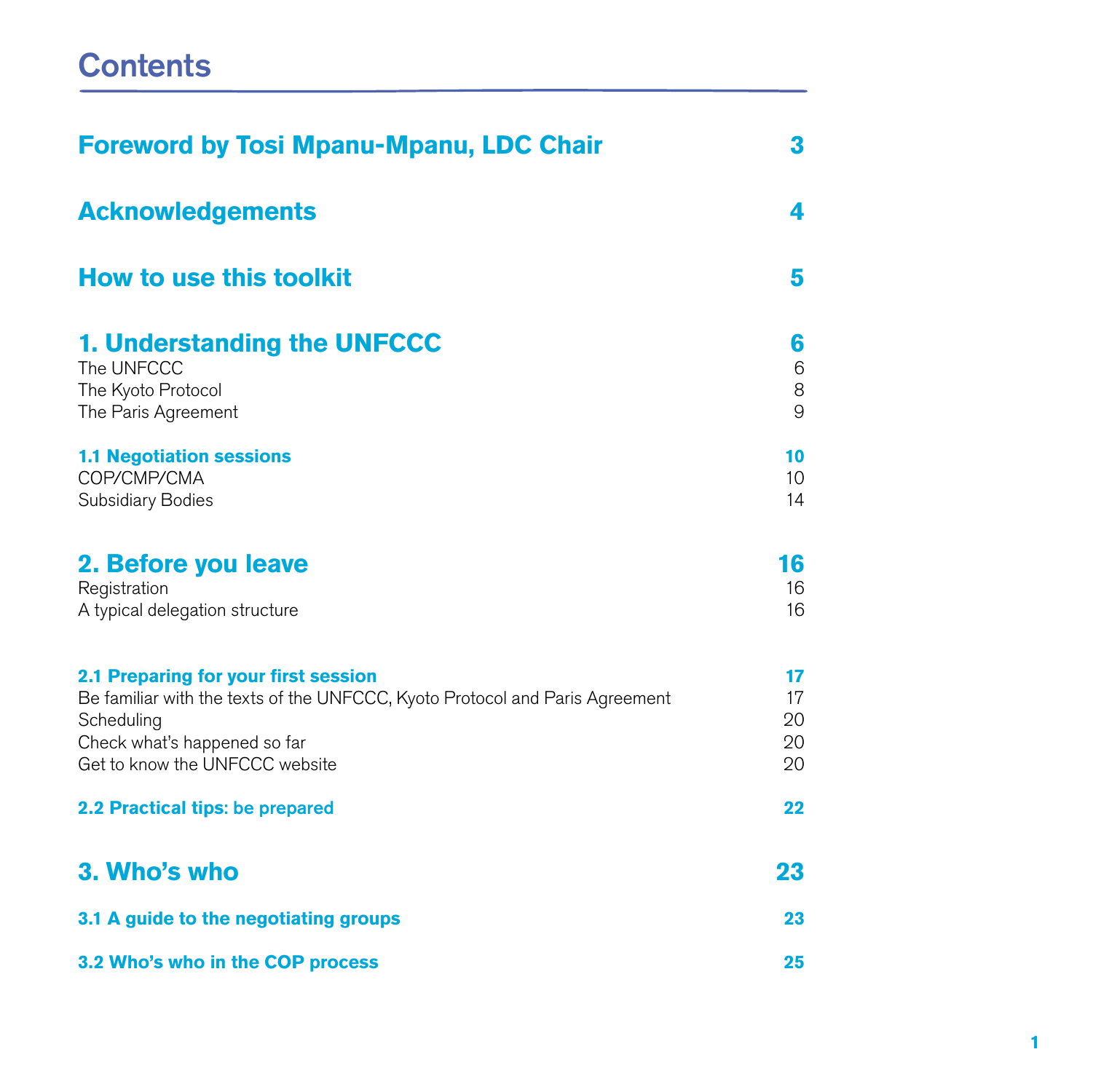| <b>4. Before COP starts</b>                                                                                                                                                                    | 26                               |
|------------------------------------------------------------------------------------------------------------------------------------------------------------------------------------------------|----------------------------------|
| <b>4.1 Prep meetings</b>                                                                                                                                                                       | 26                               |
| <b>4.2 Arriving at COP</b><br>Finding your way around<br>Arriving for subsidiary body sessions<br>What's going on where?                                                                       | 27<br>27<br>27<br>28             |
| 5. A guide to the negotiations                                                                                                                                                                 | 29                               |
| 5.1 What to expect from different meetings<br>Formal meetings<br>Informal meetings ('informals')<br>Coordination meetings<br><b>Bilaterals</b><br>Imaginary diary of an African LDC negotiator | 29<br>29<br>31<br>34<br>35<br>36 |
| 5.2 Outcomes: what's what?<br>Decisions<br>Conclusions                                                                                                                                         | 38<br>38<br>38                   |
| 5.3 Events alongside the negotiations<br>Workshops and mandated events<br>Side events<br>Press conferences<br><b>Observers</b>                                                                 | 39<br>39<br>39<br>40<br>40       |
| <b>5.4 Drafting text</b><br>Putting forward proposals for new paragraphs                                                                                                                       | 43<br>43                         |
| 5.5 How a decision might be reached                                                                                                                                                            | 46                               |
| 5.6 Practical tips: during the session                                                                                                                                                         | 47                               |
| <b>6. Useful resources</b><br>Our companion toolkits<br>Online                                                                                                                                 | 48<br>49<br>49<br>50             |
| On Twitter                                                                                                                                                                                     |                                  |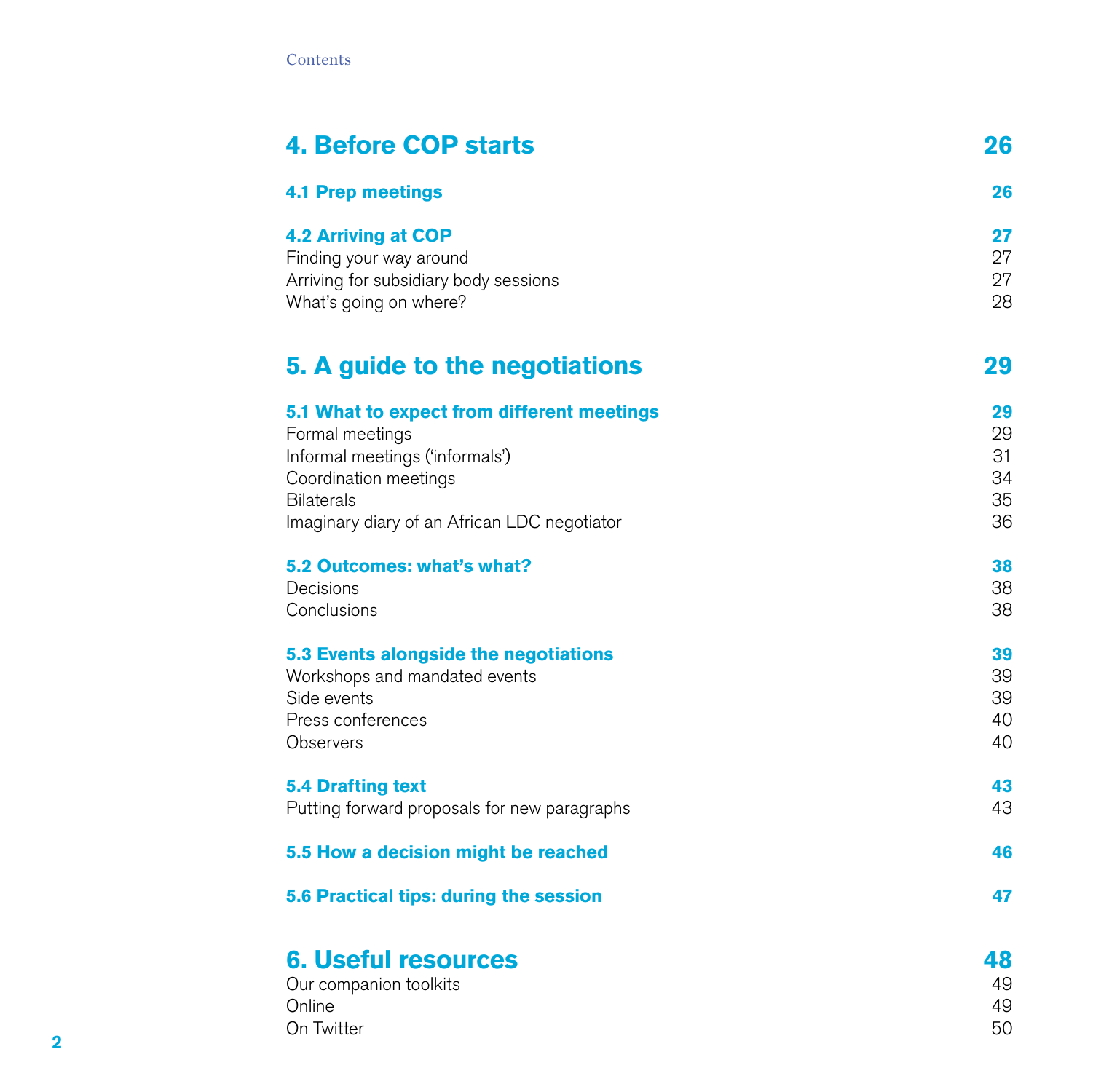## Foreword

As the current Chair of the Least Developed Countries (LDC) Group, I welcome all new negotiators to our Group. The LDC Group needs to increase its capacity to work with our current leaders to push further for more equitable global decisions as well as rigorous and ambitious action to swiftly mitigate the magnitude of climate change problems and adapt to their inevitable impacts.

Becoming a UNFCCC negotiator does not happen overnight. International negotiation processes are not easy and the UNFCCC negotiations are especially complex. The climate change issue is negotiated at the global level in a setting where a multitude of bodies meet in parallel to address a plethora of interconnected matters. In addition to the difficult subject matter, the process itself can be daunting and overwhelming even for experienced negotiators. Starting in this process as a new negotiator is certainly the most difficult part. However, if you get it right, you can go a long way.

I applaud IIED's unrelenting efforts to strengthen the capacity of the next generation of leaders in climate change. This guide, 'Becoming a UNFCCC delegate: what you need to know', should be an essential reading for any new negotiator. I wholeheartedly thank IIED, UNEP, UNDP and all others involved in this project.

Tosi Mpanu-Mpanu Chair of the Least Developed Countries Group in the UNFCCC (2016) Democratic Republic of Congo

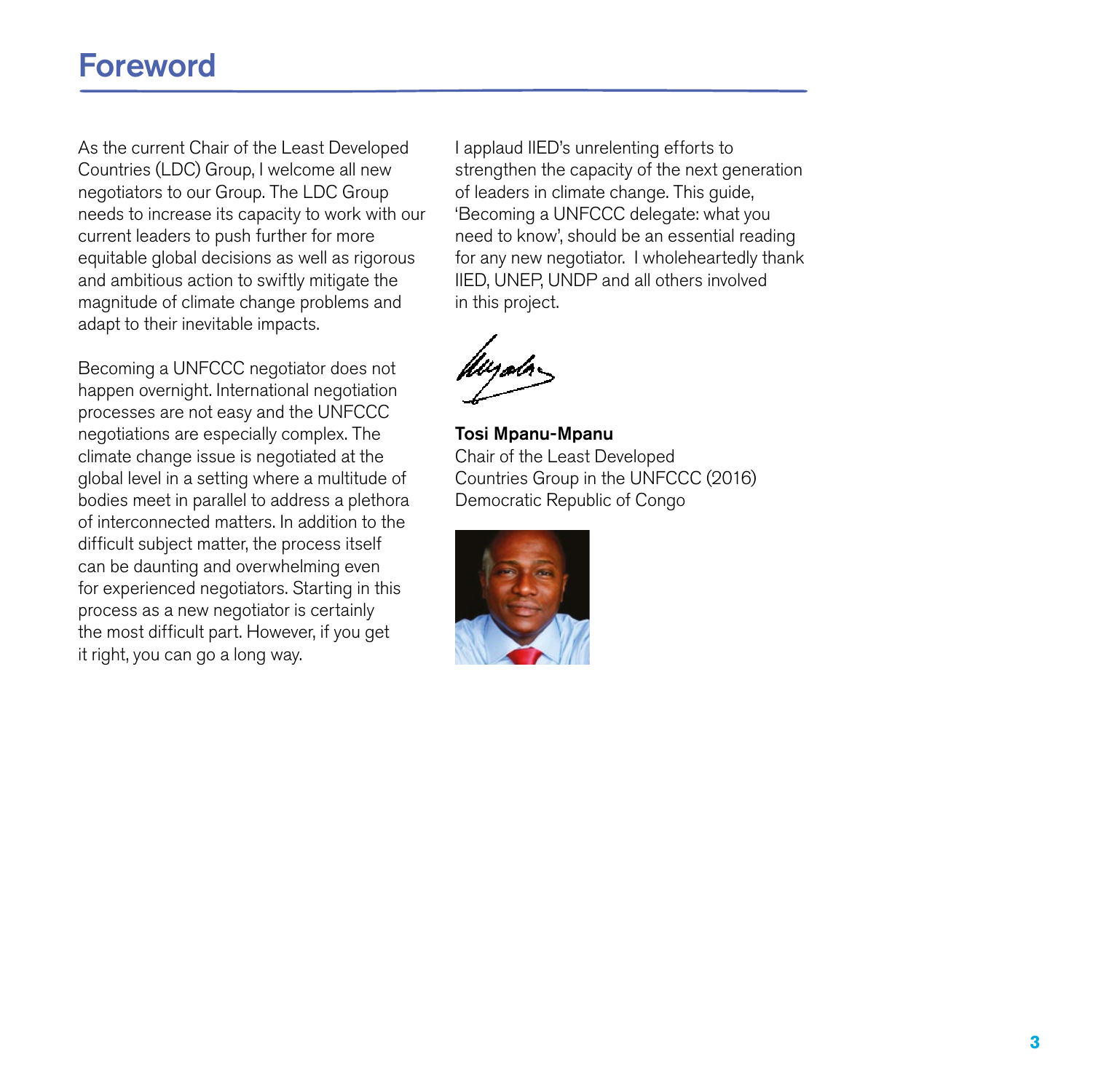#### **Author**

Janna Tenzing (janna.tenzing@iied.org) is a researcher at the International Institute for Environment and Development's Climate Change Group.

This publication has been made possible with support from the joint UNDP-UNEP 'Building capacity for the least developed countries (LDCs) to participate effectively in intergovernmental climate change processes'. This joint programme is funded by the Least Developed Countries Fund. The Global Environment Facility (GEF), UNDP and UNEP would like to thank the author of this paper. The designations employed and the presentations in this paper do not imply the expression of any opinion whatsoever on the part of UNDP, UNEP, GEF or any other United Nations or contributory organisations, editors or publishers concerning the legal status of any country, territory, city or area or its authority. Mention of a commercial company or a product in this paper does not imply endorsement by UNDP, UNEP, GEF or any other United Nations or contributory organisations. The use of information from this publication concerning proprietary products for publicity or advertising is not permitted.

#### **Acknowledgements**

The author would like to thank Mamadou Honadia, Batu Uprety, Brianna Craft and Anju Sharma for their detailed comments on an earlier version of the text as well as Achala Abeysinghe and Marika Weinhardt for overall guidance. Special thanks also to Helen Burley for her invaluable support, ideas and advice throughout the development of this toolkit. All errors remain the author's.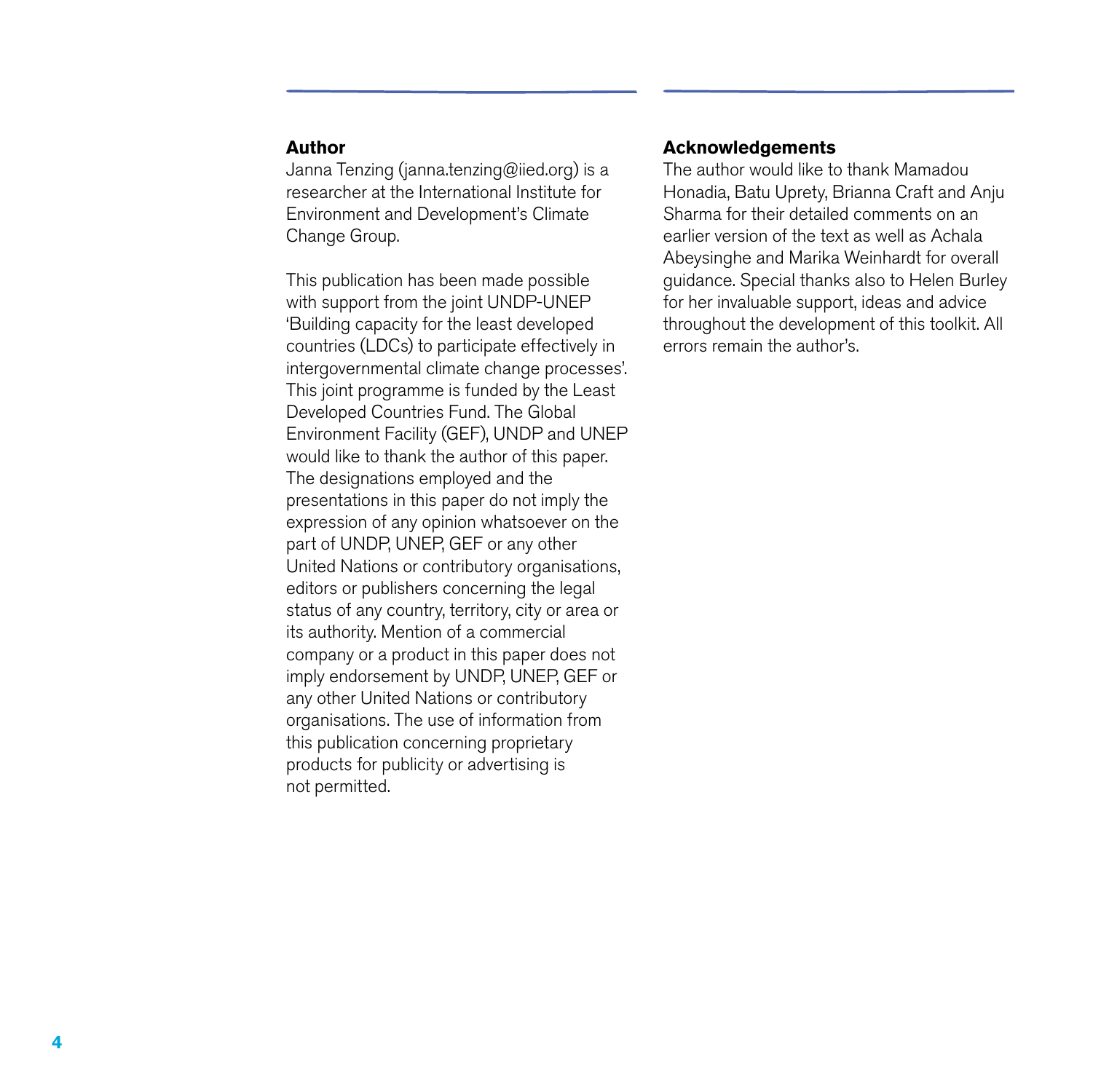Attending UN climate negotiations for the first time is daunting, especially if it's a Conference of the Parties (COP) session. With so many meetings happening in parallel — some open, some closed — and jargon and acronyms that constantly roll off people's tongues, the United Nations Framework Convention on Climate Change (UNFCCC) process is notoriously complex.

This toolkit has been written to help new delegates, in particular from the Least Developed Countries (LDCs), navigate the session. It focuses on the process, rather than the content of negotiations, and offers some practical 'insider' tips for getting through the days (and nights).

There's no 'right' way to use this toolkit. Skip from section to section, or go through it from beginning to end.

We do however suggest the toolkit is used alongside its sister publication: 'Climate negotiations terminology: the pocket guide'. The pocket guide explains and will help you to apply the specialist language of the UNFCCC negotiations. It is available free of charge on the IIED website in English (http://pubs.iied.org/10148IIED) and French (http://pubs.iied.org/10148FIIED). A very full acronym list is included in the pocket guide, hence not repeated in this toolkit.

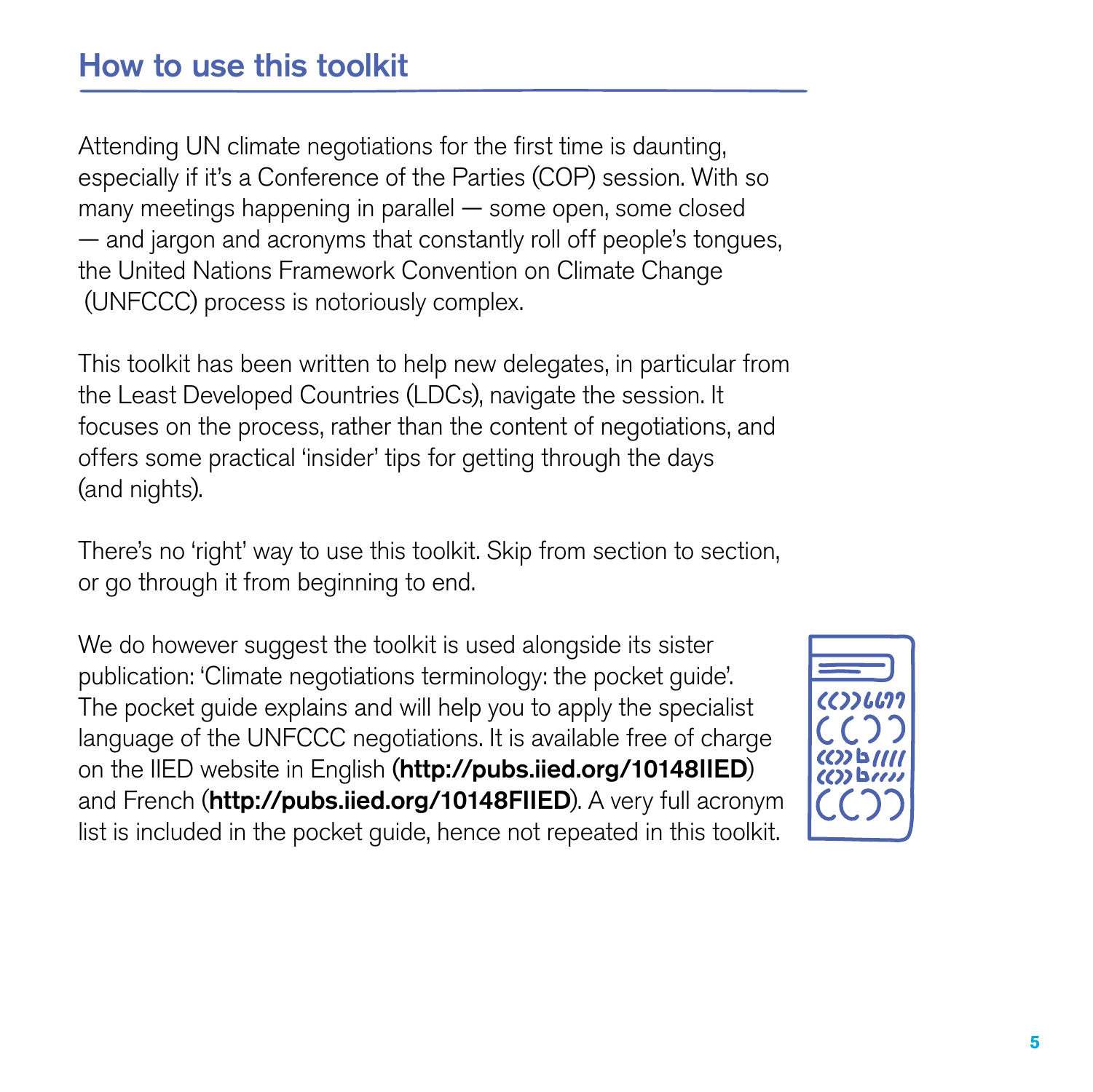## 1. Understanding the UNFCCC



## The UNFCCC

#### The United Nations Framework Convention on Climate Change (UNFCCC) is an

international treaty that binds its signatories to cooperate in limiting global temperature increases, and in addressing the adverse effects of unavoidable climate change. It was adopted in 1992, and entered into force in 1994 (see timeline, left). There are currently 197 parties to the UNFCCC: 196 countries and the European Union (EU) which ratified the Convention as a bloc.

Under the Convention, developed countries are tasked with taking the lead in acting on climate change, given their historical responsibility for causing it. These countries are listed in Annex I of the Convention (often referred to as 'Annex I parties/countries') and include members of the Organisation for Economic Cooperation and Development (OECD) in 1992 as well as the Russian Federation and Central and Eastern European countries, considered at the time as 'economies in transition'. Annex II countries exclude those countries with economies in transition. Annex II parties have commitments under the Convention to provide finance and to develop and share ('transfer') technology. Developing countries will often be referred to as 'non-Annex I parties/countries' (http://unfccc.int/parties\_and\_observers/ parties/annex\_i/items/2774.php). The full text of the UNFCCC is available in the six official UN languages online: http://unfccc.int/essential\_background/

convention/items/6036.php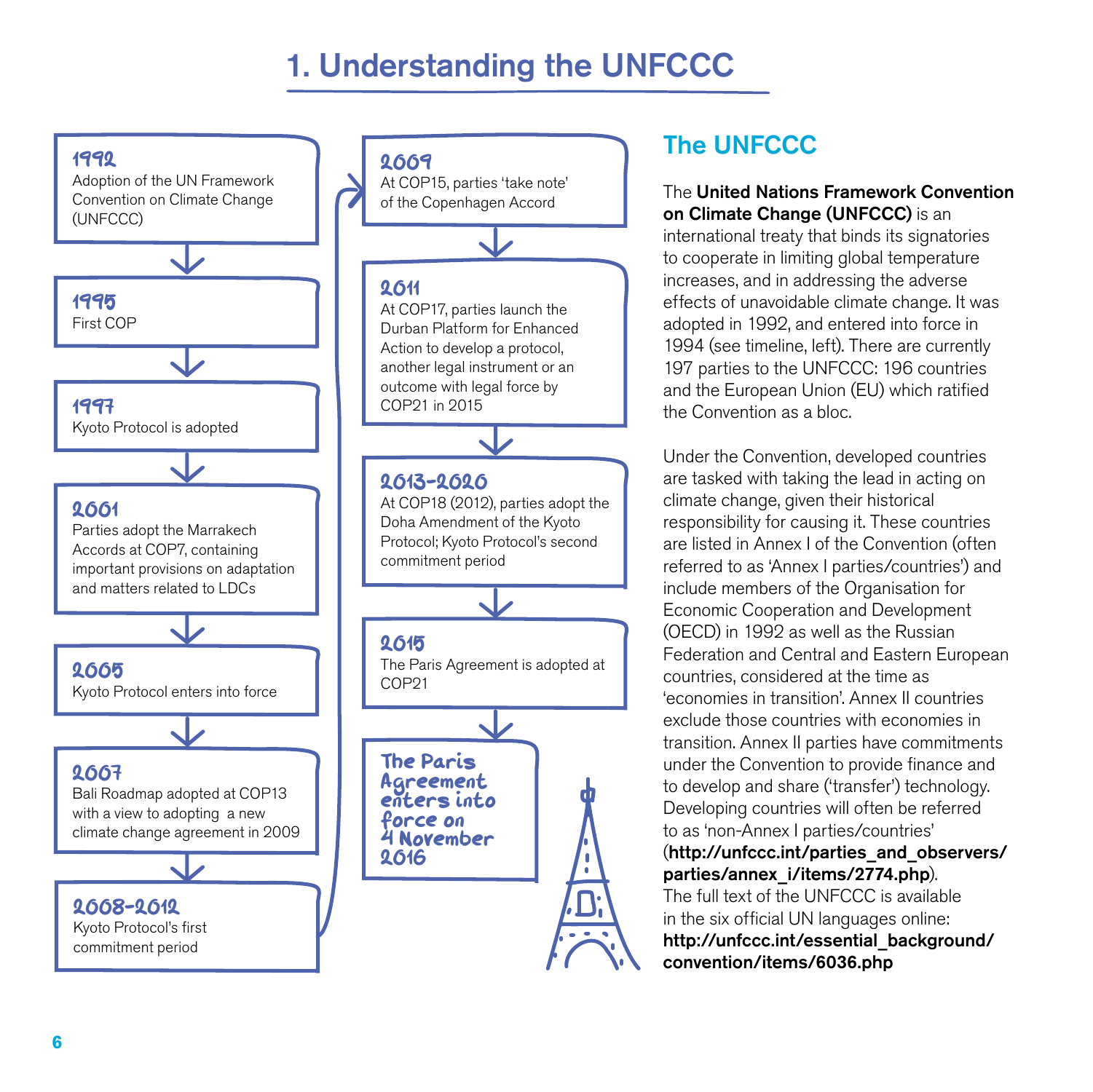"The ultimate objective of this Convention … is to achieve … stabilisation of greenhouse gas concentrations in the atmosphere at a level that would prevent dangerous anthropogenic interference with the climate system. Such a level should be achieved within a time-frame sufficient to allow ecosystems to adapt naturally to climate change, to ensure that food production is not threatened and to enable economic development to proceed in a sustainable manner." Article 2, UNFCCC

The 197 parties to the Convention meet annually for a Conference of the Parties (COP) to agree on actions to implement commitments. The COP is the supreme decision making body of the UNFCCC.

#### Entry into force of the UNFCCC

Before an international treaty can enter into force, it must be ratified by the countries involved. Depositing an 'instrument of ratification' (in this case, to the UN Secretary General) indicates that a State has consented to be bound by a multilateral treaty and that it has completed all necessary processes at the national level to transfer the treaty to its domestic jurisdictional system.

The precise terms of entry into force are specified in the treaty. The Convention entered into force 90 days after the 50th party had ratified the agreement (on 21 March 1994).

#### Working languages

The six UN languages are Arabic, Chinese, English, French, Russian, and Spanish. All official documents, such as agreement texts, decisions, and reports are available in these six languages. In plenary sessions (see page 29), simultaneous interpretation is available and parties may deliver their statements or make interventions in any of these languages. In smaller negotiating settings — including drafting groups — English is used and no interpretation is available. All party delegates need to be familiar with UNFCCC terminology (and acronyms) in English to engage effectively in the negotiations.

> For more information on the ratification process, see: Abeysinghe and Prolo (2016) Entry into force of the Paris Agreement: the legal process. IIED, London.

#### For more on the terminology see:

Abeysinghe, A, Prolo, C, Tenzing, J (2015) Climate negotiations terminology: the pocket guide. IIED, London.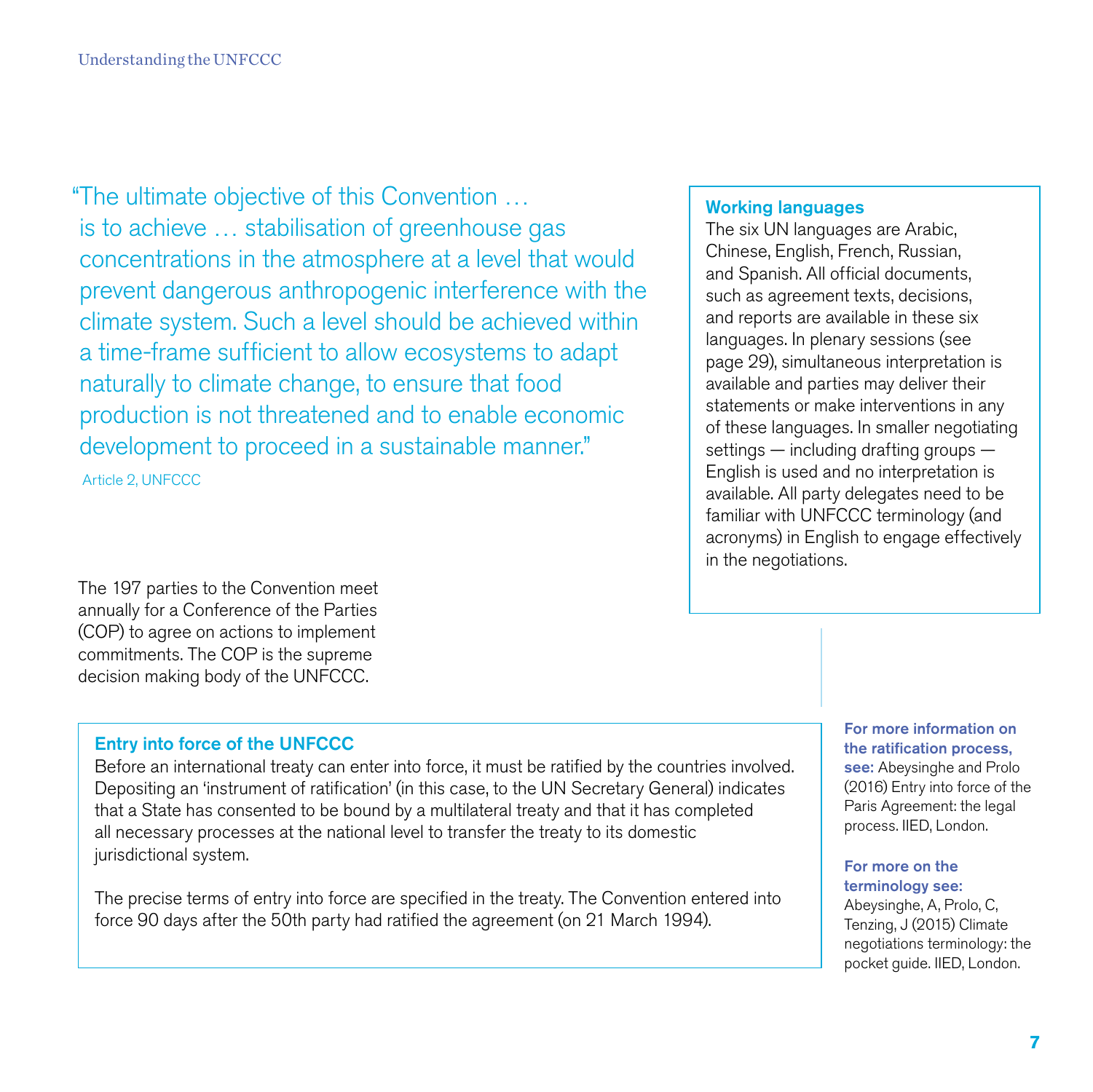## The Kyoto Protocol

At the first COP, parties agreed to strengthen global cooperation to address climate change. This led to the **Kyoto Protocol**, adopted in 1997 at COP3 in Kyoto. This legally binding treaty committed developed country parties, as those historically responsible for the high concentrations of greenhouse gases (GHGs) in the atmosphere, to reduce their emissions by an average of five per cent below 1990 levels during the first commitment period (2008–2012). The Kyoto Protocol entered into force in 2005.

The 'Doha Amendment to the Kyoto Protocol' commits developed country parties to further reductions in the second commitment period (2013–2020) but has not yet entered into force.

Currently, 192 parties to the UNFCCC are also party to the Kyoto Protocol. These parties meet annually for a Conference of the Parties serving as the **Meeting of the Parties to the** Kyoto Protocol (CMP), in conjunction with COP sessions. The CMP is the supreme decision making body of the Kyoto Protocol.

The full text of the Kyoto Protocol is available online in the six official UN languages: http://unfccc.int/kyoto\_protocol/ items/2830.php

#### Entry into force of the Kyoto Protocol

The Kyoto Protocol entered into force on the 16 February 2005, 90 days after 55 parties, including Annex I parties representing at least 55 per cent of total CO<sub>2</sub> emissions for 1990, deposited their 'instrument of ratification' (a document, signed normally by the Head of State or Government) with the UN. The Kyoto Protocol's first commitment period was from 2008 to 2012.

The second commitment period started in 2013 and will end in 2020. The Doha Amendment to the Kyoto Protocol includes new commitments for developed country parties for this period, including to reduce emissions by at least 18 per cent below 1990 levels. It also contains a revised list of GHG emissions that they must report on. The Doha Amendment will enter into force when 55 parties including Annex I parties representing at least 55 per cent of total CO<sub>2</sub> emissions for 1990 ratify the amendment.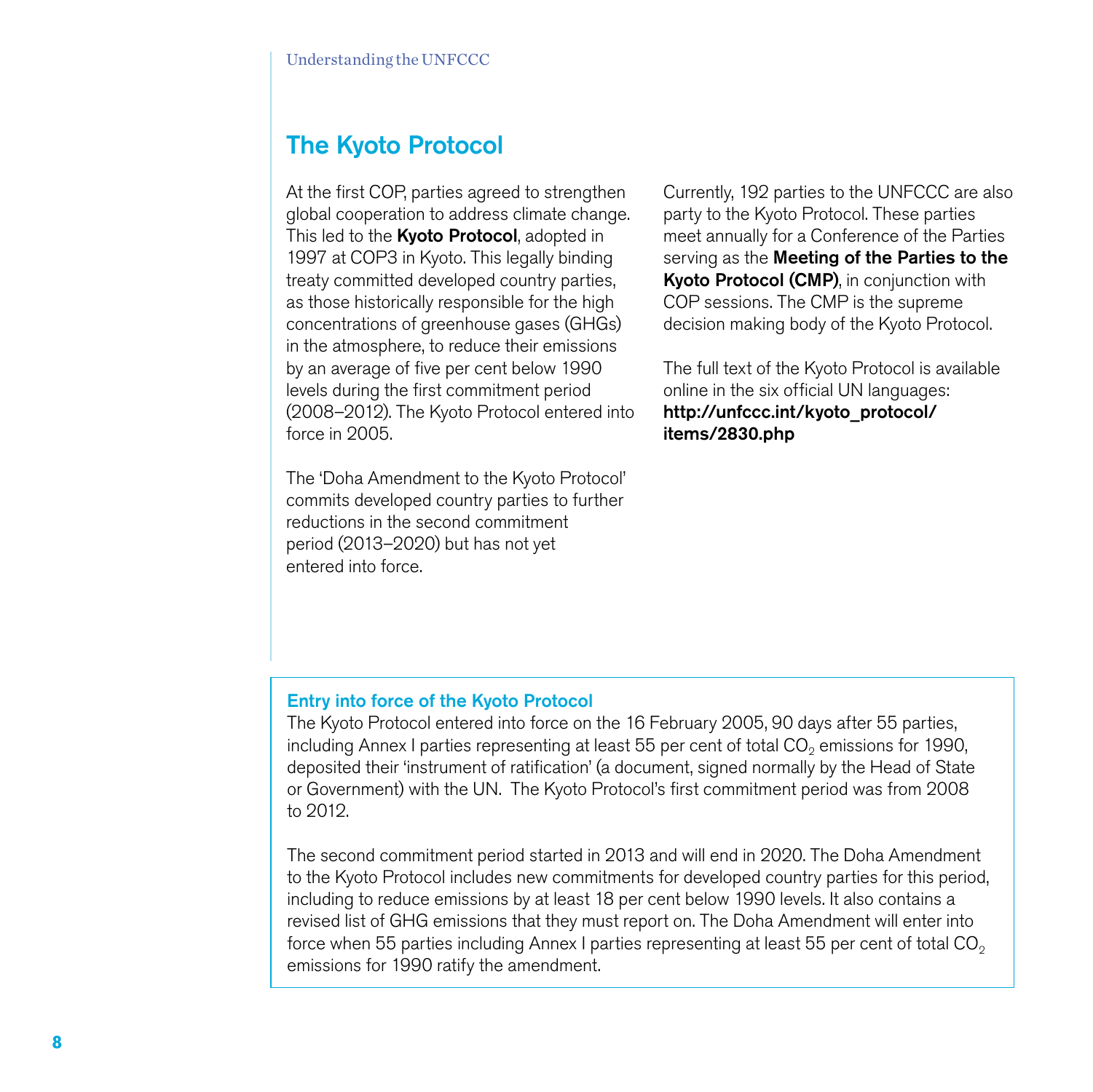## The Paris Agreement

At COP13 (2007), parties launched a work plan, known as the Bali Roadmap, which was supposed to lead to a new climate change agreement at COP15 in Copenhagen in 2009. Due to differences of opinion, parties did not adopt the 'Copenhagen Accord'. Instead they only 'took note' of it.

The failure to reach an agreement raised questions as to whether climate change could be addressed through multilateralism and diplomacy. But as scientific knowledge on climate change and evidence of its impacts increased, there was growing pressure for urgent global action.

Parties renewed efforts to strengthen the global climate change regime at COP17 in Durban in 2011, and set a deadline to agree on a universal, legally binding agreement by 2015. The Paris Agreement was adopted on 12 December 2015.

The supreme decision-making body of the Paris Agreement is the Conference of the Parties Serving as the Meeting of the Parties to the Paris Agreement (CMA). All parties that have ratified the Paris

Agreement are represented in the CMA.

The full text of the Paris Agreement is available in the six official UN languages online: http://unfccc.int/paris\_agreement/ items/9485.php

To strengthen the global response to climate change, the Paris Agreement aims to:

- (a) Hold the increase in the global average temperature to well below 2ºC above pre-industrial levels and pursue efforts to limit the temperature increase to 1.5ºC above pre-industrial levels, recognising that this would significantly reduce the risks and impacts of climate change
- (b) Increase the ability to adapt to the adverse impacts of climate change and foster climate resilience and low greenhouse gas emissions development, in a manner that does not threaten food production
- (c) Make finance flows consistent with a pathway towards low greenhouse gas emissions and climate-resilient development.

#### Entry into force of the Paris Agreement

The Paris Agreement entered into force on 4 November 2016, the 30th day after the day on which at least 55 parties accounting for at least 55 per cent of global greenhouse gas emissions deposited their instrument of ratification.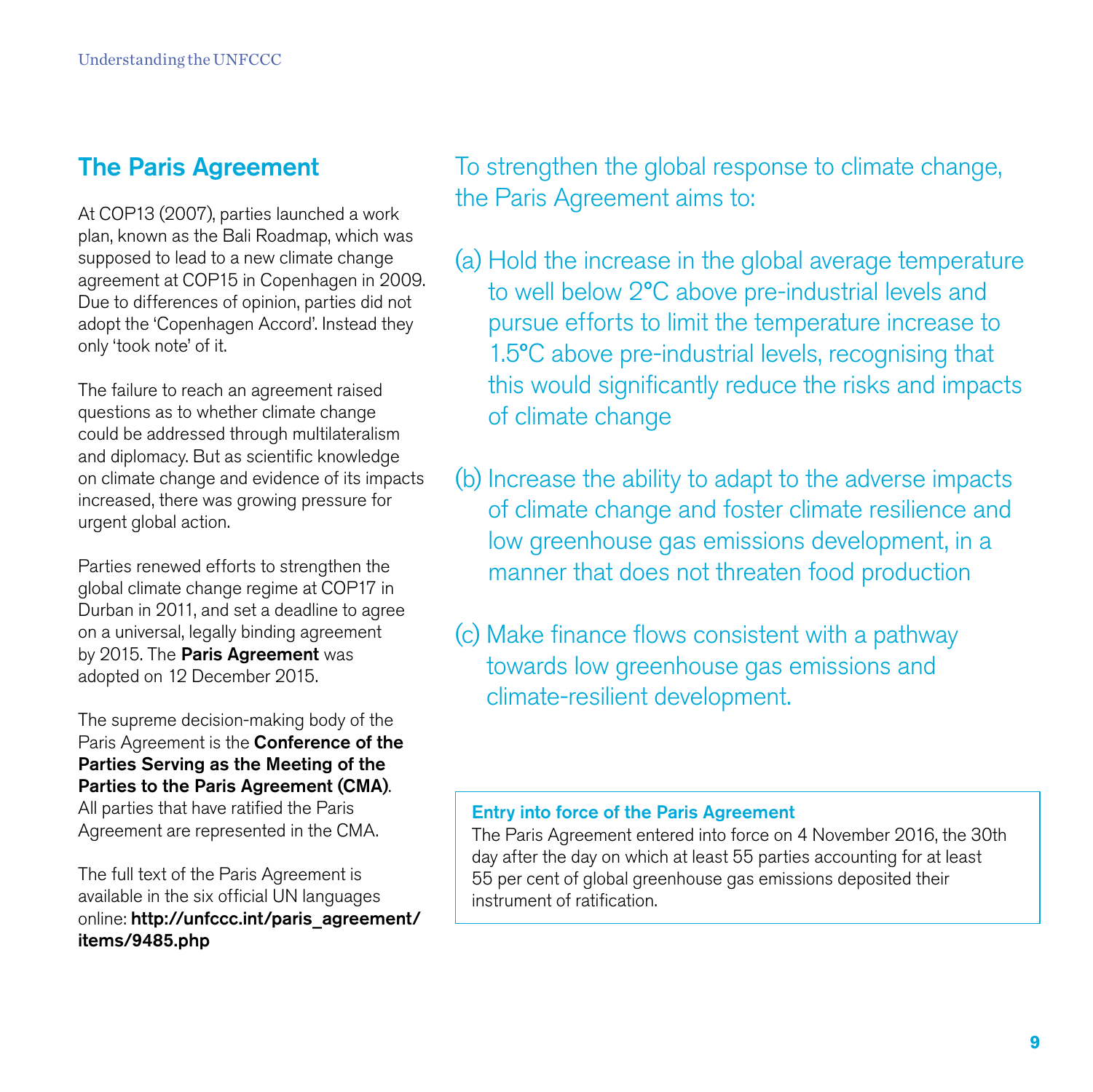## 1.1 Negotiation sessions

The purpose of the negotiation sessions is for parties to regularly review implementation of the Convention and the other legal instruments adopted. The COP, CMP and CMA adopt decisions to ensure progress in implementing commitments.

## COP/CMP/CMA

Before the COP session there is a preparatory week for negotiating groups to meet (see page 26)

The COP meets annually, usually in November or December, with each session numbered. So the first ever Conference of the Parties, held in Berlin in 1995, was COP1. Recent COPs are often referred to by the city where they took place in.

The CMP has met alongside the COP since 2005, when the Kyoto Protocol entered into force. The CMP adopts decisions on issues to advance the implementation of the Kyoto Protocol.

The CMA convened for the first time in conjunction with COP22 and CMP12 in Marrakech, after entering into force on 4 November 2016. The CMA adopts decisions to advance the implementation of the Paris Agreement.

Each year, one party is elected to serve as COP/CMP/CMA president, with the presidency rotating between the five UN regional groups (the African Group, the Asia-Pacific Group, the Eastern European Group, the Latin American and the Caribbean Group, and the Western Europe and Others Group). The country that holds the presidency will usually also host the COP/CMP/CMA (referred to simply as the 'COP'), with the session scheduled over two weeks.

Not all parties to the UNFCCC are party to the Kyoto Protocol. Parties to the UNFCCC that are not party to the Kyoto Protocol may attend and participate at CMP meetings but cannot take part in decision making. The United States and Canada are not party to the Kyoto Protocol. One way to tell if a party has not ratified the Kyoto Protocol is by looking at their name plate: countries that are party to both have black name plates with white font, and those which are party only to the UNFCCC have white name plates with black font.

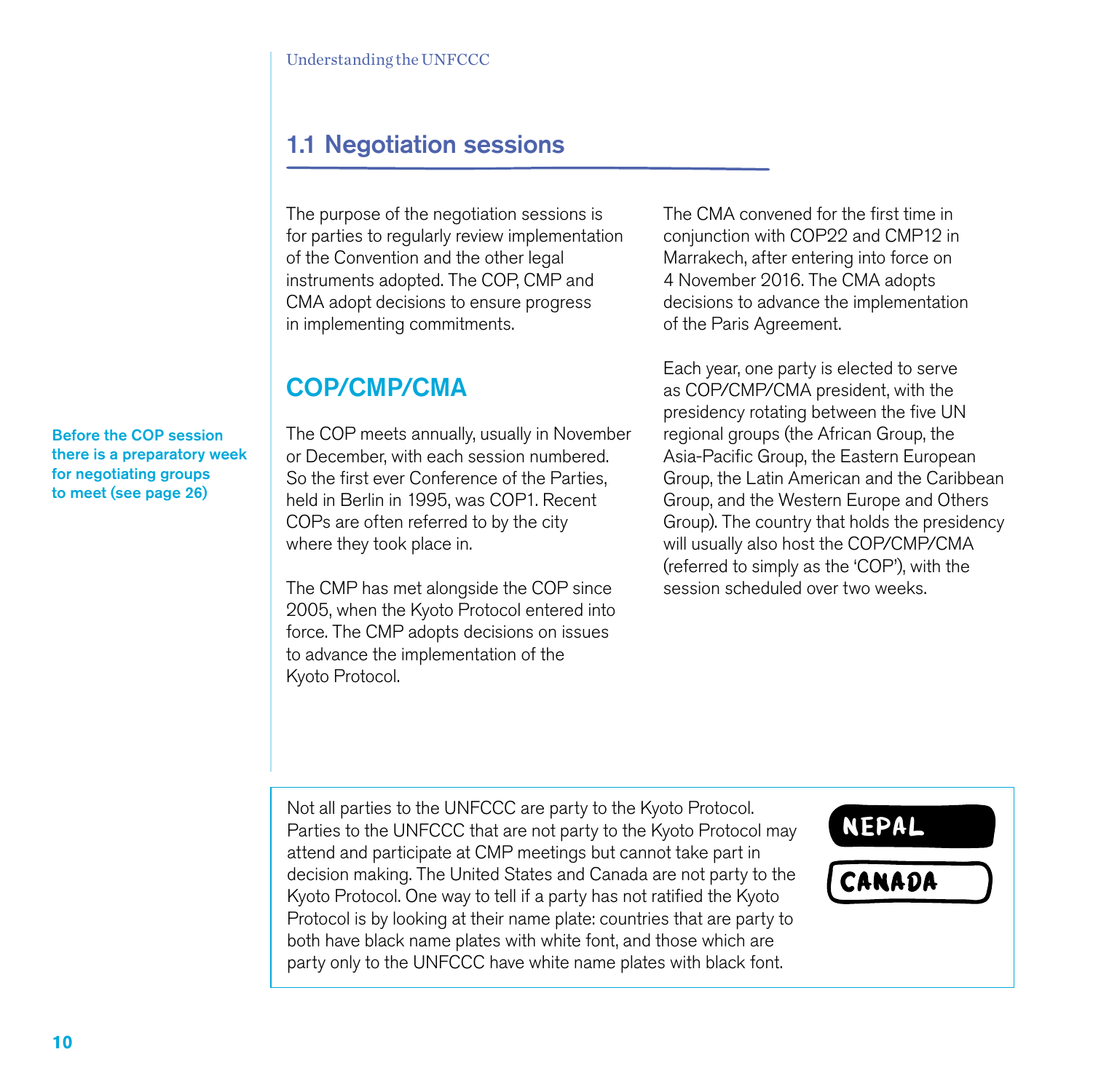#### Recent sessions

| <b>COP</b> session | <b>CMP</b> session | <b>CMA</b> session | <b>Date</b>               | <b>Venue</b>         |
|--------------------|--------------------|--------------------|---------------------------|----------------------|
| COP <sub>15</sub>  | CMP <sub>5</sub>   |                    | December 2009             | Copenhagen, Denmark  |
| COP <sub>16</sub>  | CMP <sub>6</sub>   |                    | December 2010             | Cancún, Mexico       |
| COP <sub>17</sub>  | CMP7               |                    | December 2011             | Durban, South Africa |
| COP <sub>18</sub>  | CMP8               |                    | December 2012             | Doha, Qatar          |
| COP <sub>19</sub>  | CMP <sub>9</sub>   |                    | November 2013             | Warsaw, Poland       |
| COP <sub>20</sub>  | CMP <sub>10</sub>  |                    | December 2014             | Lima, Peru           |
| COP <sub>21</sub>  | CMP <sub>11</sub>  |                    | November-December<br>2015 | Paris, France        |
| COP <sub>22</sub>  | CMP <sub>12</sub>  | CMA1               | November 2016             | Marrakech, Morocco   |

#### Participating in CMA discussions

On 5 October 2016, 74 parties to the Convention accounting for 58.82 per cent of the total global GHG emissions had ratified the Paris Agreement, triggering its entry into force 30 days later, on 4 November 2016. The CMA therefore convened its first session in conjunction with COP22, in November 2016.

As with the Convention and the Kyoto Protocol, parties can still ratify the Paris Agreement after its entry into force and be part of the CMA's subsequent meetings. If they do not, they can participate in CMA discussions but cannot take part in the decision-making process to implement the Agreement.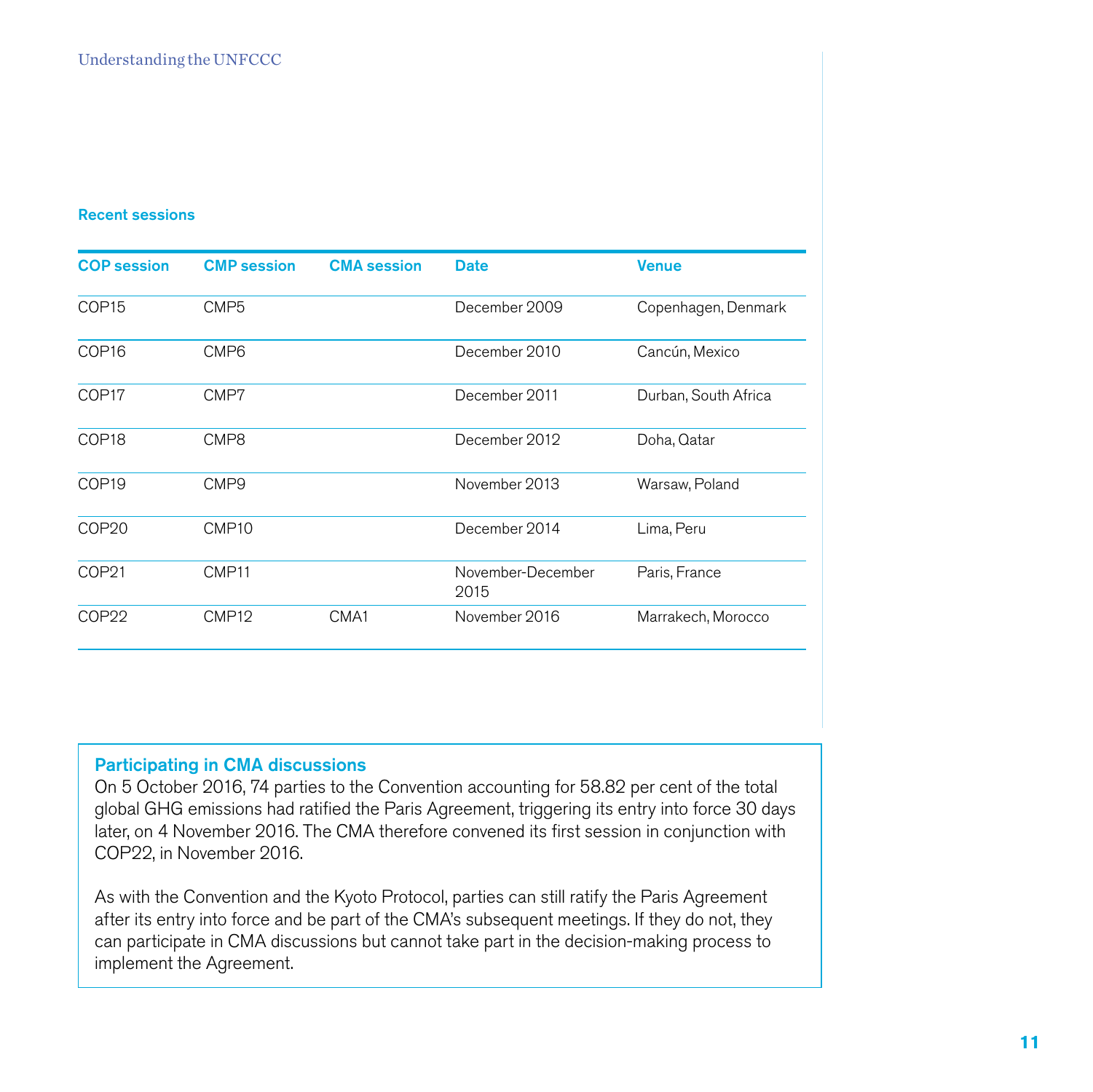

Least Developed Countries Fund (LDCF)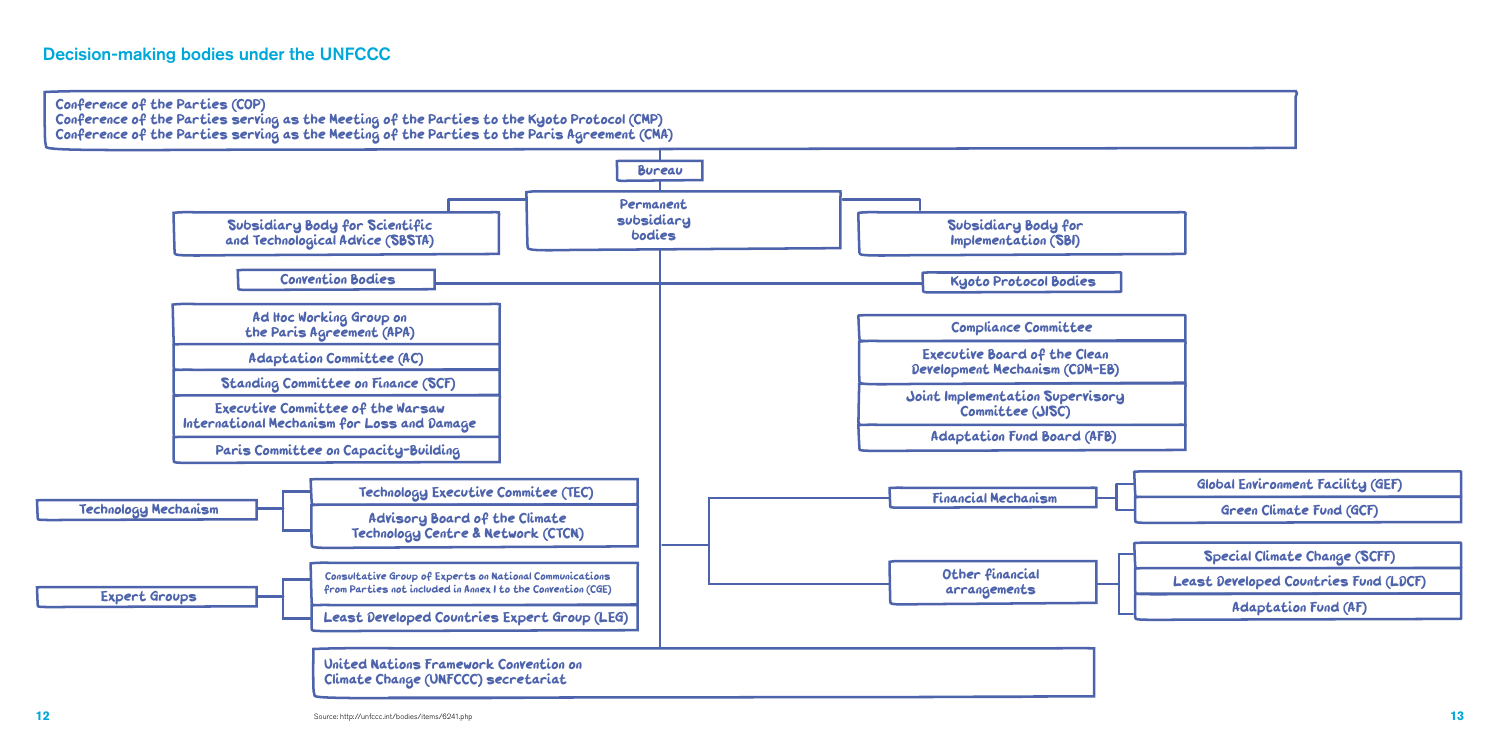## Subsidiary bodies

There are two permanent subsidiary bodies to the Convention: the **Subsidiary Body** for Implementation (SBI) and the Subsidiary Body for Scientific and Technological Advice (SBSTA) which support the COP, CMP and CMA. These meet in parallel, twice a year: once in Bonn, Germany, at the seat of the UNFCCC secretariat, typically in May or June (this is commonly referred to as an 'intersessional' or 'SB session'), and in conjunction with the annual COP sessions.

The SBI supports the COP, CMP and CMA in ensuring parties are making progress on implementing their commitments under the Convention, the Kyoto Protocol, and the Paris Agreement (including past decisions). Items on the SBI agenda include National Adaptation Plans (NAPs), matters related to least developed countries, and gender and climate change, among other issues. The SBI chairmanship rotates among the five UN regional groups.

The **SBSTA** supports the COP, CMP and CMA by providing timely information and advice on scientific and technological matters. Agenda items include methods for financial reporting by Annex I parties, mechanisms that can be used to implement the agreements (eg the Clean Development Mechanism introduced under the Kyoto Protocol), or issues related to agriculture, for example. As with the SBI, the SBSTA chairmanship rotates among the five UN regional groups.

The SBI and SBSTA also work jointly on cross-cutting issues. For instance, the COP recently mandated both bodies to work together on reviewing the adequacy of a previously agreed long-term global goal to hold global average temperature increase below 2ºC above pre-industrial levels. Following the review, the COP decided to strengthen this long-term goal by mandating parties to pursue efforts to limit the temperature increase to 1.5ºC above pre-industrial levels (Decision 10/CP.21). This more ambitious long-term global goal is reflected in Article 2 of the Paris Agreement.

A number of other bodies, institutions and ad hoc working groups have been set up to provide additional support. Unlike the two subsidiary bodies, these are not always permanent. The COP, CMP or CMA (depending on who established these bodies, institutions or working groups) is tasked to consider whether their mandate should be renewed every few years.

The COP, CMP or CMA usually specifies the criteria for membership and frequency of meetings of these bodies. Some bodies, such as the Adaptation Committee or the Least Developed Countries Expert Group, have limited membership. Ad hoc working groups under the COP, CMP or CMA are usually set up to launch a process where all countries (that are party to the Convention, the Kyoto Protocol or the Paris Agreement) are involved, and are given a clear mandate and timeframe to complete their work.

Preparatory meetings are also held before SB sessions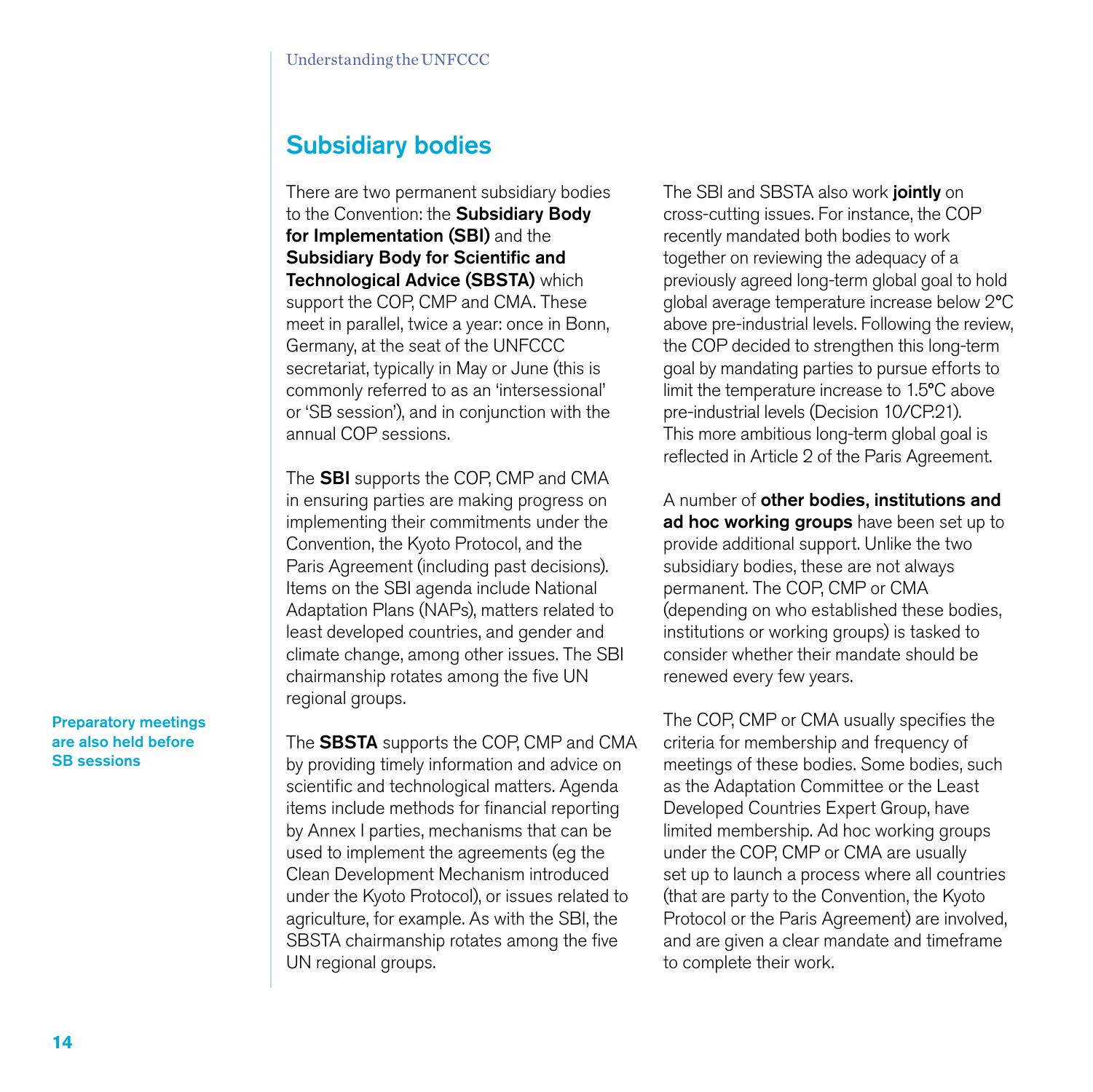## Examples of other bodies or institutions under the Convention:

- Adaptation Committee
- Climate Technology Centre and Network (CTCN)
- Least Developed Countries Expert Group (LEG)
- Standing Committee on Finance (SCF)
- Warsaw International Mechanism for Loss and Damage associated with Climate Change Impacts (WIM).

## Examples of ad hoc working groups:

- Ad Hoc Working Group on Long-term Cooperative Action under the Convention (AWG-LCA): set up to conduct a comprehensive process to enable the full, effective and sustained implementation of the Convention up to and beyond 2012, in order to reach an agreed outcome for adoption at COP15 in 2009
- Ad Hoc Working Group on the Durban Platform for Enhanced Action (ADP): set up to develop a protocol, another legal instrument or an outcome with legal force by COP21 in 2015
- Ad Hoc Working Group on the Paris Agreement (APA): set up to prepare for the entry into force of the Paris Agreement.

The COP established the Ad Hoc Working Group on the Paris Agreement (APA) at COP21. It is chaired by one representative from an Annex I party and another from a non-Annex I party.

Parties may decide there is a need for ad hoc working groups to meet outside of the COP or SB sessions. For example, in 2015, the ADP met for a week in February, August-September and October, as well as during the SB session and COP.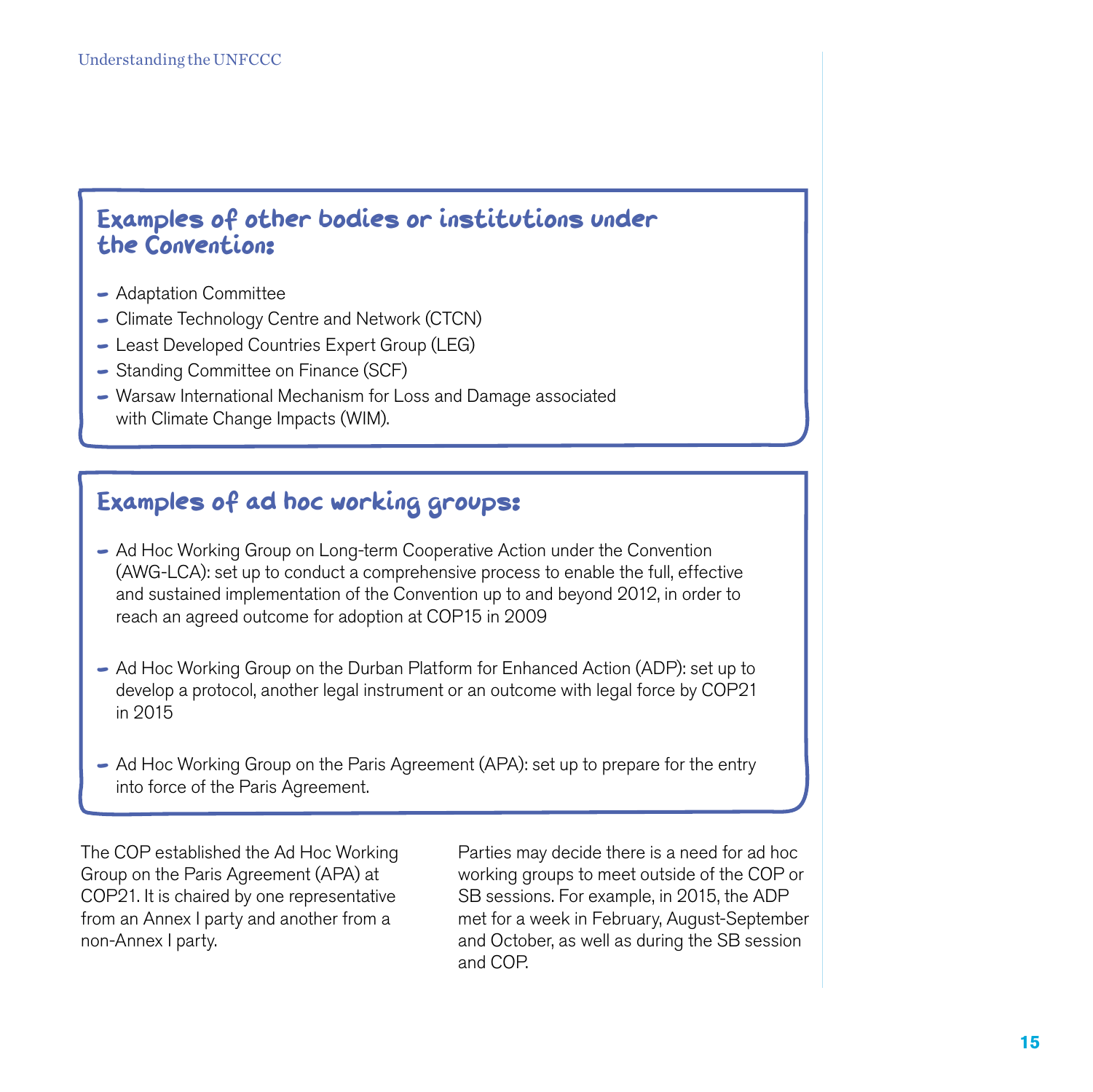## 2. Before you leave

## **Registration**

Each party appoints at least one person as their UNFCCC 'National Focal Point'. The Focal Point is responsible for communicating the names of the people nominated to be in that country's delegation to the UNFCCC secretariat. In principle, the focal point must do this before the start of a session (even for ministers), but he/she can also add names to the delegation during a session. Once nominated, delegates should automatically receive a letter of acknowledgement (by email) from the secretariat.

Most, if not all delegates attend a 'preparatory week' (see page 26) ahead of the official start of the COP and SB meetings.

When you arrive at the venue (or when you arrive at the start of the official session), you will need to show your passport and acknowledgement letter at the registration desk. You will then be given a badge which must be worn at all times, with your name, photo and country delegation. The secretariat scans your badge whenever you enter and exit the venue.

As a member of a party delegation, you will be given a pink badge. Your Head of Delegation will have a red badge. Participants from observer organisations have yellow badges, representatives of UN entities have blue badges and members of intergovernmental organisations have green badges.

The focal point is not necessarily the Head of Delegation.

## A typical delegation structure

There is no maximum (or minimum) number of people in a party delegation. Some parties, in particular from least developed countries (LDCs) and small island developing states (SIDS) may have only one, two or three people on their delegation (the UNFCCC secretariat typically funds three delegates from each LDC or SIDS party for COPs, and one to two delegates for other sessions). Other parties may have 80 to 130 delegates. Occasionally even more. Delegates are usually government officials, but there may also be nongovernment representatives (for instance, from local NGOs, international organisations, law firms or academia) who provide technical support. Whether these delegates are allowed to negotiate on behalf of the party depends on the delegation.

All parties have one Head of Delegation. At COPs, and sometimes at SB sessions, ministers will join the delegation, usually for the 'high-level segment'. Heads of States or Governments will typically attend major meetings, such as COP15 in Copenhagen and COP21 in Paris.

#### A list of all UNFCCC national focal points can be found online at: http://unfccc.int/parties\_ observers/parties/ national focal points/ items/9336.php

Party delegations tend to be larger for major conferences such as COP15 and COP21.

#### Communications from the secretariat:

Information from the UNFCCC secretariat to parties (eg election of officers, submissions) are available on the Notifications page on the UNFCCC website: http://unfccc.int/ parties and observers/ notifications/items/ 3153.php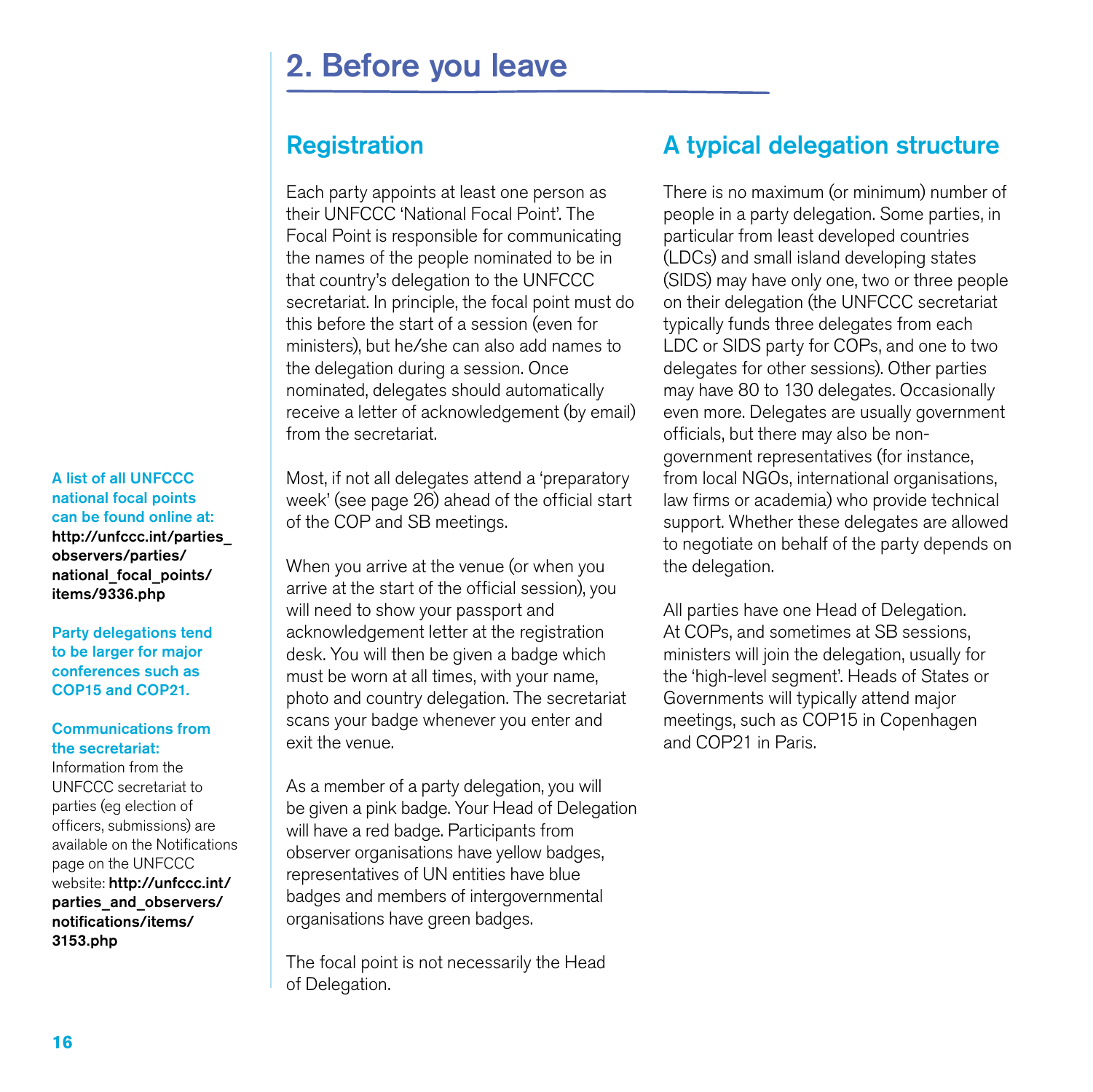## 2.1 Preparing for your first session

## Be familiar with the texts of the UNFCCC, Kyoto Protocol and Paris Agreement

The UNFCCC process is notorious for using jargon and an alphabet soup of acronyms. Parties will refer to specific sections of the Convention, Kyoto Protocol and Paris Agreement simply by the article number or even by the paragraph numbers within articles, or by acronyms. To prepare for this, save the text of the Convention, Kyoto Protocol and Paris Agreement in an easily accessible place on your laptop or tablet, or carry printed copies with you.

#### Convention jargon buster:

- Article 2: this Article contains the ultimate objective of the UNFCCC (see page 7)
- Article 3: Principles of the Convention, including:
	- Equity and common but differentiated responsibilities and respective capabilities (CBDR-RC): this principle acknowledges that developed country parties should take the lead in combating climate change and its adverse effects
	- $\blacksquare$  Intergenerational equity: that parties should protect the climate system for the benefit of present and future generations
- **Precautionary principle:** parties should take precautionary measures to anticipate, prevent or minimise the causes of climate change and mitigate its adverse effects. It further states that where there are threats of serious or irreversible damage, lack of full scientific certainty should not be used for postponing such measures.
- **Article 4:** contains parties' commitments under the UNFCCC
- **Article 4.8:** this paragraph recognises the specific needs and concerns of some developing countries, such as small island countries, countries with low-lying coastal areas, and countries with arid and semiarid areas
- **Article 4.9:** recognises the specific needs and special situations of LDCs
- **Article 6:** refers to enhancing education, training, public awareness and public participation on climate change. This issue is now also covered under Article 12 of the Paris Agreement, but you may still find it referred to as 'Article 6 of the Convention' or simply, 'Article 6'.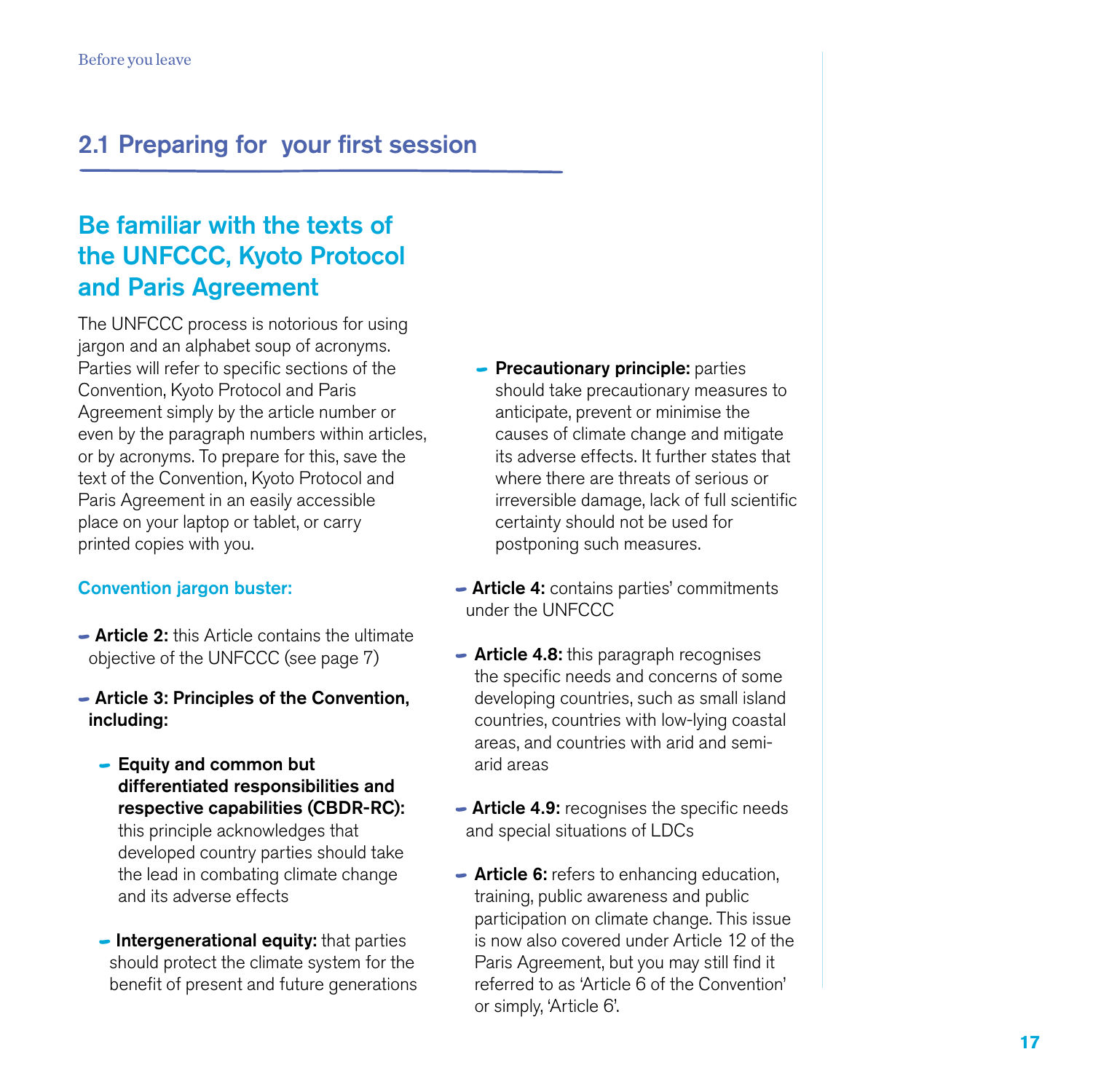#### Paris Agreement: what are the issues?

Most negotiators follow specific issues in the talks  $-$  so it helps to know where to find your issue. These are the issues covered under the articles of the Paris Agreement.

## Article 1: Definitions

Definitions given in Article 1 of the Convention apply to the Paris Agreement.

## Article 2: The purpose of the Paris Agreement

(see quote on page 7).

## Article 3: Nationally Determined Contributions (NDCs)

NDCs are the actions that each party puts forward as their contribution to the collective effort to achieve the Paris Agreement's purpose. The Paris Agreement commits all parties to communicate NDCs every five years, and to increase ambition. They cover efforts to reduce GHG emissions, and can include actions related to adaptation, finance, technology development and transfer, capacity building and transparency. Prior to COP21, most parties put forward intended nationally determined contributions (INDCs); once a party has ratified the Paris Agreement, its INDC becomes its first NDC, unless it specifies otherwise.

## Article 4: Mitigation

Mitigation means reducing greenhouse gas emissions.

## Article 5: GHG sinks and reservoirs, REDD+

GHG sinks and reservoirs such as biomass, forests and oceans absorb more GHG than they release; REDD+ is a framework under the UNFCCC relating to reducing emissions from deforestation and forest degradation and the role of conservation, sustainable management of forests and enhancement of forest carbon stocks in developing countries.

## Article 6: Cooperative (market and non-market) approaches

Cooperative approaches are voluntary ways parties can work together towards achieving more ambitious mitigation or adaptation outcomes.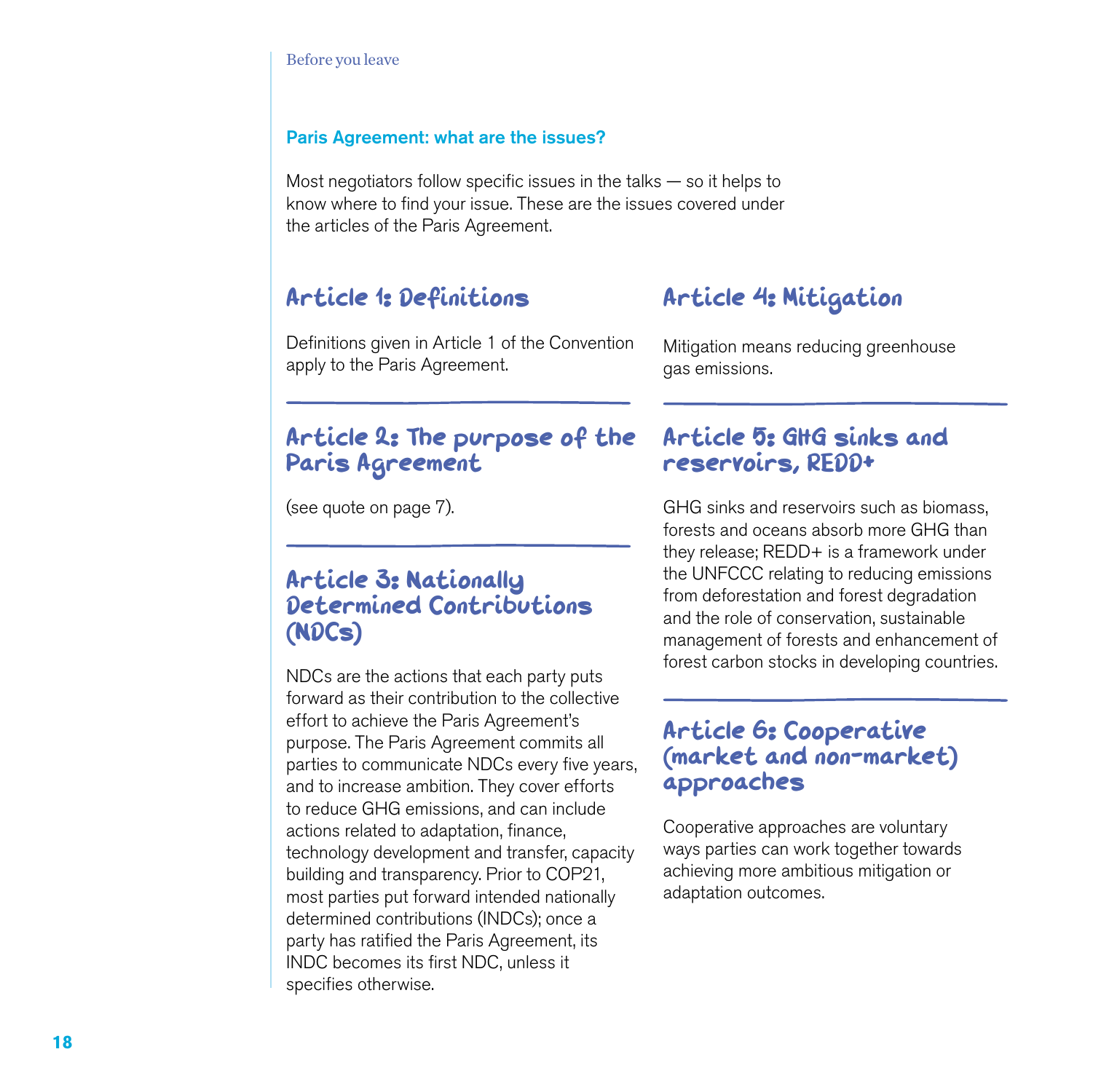## Article 7: Adaptation

Efforts to adapt and build resilience to the impacts of climate change.

## Article 8: Loss and Damage

Loss and damage associated with the adverse effects of climate change involves the inevitable or residual impacts of climate change that could/have not been avoided through current mitigation and adaptation efforts.

## Article 9: Finance

## Article 10: Technology development and transfer

Promoting technology development and transfer is seen as a way to help developing countries mitigate and adapt to climate change while pursuing their poverty eradication and sustainable development efforts.

## Article 11: Capacity-building

This refers to building the capacity of developing countries to address and respond to climate change.

## Article 12: Education, training, public awareness and public participation

See: 'Article 6 of the Convention'

## Article 13: Transparency of action and support

## Article 14: Global stocktake

The global stocktake refers to a process to periodically take stock of the implementation of the Paris Agreement in order to assess the collective progress towards achieving its purpose and long-term goals.

### Article 15: Facilitating implementation and compliance

This is to ensure that parties implement what they have said they will do.

#### For more information on the Paris Agreement see: Sharma, A, Schwarte, C, Müller, B, Abeysinghe, A, Barakat, S (2015) Pocket guide to the Paris Agreement. ECBI, London.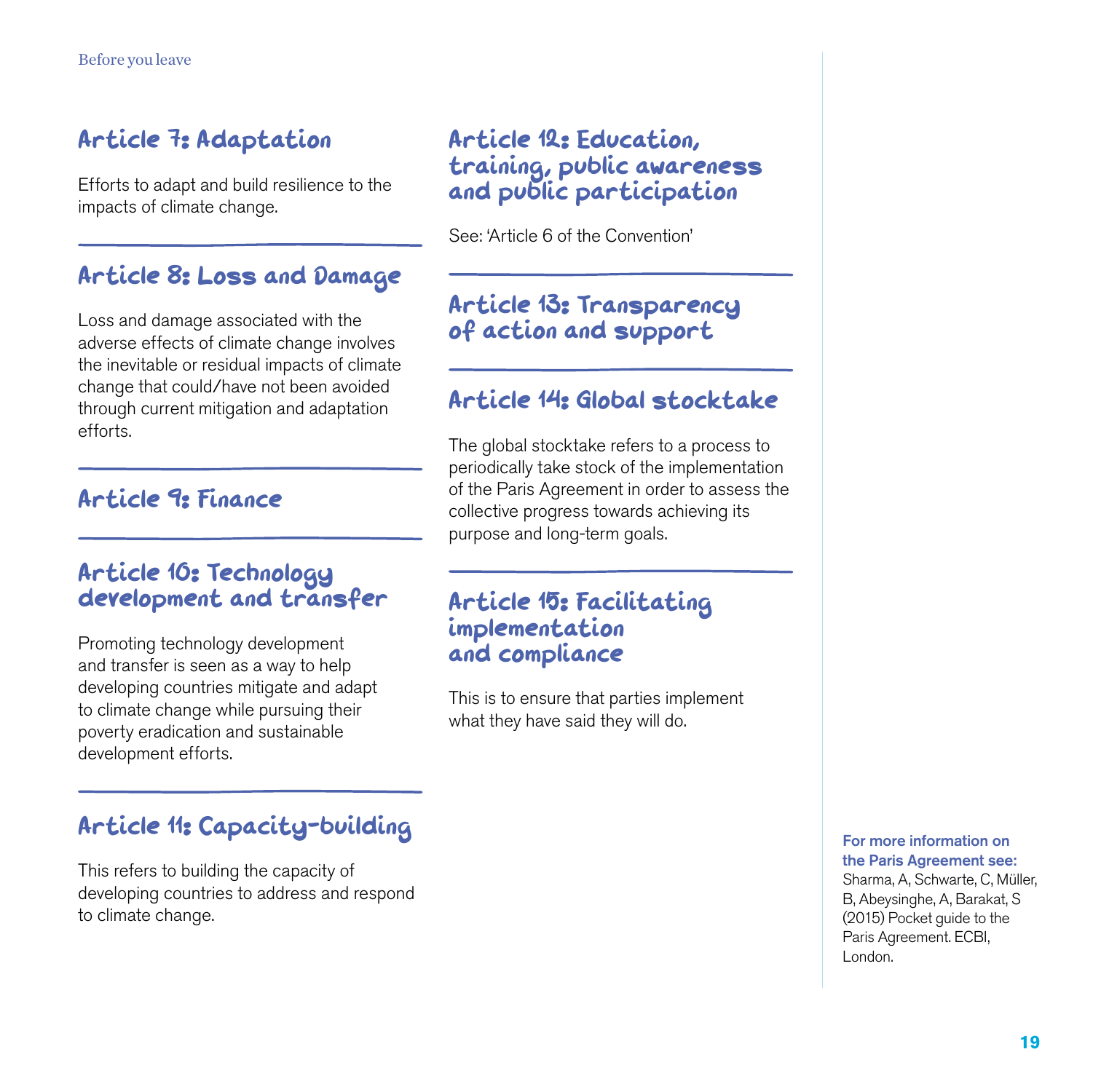## **Scheduling**

Negotiations frequently take place in parallel and it is impossible for one person, or even for a small delegation to be present in all discussions.

The secretariat tries to manage meeting schedules so that negotiators following a particular issue (eg finance) are not expected to be in two (or more) places at once.

## Check what's happened so far

If you already know which themes, agenda items or sub-items you will follow, it's a good idea to look up what has been previously agreed on the issue(s) in question, including past COP/CMP/CMA decisions as well as draft conclusions from the SBI or SBSTA. Keeping these documents on file will also come in handy if you'll be involved in drafting new decisions on that issue.

#### Know the position of your delegation, and if applicable, the negotiating bloc your delegation belongs to. Look at

past statements and submissions by your delegation (available on the UNFCCC website) and, if applicable, the negotiating bloc(s) it belongs to and associates itself with. These are also available on the UNFCCC website. (see page 23) for information on negotiating blocs).

#### 'Scenario notes' and 'reflection notes' are sometimes provided by the co-chairs of an ad hoc body to summarise what they propose or envisage to progress discussions at the upcoming session (a scenario note) or their perspective on discussions at the previous session (a reflection note). While these types of papers have no legal status, it's a good idea to read them if you are following the negotiations under that body. Parties will almost certainly react to them, either in bilateral meetings with the co-chairs that prepared the note, with other parties, and/ or in one of the first meetings of that body

## Get to know the UNFCCC website

when the official session starts.

Essential information for delegates will be passed to each party's designated focal point but is also available on the UNFCCC website (www.unfccc.int — click on 'UNFCCC Process and Meetings', see illustration on right).

The full texts of the Convention, the Kyoto Protocol, the Paris Agreement, and previous COP, CMP and CMA decisions are all available online, as well as provisional agendas ahead of meetings and relevant reports.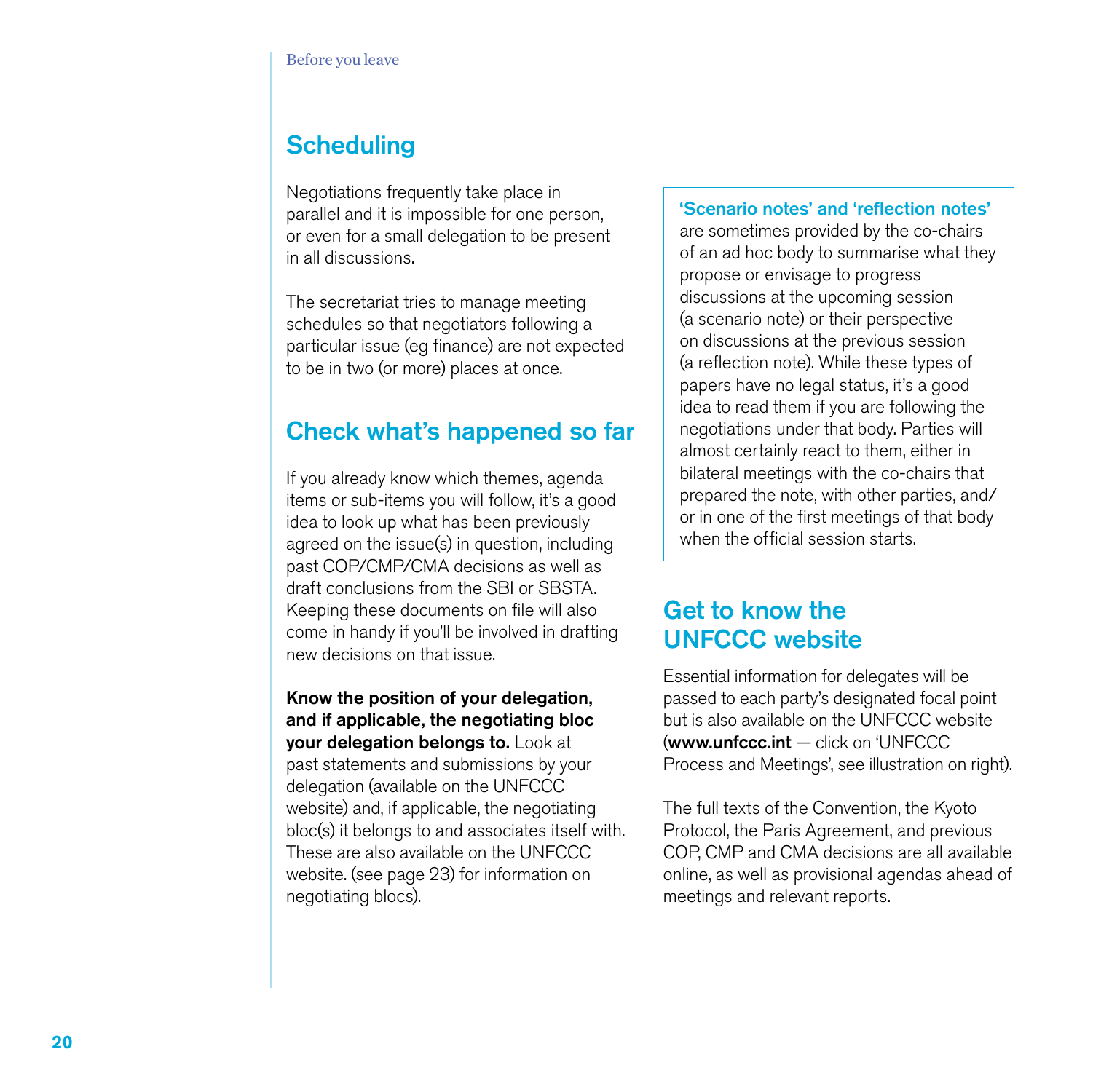There are also statements made by parties and observers, and links to the portal for country submissions as well as for INDCs. The interim registry for NDCs is on the front page of the website.

During COP, a daily schedule of meetings is published online, and there are regular news updates.

Information on logistics (travel to the venue, maps, accommodation, etc.) can also be found there.

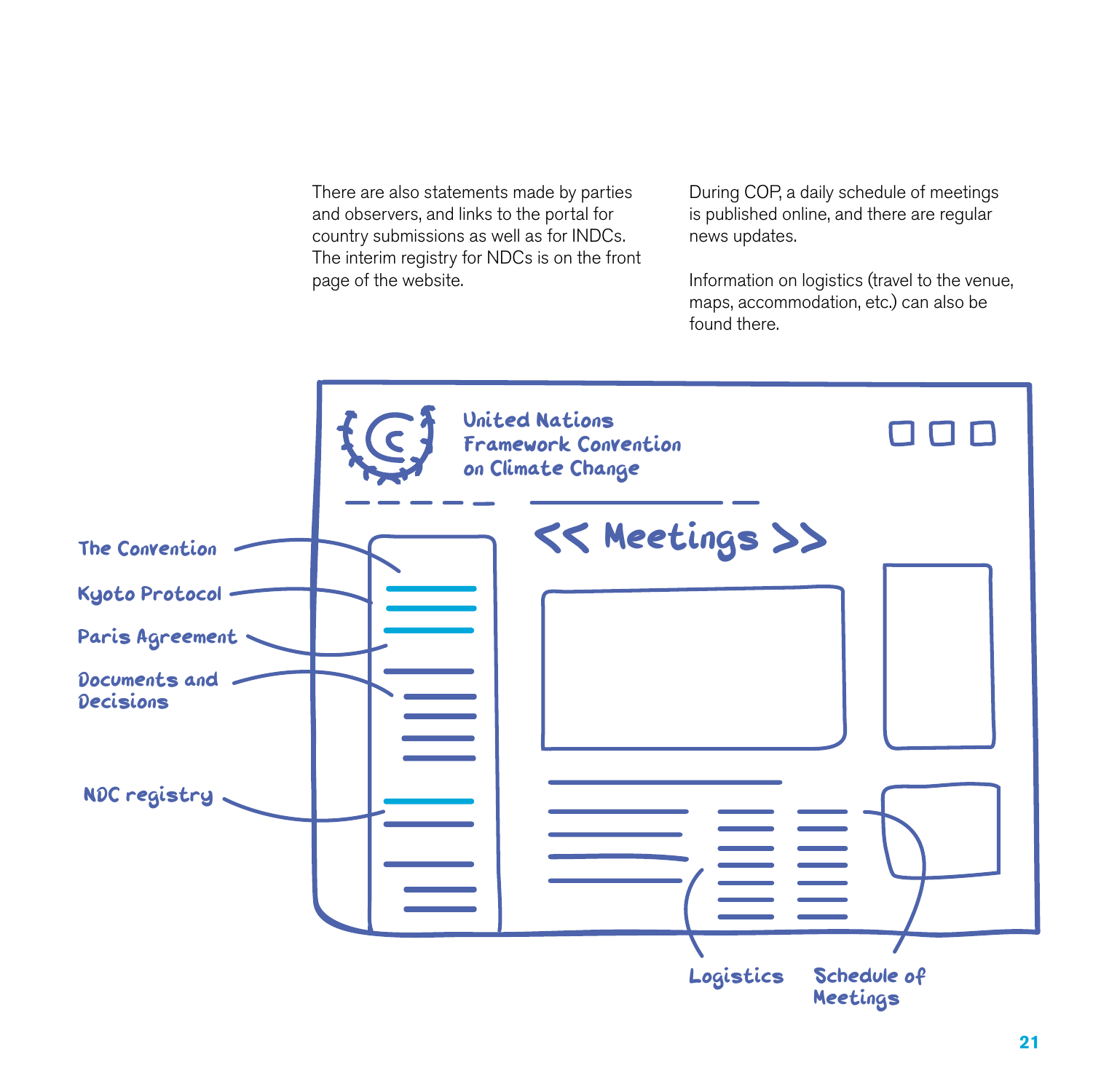## 2.2 Practical tips: be prepared

## Be prepared for early mornings, long nights and odd negotiating times

The 'official' meeting times are 10–1pm, 3–6pm, and sometimes 7–9pm. However, the negotiating blocs you belong to may have coordination meetings between these sessions (usually starting at 8am), and 'informals' may go on well after 9pm (see section 5.1 for more information on types of meetings).

COP sessions can be hectic, particularly during the second week 'crunch time' when everyone is trying to finalise decisions before the closing of the COP. It's not unusual for meetings to be reconvened at 2am and to last until 6am, only to start again at 8am.

## Be aware that COPs often overrun by as much as a day or two

This is frustrating for planning travel, and has obvious financial implications. Some delegates are able to change their travel plans at short notice, or plan their trip so that they leave two days after the scheduled closing of the COP. However, this is not possible for everyone (mainly an option for funded delegates) discuss this with your delegation/office.

## Bring comfortable shoes (and a bag with wheels)

As the UNFCCC process grows, so do the conference venues! COP venues are huge and it's safe to assume you'll be doing a lot of walking from one place to the next, during the day and throughout the session.

## Check the weather and outside temperatures

This may seem obvious, but keep in mind that you could be negotiating through the night. It may be summer at 3pm but much cooler outside at 3am. Delegates at COP13 in Bali were invited to dress down because of the high temperatures. Air conditioning can be fierce — or non-existent!

## Bring snacks, re-usable water bottles, chocolate whatever you need to keep you going



You'll want these throughout the day, but especially during those late nights when cafeterias at the venue are closed or out of food and drinks!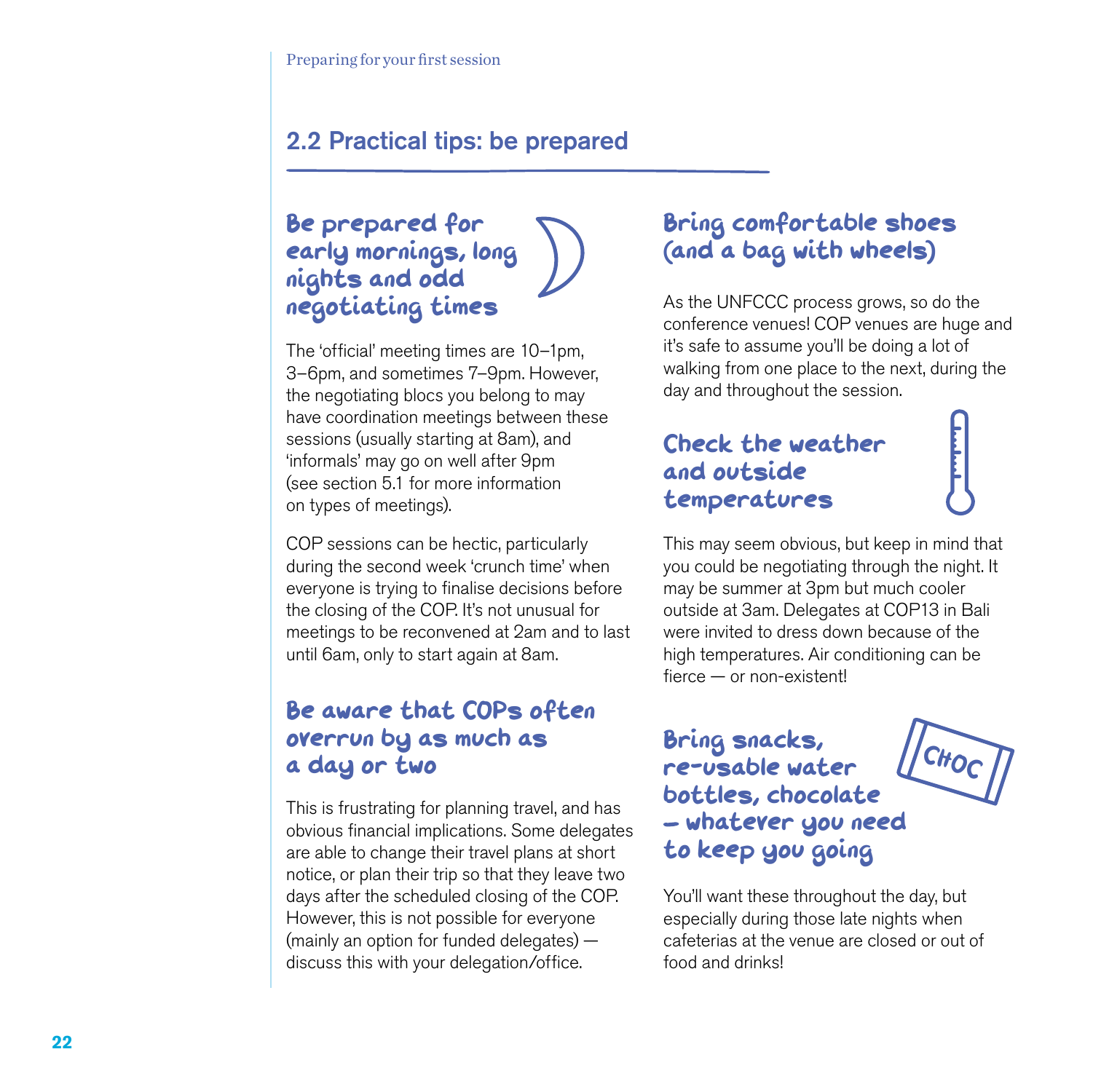## 3.1 A guide to the negotiating groups

Negotiations under the UNFCCC are held between parties, but while each party has a national 'position', parties can also negotiate as part of a group. There are a number of country groupings within the UNFCCC process, some overlapping. These country coalitions usually share common interests, or in some cases common circumstances (eg physical characteristics, vulnerability, etc.).

Negotiating as part of a group gives parties a stronger voice. Group members also support one another (in the negotiations and in the corridors). Negotiating as part of a larger group is particularly helpful for small delegations that cannot follow all the issues and meetings happening in parallel.

Parties can still take the floor in their own right, particularly if their national position is not fully reflected in their group's position. If members of a group do not agree on a position, then there is no 'group position' on the issue in question.

The largest negotiating bloc is the **Group of** 77 and China (G77 and China), which has 134 members, mainly from developing countries. The G77 and China also negotiates in other UN processes, including in New York. The chairmanship rotates every year; whichever country is chair of the G77 and China in New York also chairs the G77 and China under the UNFCCC process (www.g77.org).

#### The Least Developed Countries (LDCs)

also negotiate as a bloc. Members are categorised as 'least developed' according to the UN (criteria includes income, economic vulnerability to external shocks, human assets, etc.). There are currently 48 LDCs. The LDCs negotiate as a group in the wider UN system, as well as within the UNFCCCC, but with a different chair. The vast majority of LDCs are also members of the G77 and China (ldcclimate.wordpress.com).

The 40 Small Island Developing States

**(SIDS)** are also recognised as a group by the UN. All of the SIDS, except for Bahrain, negotiate as the Alliance of Small Island States (AOSIS). The Alliance also includes island entities that are not UN member states, such as Niue. AOSIS is a recognised negotiating bloc in other UN processes. Nine LDCs belong to AOSIS, and most AOSIS members belong to the G77 and China (www.aosis.org).

The Africa Group (AG), or African Group of Negotiators (AGN) is the only UN regional group that negotiates as a bloc. Made up of 54 countries, the AG negotiates as a group across UN processes. There are 34 LDCs in the Africa Group, and all are part of the G77 and China.

The **Arab Group**, which includes 21 parties, is also part of the G77 and China.

#### LDC countries:

Afghanistan Angola Bangladesh Benin Bhutan Burkina Faso Burundi Cambodia Central African Republic Chad Comoros Democratic Republic of Congo Djibouti Equatorial Guinea **Eritrea** Ethiopia Gambia Guinea Guinea-Bissau Haiti Kiribati Lao People's **Democratic Republic** Lesotho Liberia Madagascar Malawi Mali Mauritania Mozambique Myanmar Nepal Niger Rwanda São Tomé and Príncipe Senegal Sierra Leone Solomon Islands Somalia South Sudan Sudan Tanzania Timor Leste Togo Tuvalu Uganda Vanuatu Yemen Zambia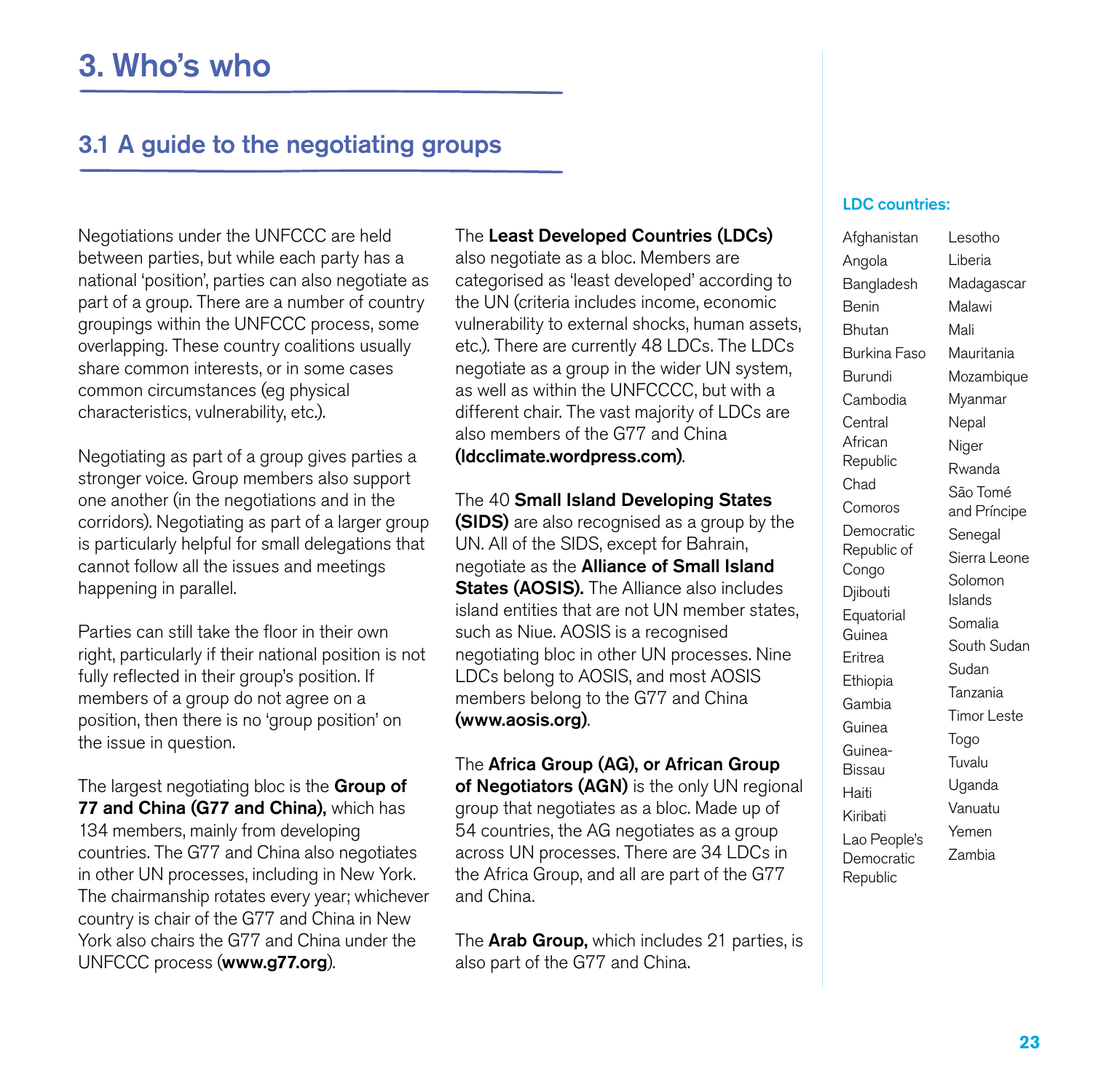European Union (EU) members also form a negotiating bloc, and the EU is also a party to the Convention. While other groups will have one country (the chair) speaking on behalf of their group, the EU has its own seat and party flag to use when it wants to make a statement or intervene.

Other country groupings, including some that are unique to the UNFCCC process, are outlined below:

- The Independent Alliance of Latin America and the Caribbean (AILAC): Chile, Colombia, Costa Rica, Guatemala, Panama, Paraguay, Peru (www.ailac.org)
- The Bolivarian Alliance for the Peoples of our America (ALBA): Bolivia, Cuba, Dominica, Ecuador, Nicaragua, Venezuela
- BASIC: Brazil, South Africa, China, India
- Caribbean Community (CARICOM): Antigua and Barbuda, Bahamas, Barbados, Belize, Dominica, Grenada, Guyana, Haiti, Jamaica, Monserrat, Saint Lucia, St Kitts and Nevis, St Vincent and the Grenadines, Suriname, Trinidad and Tobago (www.caricom.org)
- Coalition for Rainforest Nations: made up of 40+ countries with the three largest tropical forest areas — Amazonia, Congo Basin and New Guinea (www.rainforestcoalition.org)
- Environmental Integrity Group (EIG): Mexico, Liechtenstein, Monaco, the Republic of Korea and Switzerland. The OECD members of this group came together in 2000 because they did not share the positions of the Umbrella Group (see below); they were joined later by Liechtenstein and Monaco
- Like-Minded Developing Countries (LMDCs): Algeria, Argentina, Bolivia, Cuba, China, Democratic Republic of the Congo, Dominica, Ecuador, Egypt, El Salvador, India, Iran, Iraq, Kuwait, Libya, Malaysia, Mali, Nicaragua, Pakistan, Qatar, Saudi Arabia, Sri Lanka, Sudan, Syria, Venezuela. The LMDCs are all members of the G77 and China
- **Umbrella Group:** A coalition of non-EU developed countries. While there is no formal list, the Umbrella Group is usually made up of Australia, Canada, Japan, New Zealand, Norway, the Russian Federation and the US.

Find more information on the negotiating groups on the UNFCCC website: http://unfccc.int/parties\_ and\_observers/parties/ negotiating\_groups/ items/2714.php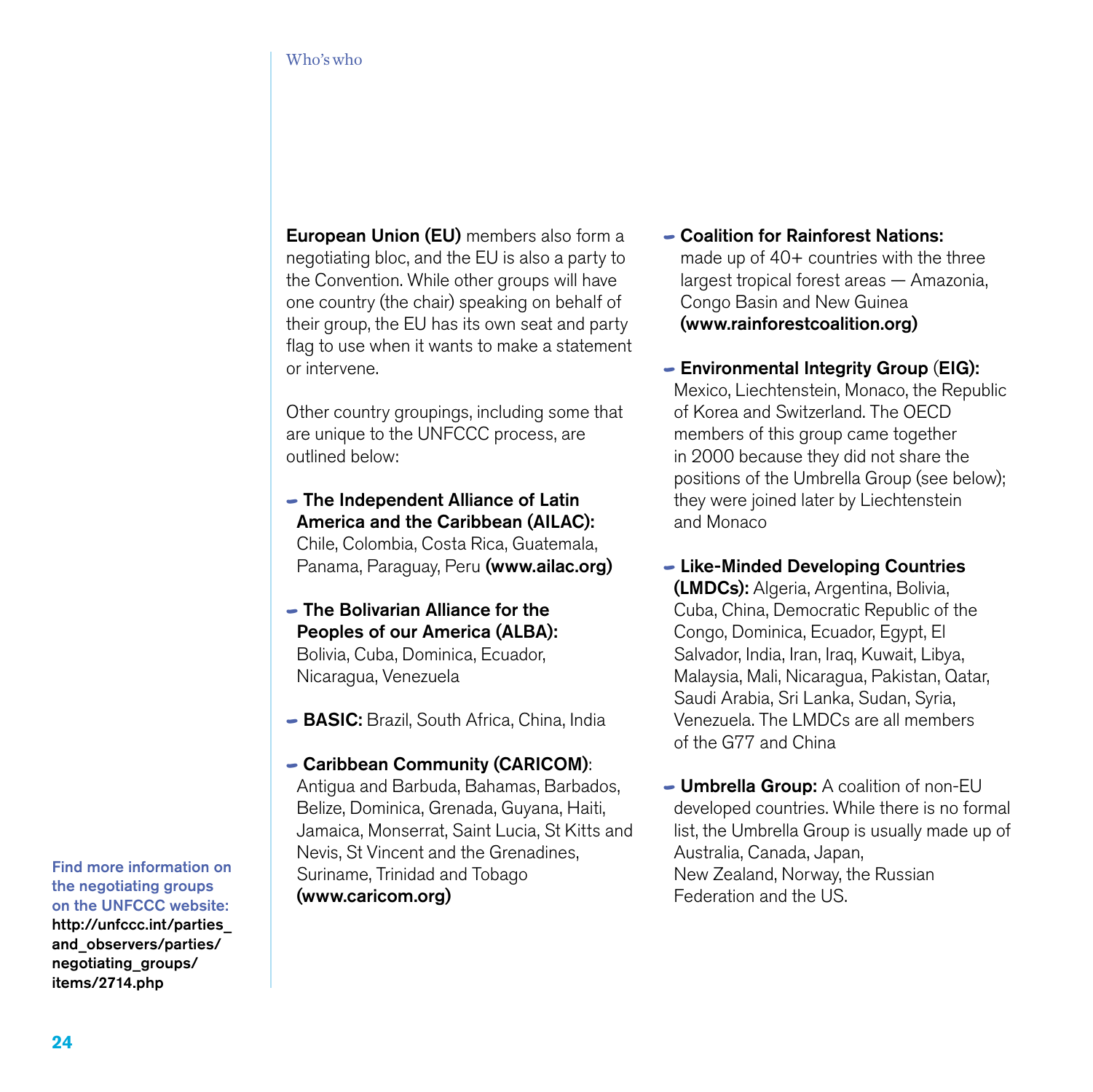## 3.2 Who's who in the COP process

The UNFCCC process is supported by the UNFCCC secretariat  $-$  a permanent staff of some 500, who ensure meetings run smoothly from a logistical point of view, and who provide technical expertise and support to all parties and Convention bodies (as mandated or requested). The secretariat also manages side events and the participation of observer and intergovernmental organisations.

The head of the secretariat is the **executive** secretary, Patricia Espinosa (Mexico), who took over from Christiana Figueres (Costa Rica) in July 2016.

The secretariat does not play a part in the negotiations, but is there to support the process and the parties. It also holds essential institutional memory about the UNFCCC process.

Each COP is run by the COP/CMP/CMA Bureau. This is made up of 11 elected 'officers', including the COP/CMP/CMA president, seven vice-presidents, the SBI chair, the SBSTA chair and the rapporteur (who communicates the report on the proceedings of meetings). Bureau members also assist the COP president in exercising his or her functions.

The **COP president** controls proceedings, under the authority of the COP/CMP/CMA. The country that hosts the COP (and/or holds the presidency) will normally nominate

a minister (usually of foreign affairs, or environment) as COP president (and the nominee is subsequently elected by the COP). The president provides political leadership and ensures progress is made in the negotiations. He/she must also ensure the process is inclusive and transparent, carrying out regular consultations with parties. The president cannot negotiate as a representative of his or her party.

The **SBI chair** and **SBSTA chair** preside over the meetings of the SBI and SBSTA, respectively. Normally two co-chairs are nominated and elected to oversee ad hoc **bodies** such as the APA — one from an Annex I party and one from a non-Annex I party, usually following the system of regional rotation. The SB chairs and co-chairs of ad hoc bodies act under the authority of the COP/CMP/CMA and are guided by the COP president. They play an important role in ensuring that their parts of the negotiations move forward, consulting frequently with parties.

**Observer organisations** also attend the UNFCCC conferences. They can be UN entities (they have blue badges) or other intergovernmental organisations (with green badges), or non-governmental organisations (who have yellow badges). Observer organisations must be accredited to attend a UNFCCC session.

#### Ensuring regional balance:

Each of the five UN regional groups has two representatives in the bureau, plus one member from AOSIS. The president and the rapporteur rotate among the five regional groups.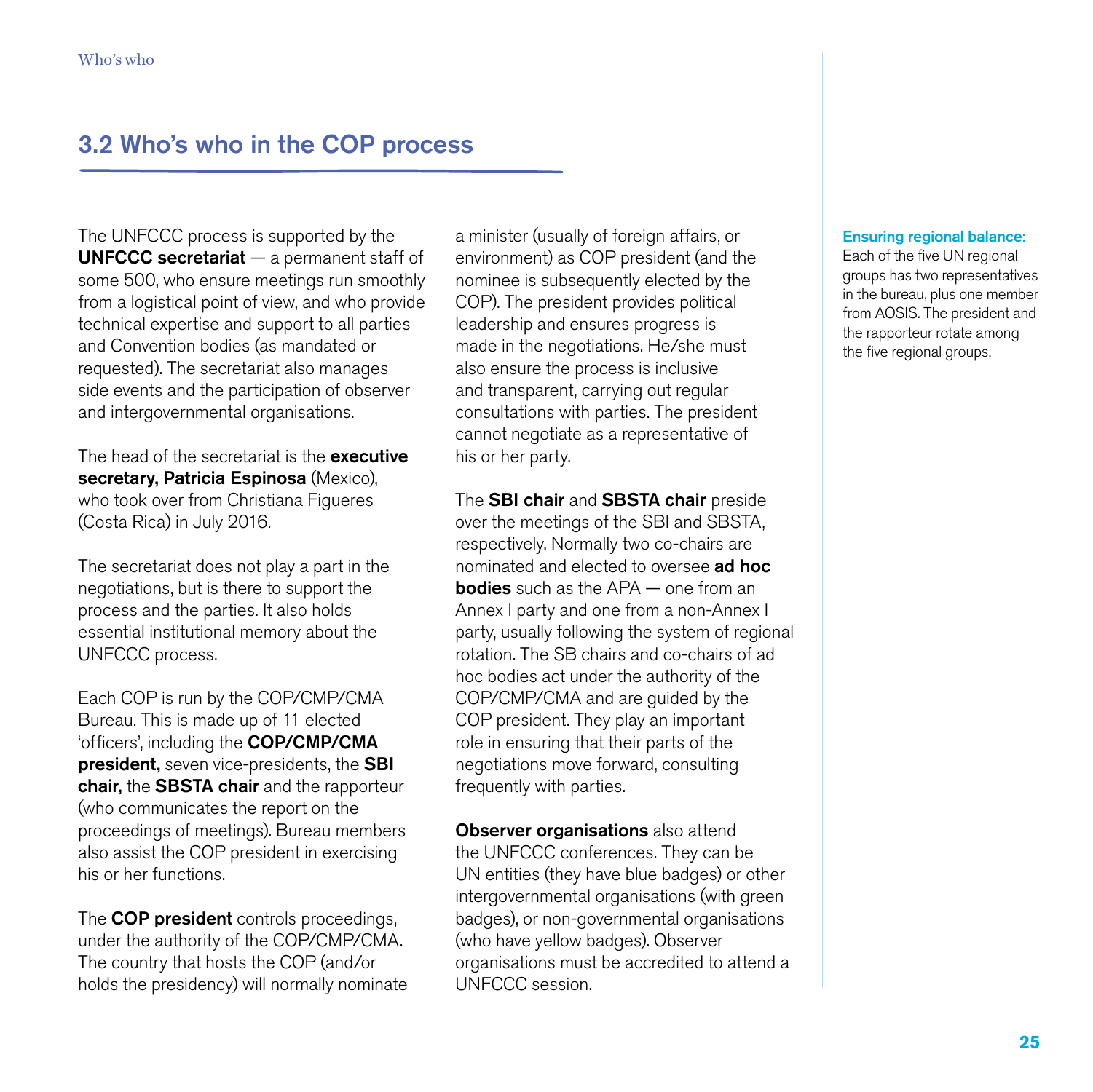## 4. Before COP starts

## 4.1 Prep meetings

In the week before the official start of COP meetings and SB sessions, the UNFCCC secretariat allocates time and space for 'pre-sessional', or 'preparatory' meetings for four developing country negotiating blocs: the Africa Group, LDCs, SIDS (or AOSIS) and G77 and China. These meetings are closed, meaning that only party delegates in these groups can attend.

Each group is given two days to meet ahead of COP/SB sessions, and one day ahead of shorter sessions such as those of ad hoc bodies.

## Typical schedule of preparatory meetings prior to COPs/SBs:

- Tuesday-Wednesday: LDC Group
- Thursday-Friday: AGN, SIDS (in parallel)
- Saturday-Sunday: G77 and China
- Monday: Start of official session.

Other negotiating blocs or country coalitions may also hold preparatory meetings, but make their own arrangements.

Groups decide what is discussed at the preparatory meetings. The group chair will normally propose an agenda and members will make amendments or suggest other items for discussion at the start of the meeting.

Usually, the chair asks lead negotiators (or 'coordinators') to update the group on thematic negotiation issues or specific agenda items. The meeting will discuss aspects that are important for the group, potential difficulties, and perhaps share insights on other parties' positions.

The preparatory meetings are an important opportunity for groups to discuss what their positions should be on the issues being negotiated as well as their negotiating strategy.

These meetings can also be used to assign members of the group to follow specific thematic issues and form negotiating teams. These are led by the coordinator for that issue who speaks on behalf of the group during the negotiations.

#### The 'coordinator' has a mandate from a group to speak on behalf of all its members at the negotiations on the issue in question and so leads negotiations on that issue:

The coordinator can be a representative of any party that is a member of the group. Other group members may provide support. The coordinator is expected to regularly report back to the chair and group members on progress, and to seek guidance and inputs from the group.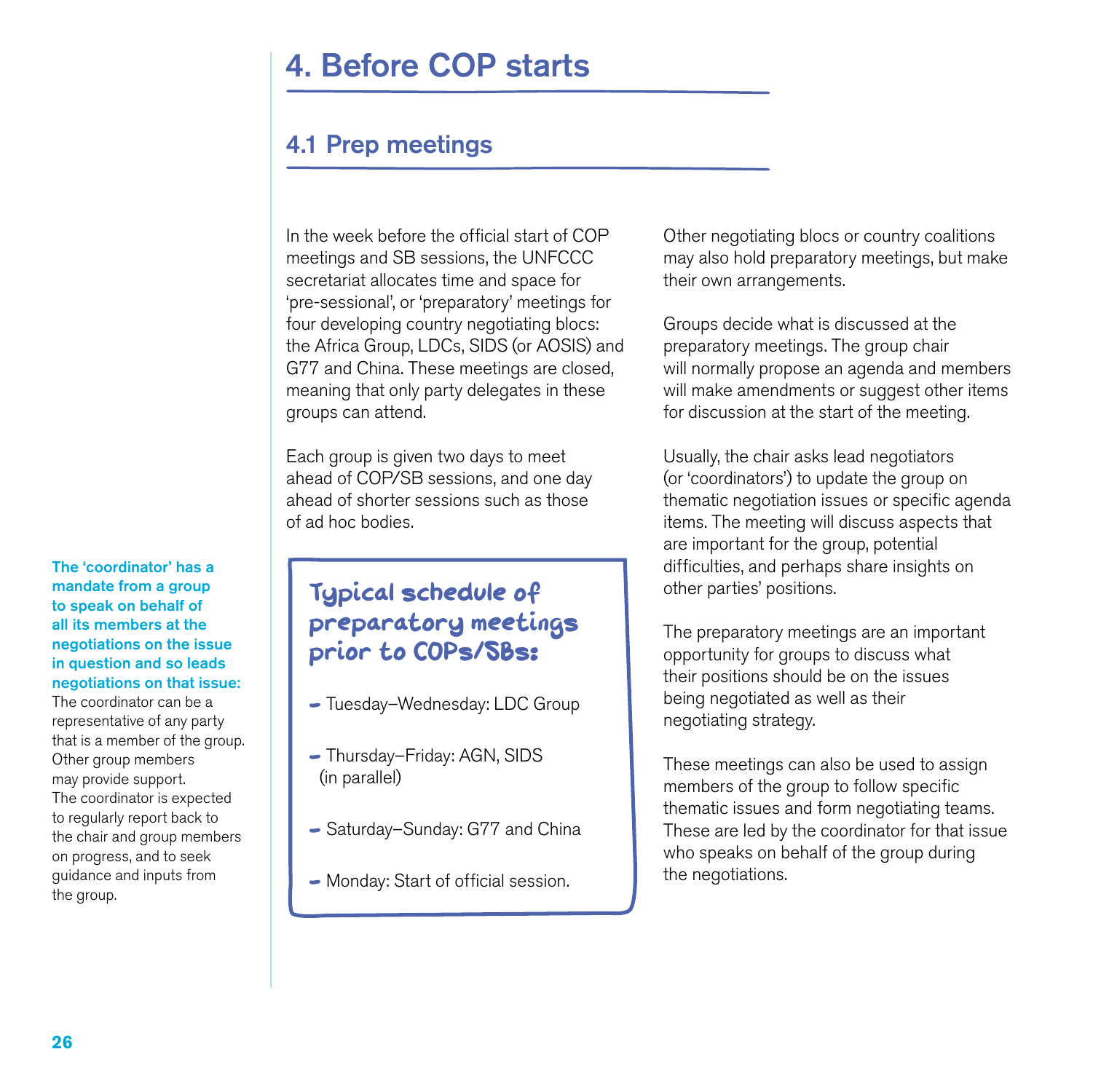## 4.2 Arriving at COP

COP sessions are held once a year, usually in November or December, bringing together some 20,000 delegates or more to make progress on achieving the aims of the UNFCCC.

### Finding your way around

COPs take place in large, often temporary conference venues, sometimes spread across different buildings or halls. Transport from the hotel to the venue is normally arranged by the host country and information is available on the website.

The venues usually have various meeting rooms and spaces, including large plenary halls, delegation offices, 'pavilions', exhibition areas and booths where observer organisations share publications, and of course, places to buy food and coffee. There will also be a computer area, printers, and access to wifi.

Some party delegates have offices (organised and paid for via the secretariat or host country). The secretariat usually provides an office for the chairs of the LDCs, SIDS and Africa Group, as well as the G77 and China.

'Pavilions' seem to become more impressive with every COP. These are spaces within the venue, paid for by either a party delegation or group of parties to showcase climate actions in their country or region, for example. They are usually open to all delegates, and may provide a space to meet informally, or find publications, 'freebies', or a space to relax. Some have restricted areas used for bilateral meetings or as private offices. Others may host side-events.

## Arriving for subsidiary body sessions

#### Subsidiary body (SB) sessions are

usually held in Bonn, Germany, at the World Conference Centre Bonn (WCCB) or 'UN Campus'. Most of the meeting rooms are named after cities where there are UN offices (in German).

#### Finding the rooms:

Printed maps showing the layout of the rooms are normally available — and are displayed around the venue. Signs indicate the way to the main meeting rooms, and all rooms usually have their name on the door. The host country often arranges for volunteers to help delegates find their way around.

#### Lockers:

There are lockers and coat racks on the lower ground floor of the building; you need a  $€1$ coin for the lockers.

#### Sneak preview:

Maps of the WCCB/UN campus are available online: www.worldccbonn.com/en/ venues/plenary-building/ overall-facility-plans.html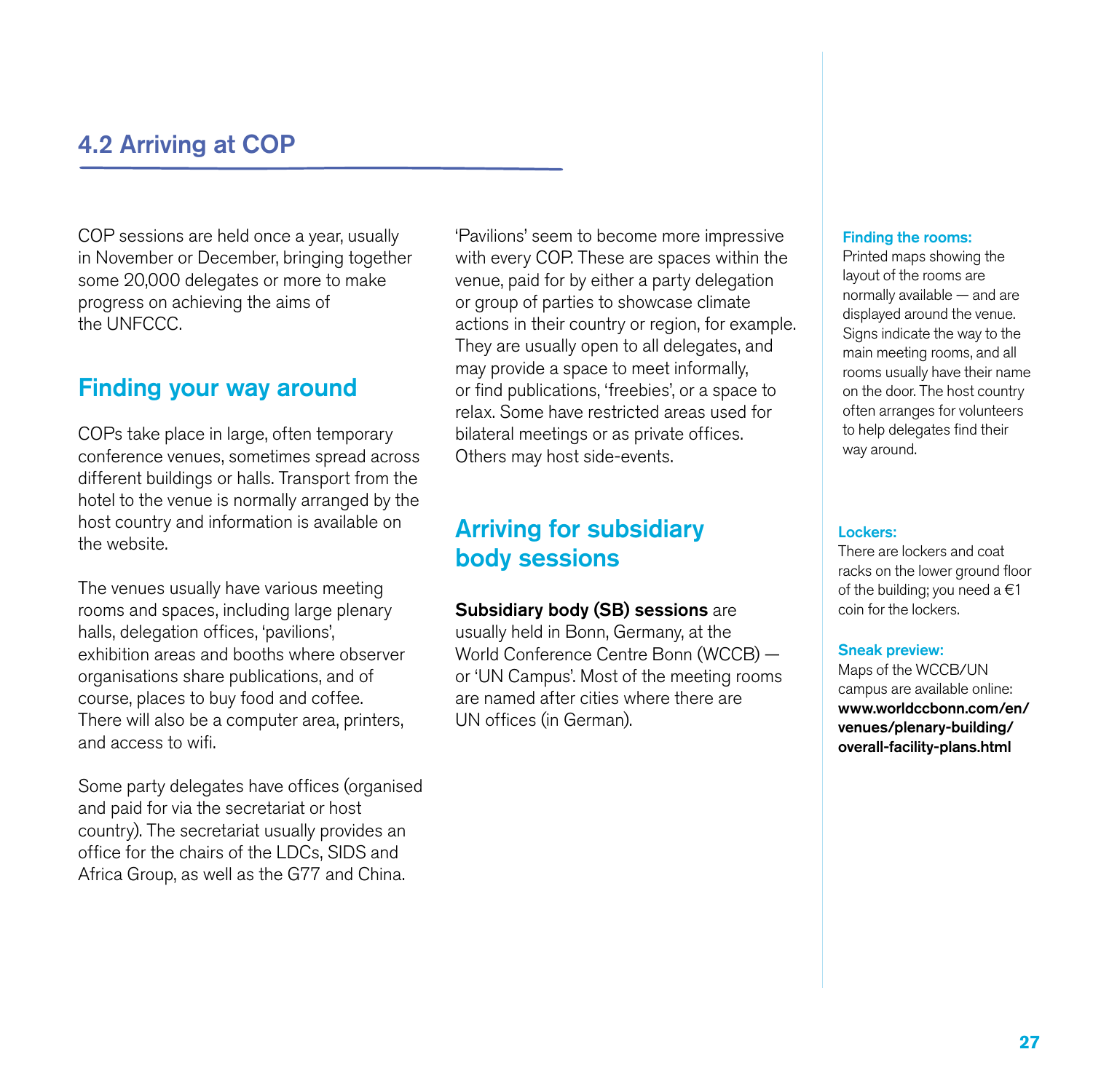## What's going on where?

The business for the day is contained in a daily programme, issued by the secretariat and available on the website the night before or in the early hours of the morning. It's helpful to go through this to get a sense of what meetings will be held that day (for example official side-events, receptions, press conferences, etc).

As the day unfolds, this programme is likely to change (with extra formal and informal meetings added to the schedule) — meetings may also be cancelled, and rooms and times may change.

#### You can get the most up-to-date information about when and where meetings are taking place online.

There are also **screens** around the venue with updated schedules.

Be aware that some meetings may not appear on the daily programme or elsewhere. These include 'informal' meetings like spin-off groups or drafting groups (see page 31).

#### UNFCCC negotiator app



#### Live meeting updates:

Click on 'Schedule of meetings' and then 'Live meetings schedule' on the right hand column of the main UNFCCC meetings page. Don't forget to refresh the page to check for updates.

#### Tip:

A useful new tool is the

#### UNFCCC negotiator app,

available free on Google and iTunes. This provides up-todate information about where and when meetings are taking place, logistics and other information and alerts when new documents are issued.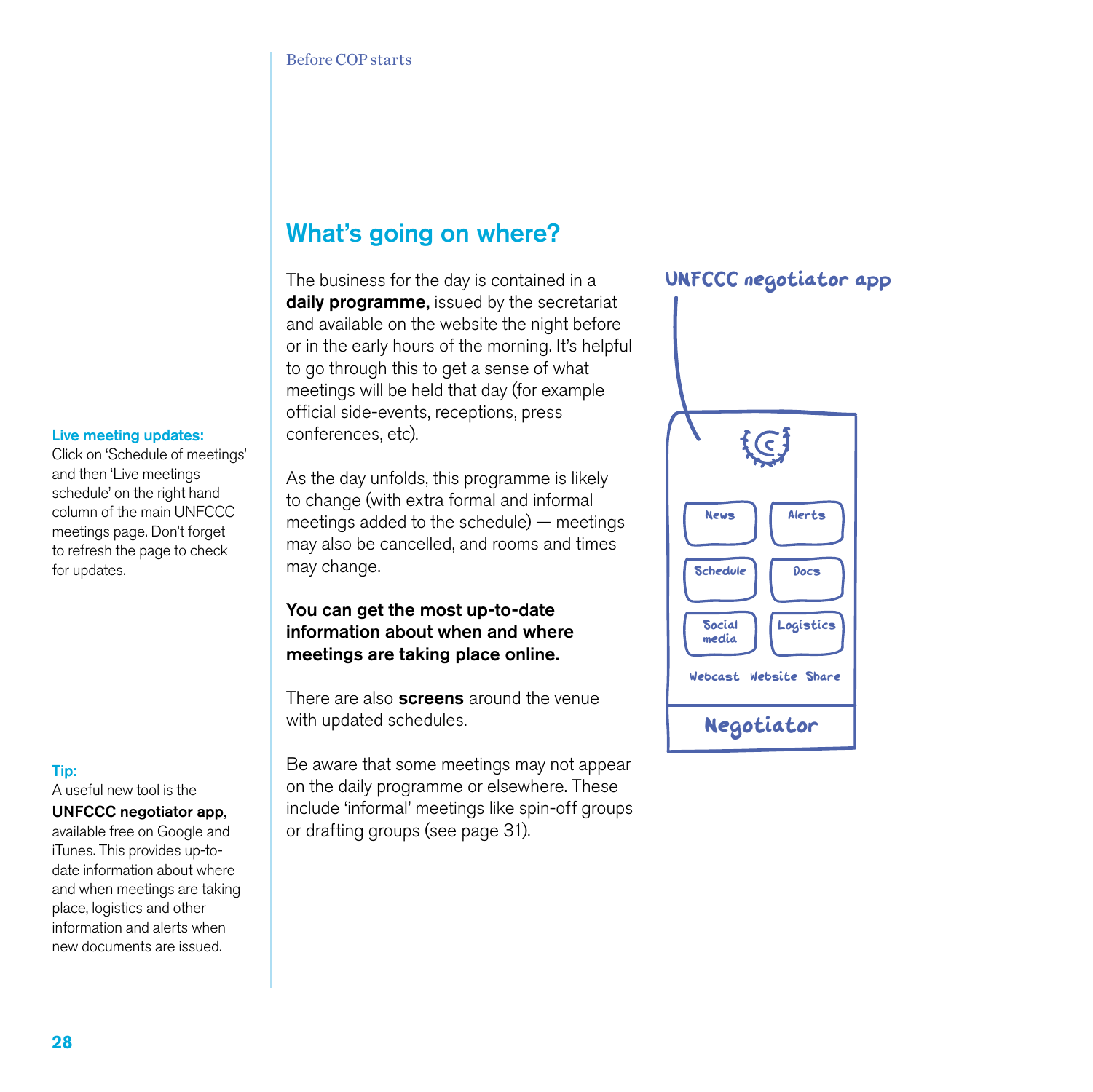## 5.1 What to expect from different meetings

There are many different types of meetings, and these vary in terms of length, how open they are, and whether interpretation will be available, among other things. Some are considered 'formal' and others 'informal' — both are part of the negotiating process. Other meetings, such as **coordination** meetings and bilaterals, are important as well. We look at these four broad types of meeting in turn below.

## Formal meetings

#### **Plenary**

Plenary meetings are **open to all,** including observer organisations and media representatives (although there are usually restrictions on where they can sit). Plenaries take place in a large hall with country flags arranged in alphabetical order. There are normally four seats per party (two at the table, two behind), and seating at the back for others. Interpretation is usually available, so parties can take the floor or listen to speakers in any of the six UN languages.

Each body has to meet in plenary in order to adopt agendas, agree on other procedural matters, and adopt decisions or conclusions. This is because all parties must be included. Two plenaries will not usually take place at the same time.

A session usually begins with an **opening** plenary (of the COP, CMP, CMA and/or other body) and remarks from the current COP president, incoming COP president, and the executive secretary of the UNFCCC secretariat. Parties will then adopt the agenda, and deal with other procedural matters such as electing officers for the COP bureau. The COP president (who chairs COP/CMP/ CMA plenaries) or the relevant chair of the body may make proposals regarding the session and parties may respond. Finally, the president will invite parties, followed by observers, to deliver statements.

## Draft Rules of Procedure:

The opening session of the COP will always include a short segment to consider the Draft Rules of Procedure. This is because the Rules of Procedure of the UNFCCC have not been formally adopted. Although the Draft Rules of Procedure (contained in FCCC/CP/1996/2) are applied, parties have never been able to agree on Rule 42, which deals with voting on substantive matters. Consequently, all decisions on substantive matters under the UNFCCC, Kyoto Protocol and Paris Agreement require consensus to be adopted.

#### Statements:

Statements for plenary sessions are usually prepared and read out. Group statements will have been carefully crafted and agreed by all group members before they are delivered by the chair or spokesperson. Statements are usually made available on the UNFCCC website after the session.

#### The order:

The order in which parties take the floor depends on a certain protocol — groups speak first, followed by individual parties (if they wish to speak). The Group of 77 and China, as the largest group, is given the opportunity to speak first if it has asked for the floor.

#### Interventions:

Delegates can make 'interventions' in response to what has been said. These are not prepared in advance and while they may be made in plenary, they are more common in smaller meetings.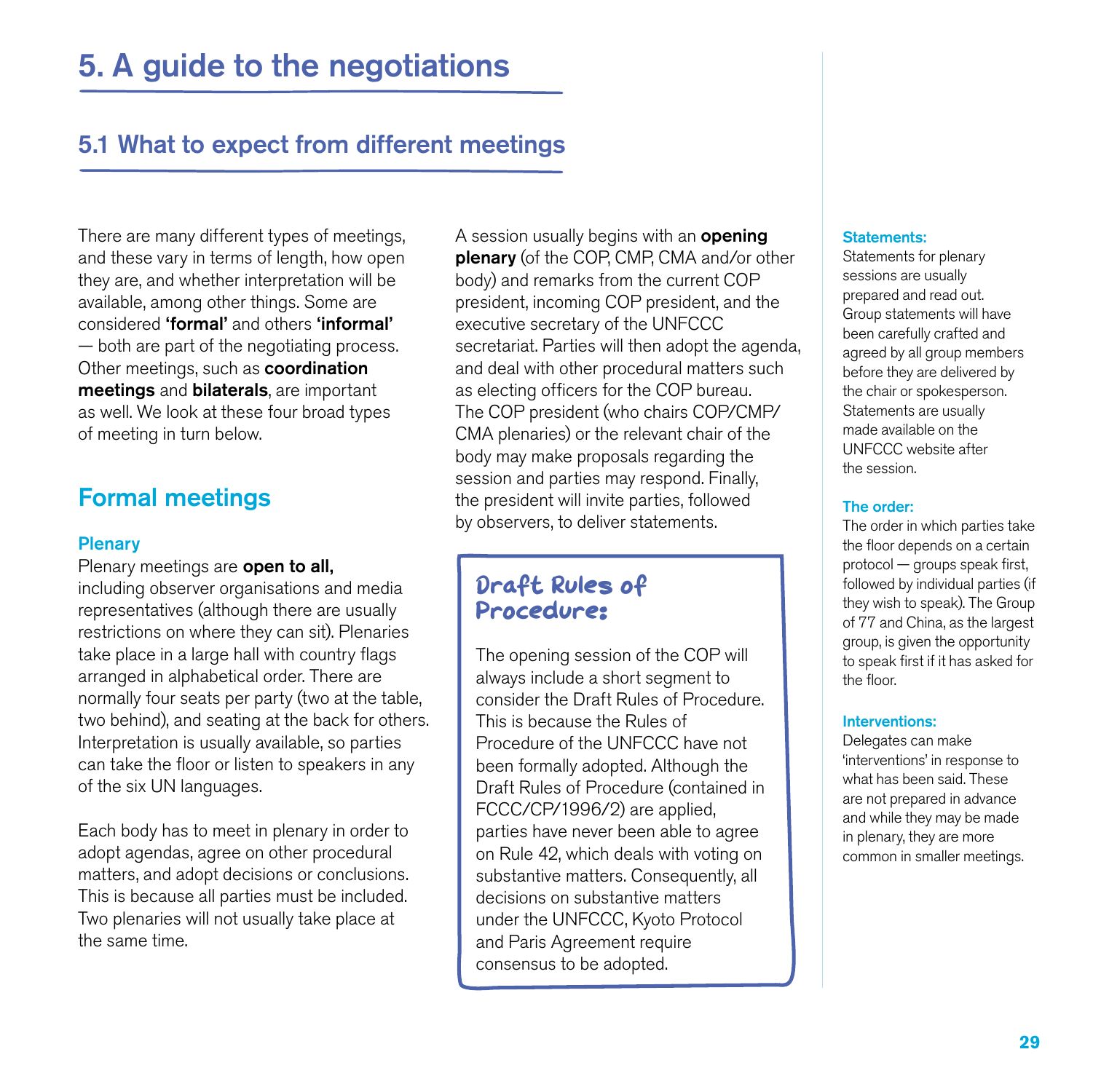#### 'Suspend' and 'close':

When the Ad Hoc Body on the Durban Platform for Enhanced Action (ADP) met leading up to COP21, the co-chairs decided to 'suspend' the meetings at the end of each session rather than 'close' them, so that meetings at the following session could resume more promptly without having to adopt a new agenda.

The COP president or chair of a body may call for one or more stocktaking meetings over the course of the session, bringing parties together to assess progress on a certain issue. Parties may ask the president or chair for an alternative way forward. These stocktakes usually also take place in plenary.

The **closing plenary** is usually when formal decisions or conclusions are agreed. The decision texts or draft conclusions are negotiated in smaller meetings and then forwarded to the COP president (or SB/ad hoc body chair) and subsequently adopted at (usually) the closing plenary. The closing plenary will often also include remarks by the COP president and executive secretary, as well as statements by parties and observers.

## Point of order:

A delegate may at any time (in plenary or other formal and informal meetings) raise a 'point of order' by asking for the floor and making a 'T' sign with his or her country placard or hands. A point of order is usually raised for procedural matters, for example, regarding how the meeting is being conducted  $-$  it cannot be about a substantive issue in the negotiations. Whoever is chairing the meeting must immediately give the floor to the delegate raising the point of order, and decide how to proceed.

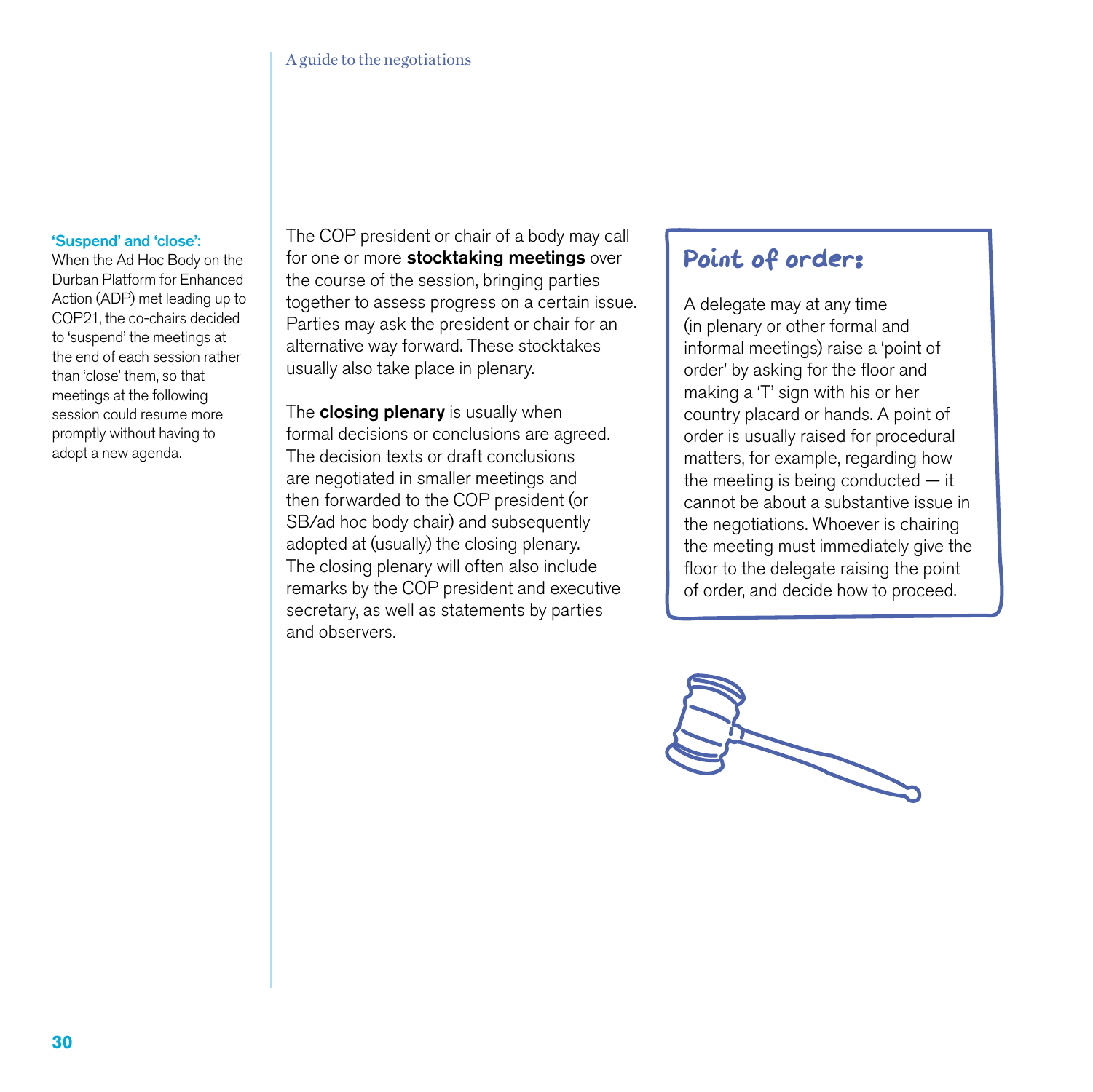#### Contact group

The COP/CMP/CMA (or SB) often decides in plenary that certain agenda items or sub-items merit further discussion because they are likely to lead to a COP decision, either at the current session or imminently. These discussions usually take place in a smaller setting, called a **contact group.** Two people are usually asked to facilitate each contact group — one representative from an Annex I party and another from a non-Annex I party. The contact group comes up with a text  $$ for example, a draft decision or conclusion — which it then forwards to the respective plenary (COP, CMP, CMA or subsidiary body) to be formally adopted (if it's a draft decision) or approved (if it's a draft conclusion). Draft conclusions sometimes include a draft of a decision recommended to the COP/CMP/ CMA for adoption; after the conclusions have been approved in the SB plenary, the draft decision is forwarded to the COP, CMP or CMA plenary for adoption.

Contact groups are open to all parties, but not always to observers. The co-facilitators of the contact group normally make this clear to all parties before a meeting. Observer organisations are normally allowed to attend the first and final contact group meetings.

There is usually no interpretation available for contact group meetings. Negotiations take place in English and negotiating text is always drafted in English. Translations of draft decisions and conclusions are issued shortly before they are adopted or approved.

### Informal meetings ('informals')

It's also possible that one of the SB chairs introduces an agenda item at plenary and proposes that it be discussed through informal consultations, without convening a contact group. This is usually done if it's not absolutely clear from past decisions or conclusions that discussions on this item will lead to a new COP/CMP/CMA decision. These informal consultations may result in SB conclusions, with a recommendation for further discussion, prior to (ideally) adopting a decision at specified COP session. These meetings can look similar to contact groups (with two appointed co-facilitators, and parties represented around a table and sitting behind country flags).

#### Need to know:

Informal meetings are not listed in the daily programme and won't always appear on the screens (especially if they are convened shortly before taking place). They are announced in the larger meeting (eg the contact group) and normally also via email. Make sure the delegates facilitating the contact groups or informal meetings on the items you follow (or the members of the secretariat supporting these groups) have your email address. They will typically circulate a mailing list at the first meeting on that agenda item.

#### Non-papers:

Any party (including the chair of a body) may produce and circulate 'non-papers' during sessions, normally with the intention of helping to move discussions forward. These are informal documents that do not have a legal status. Parties may choose to consider them in the negotiations or not refer to them at all.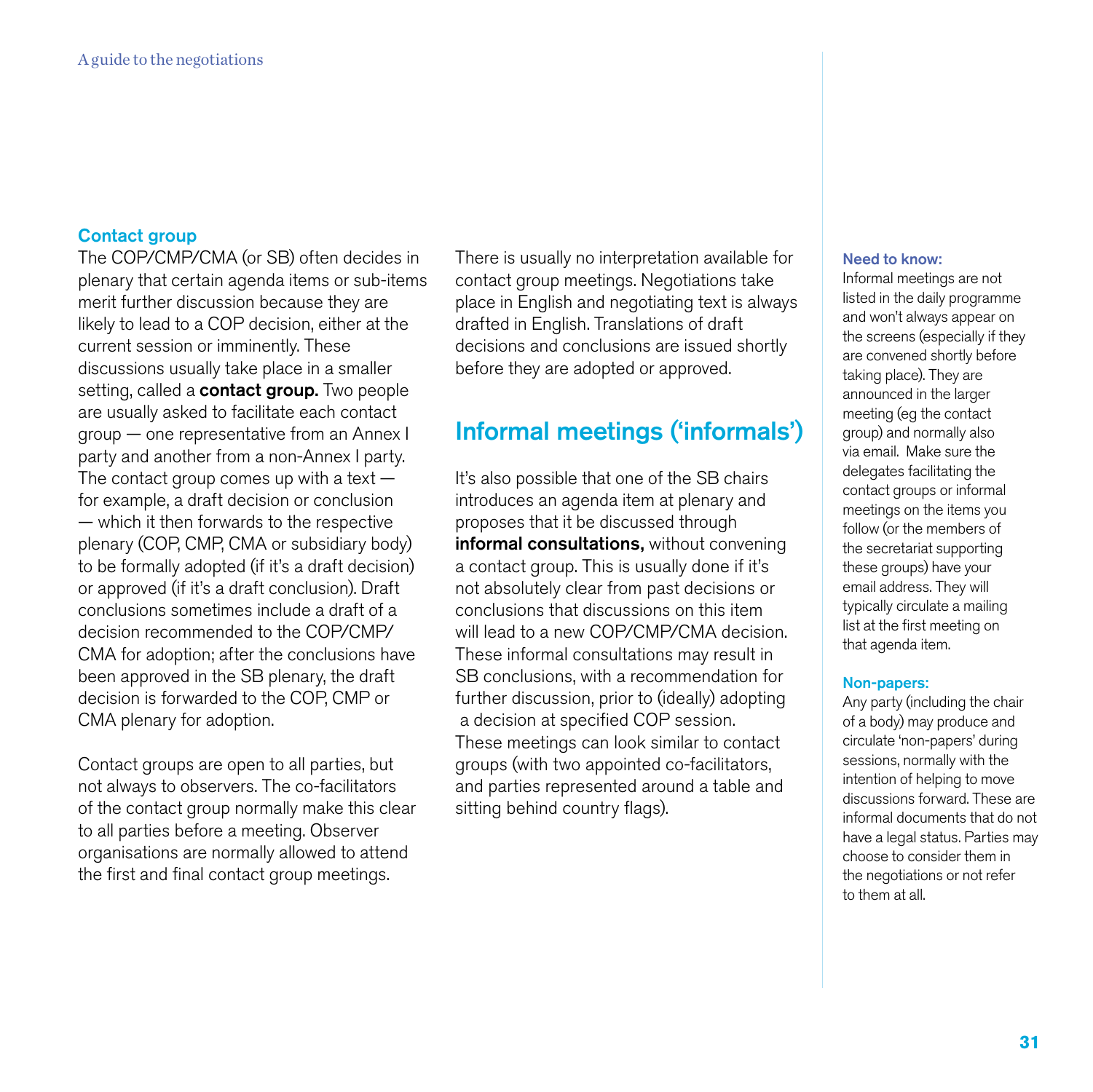#### Informal informals:

Sometimes, there is a need for even further informal discussion among parties to overcome a deadlock in the negotiations. In such cases, the co-facilitators of the contact group may suggest that the parties concerned meet, without anyone necessarily facilitating the discussion (parties will typically do away with country flags and will refer to one another by name) to try to reach a compromise. These meetings are commonly referred to as 'informal informals'. Again, whatever is discussed here gets reported back to the larger contact group setting.

Some of the agenda items or sub-items discussed by contact groups may need further focused discussion, especially if there is an issue that parties are having difficulty agreeing on. The co-facilitators of the contact group may suggest that parties meet outside the contact group to try to find a way forward.

These additional meetings are sometimes also called informal consultations, or spin-off groups. The co-facilitators or one of the parties involved will usually give a brief summary of what was discussed at the next contact group session, to bring everyone up to speed.

Similarly, if parties in the contact group are having difficulty agreeing on an aspect of their draft text (it could be a paragraph), the co-facilitators may suggest that interested parties meet in an informal drafting group. The **drafting group** works to come up with bridging language (ie. language that is acceptable to all sides), which it presents to the contact group for parties to approve (or amend).

The reason for all these informals — and why so many meetings during COP and SB sessions happen in parallel — has mainly to do with the fact that negotiations are so timesensitive. No more than six 'formal' meetings can be scheduled to take place in parallel. Decisions or conclusions must be reached before the end of the session — and because there are so many agenda items (around 100 at COPs) and because many delegates follow multiple items, there's only so much formal meeting time and space each item can be given. More time to negotiate does not necessarily mean better outcomes.

**Summary:** Contact groups and informals take place for each body in the negotiations. All the outcomes of contact group and informal negotiations will be forwarded to the corresponding plenary.

Remember, the COP, CMP and CMA, are the supreme decision making bodies of the Convention, Kyoto Protocol and Paris Agreement; so whatever is approved at one of the SB plenaries will usually also be forwarded to the COP, CMP or CMA plenary for approval (see hierarchy diagram opposite).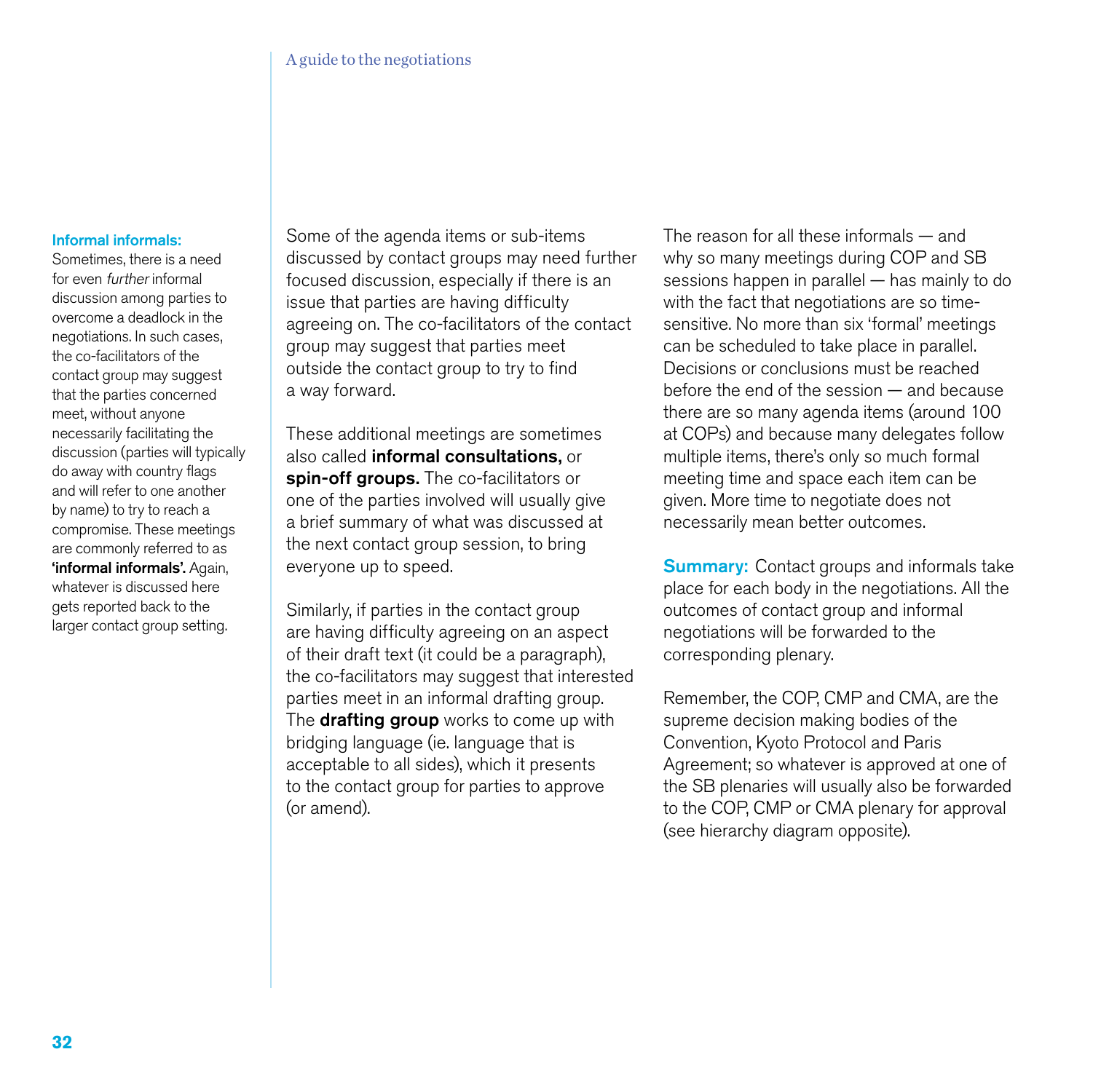## Hierarchy of meetings



#### Note:

- There can be joint plenaries (eg COP-CMP or SBI-SBSTA) to consider an agenda item relevant for both bodies.
- Ad Hoc bodies can be established under the COP, CMP or CMA. They report back to their corresponding body which adopts decisions on its work.
- For information on mandated events, see page 39.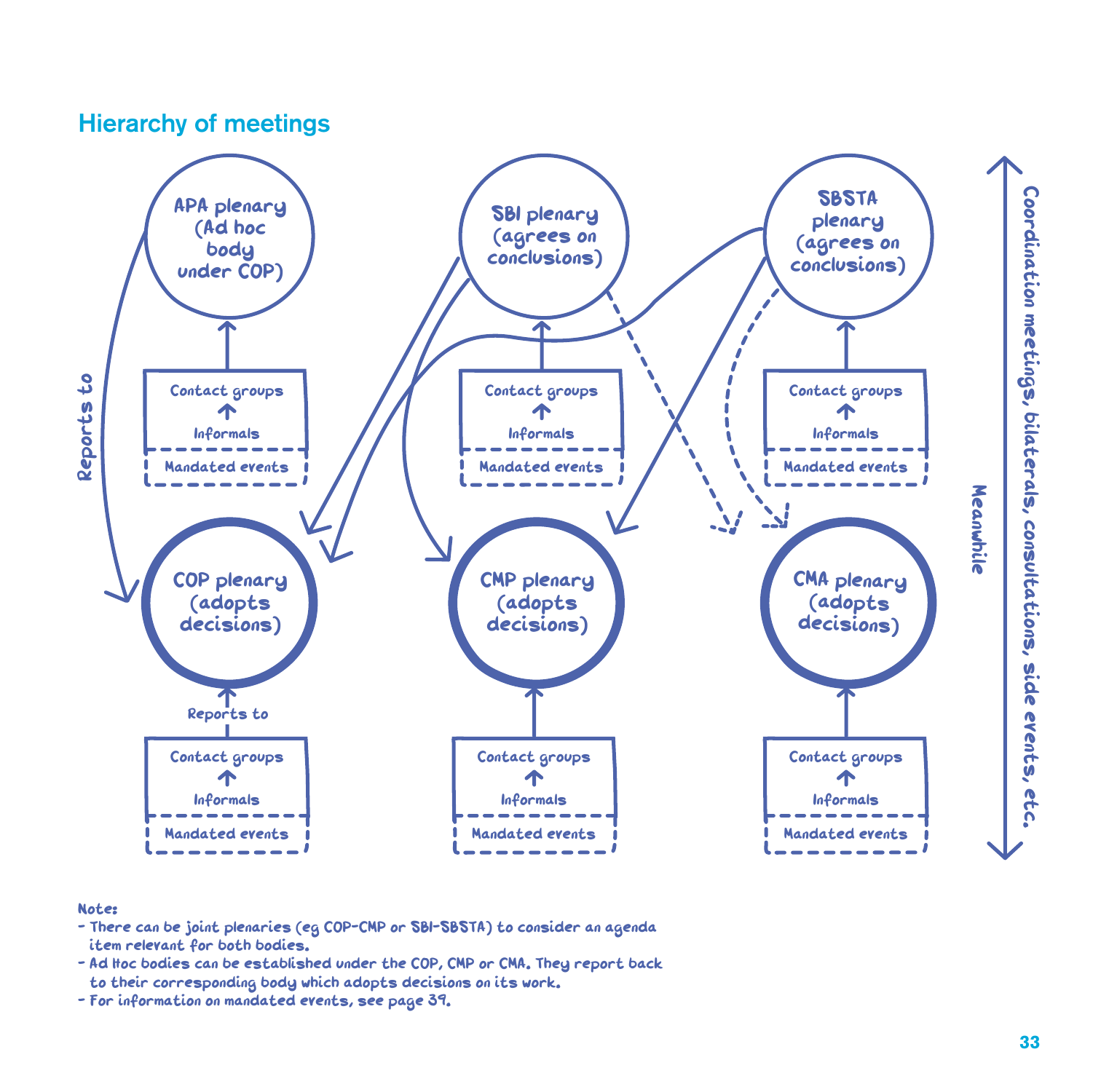#### Top tips:

Make friends! Staying well informed through networking is critical to being a good negotiator. Also, while the negotiations can be tense, bilateral friendships can help build bridges and resolve differences.

When formulating national/ group positions, keep in mind that compromises may be needed in future. Build space for negotiation into your positions.

## Coordination meetings

Group coordination meetings are held daily throughout COPs and at SB meetings. They are open to group members and provide an opportunity to update on what is happening in different meetings and to consult on group positions and the way forward.

The first coordination meeting is usually a preparatory meeting before the official COP or SB session starts (see page 26).

## Daily coordination schedules for the LDC Group, AOSIS and AGN are usually as follows:

- $-$  8–9am: AGN | AOSIS
- 9-10am: G77 and China
- 1-2pm: LDC Group
- 2-3pm: G77 and China
- $-6$ –7pm: AGN | AOSIS
- 7-8pm: LDC Group.

## **Bilaterals**

A party or a group may request a bilateral meeting with another delegation or country grouping. This can be to clarify their position and interests, to find areas of convergence or to share views about ways to overcome negotiating deadlock, for instance. Bilaterals are closed meetings, open only to the delegates who have been requested to attend. Discussions between two or more negotiators can also take place in very informal settings — in the corridors, over coffee, a meal, or a cigarette. Such 'meetings' can be very helpful for delegates to get further clarity on one another's negotiating positions and interests in order to find common ground.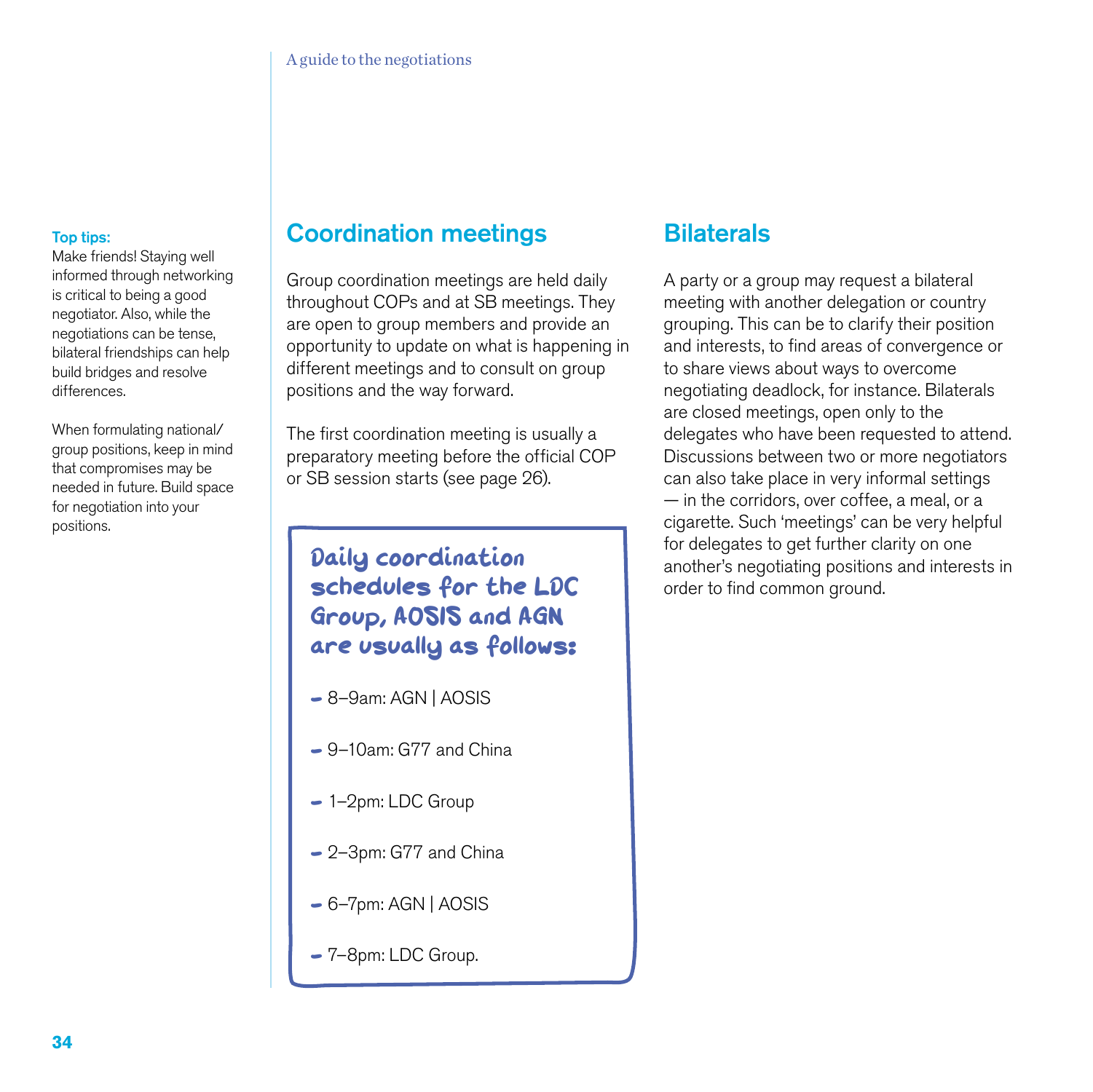## What happens when negotiations get tricky?

Negotiations rarely go smoothly and the COP president or one of the chairs of subsidiary bodies will typically want to conduct consultations with parties during a session, in the margins, to try and find ways to move forward. Who is invited to these consultations depends on who has called for it, but it will usually be the chairs or country grouping spokespeople and representatives of delegations that take a strong position on the issue being discussed.

Bilateral meetings are usually kept small to facilitate discussion. That said, unless the invitation list is made explicit,

there's no hard and fast rule about who should attend and who does not need to. If you want to attend it can be a good way to get further understanding of issues — you may wish to approach the chair or coordinator or your group or your head of delegation, as appropriate.

The G77 and China chair (or chairs of other groups) may also consult with various delegates on an issue that needs resolving within the group. In order to facilitate discussion, a series of consultations will usually be held, involving a small number of people at a time.

#### Friends of the chair:

Sometimes, the COP president or chair will put together a small group of delegates (carefully balanced so that certain interests and views are not excluded or dominant) to help him or her in carrying out consultations or other tasks, often known as the 'Friends of the chair'.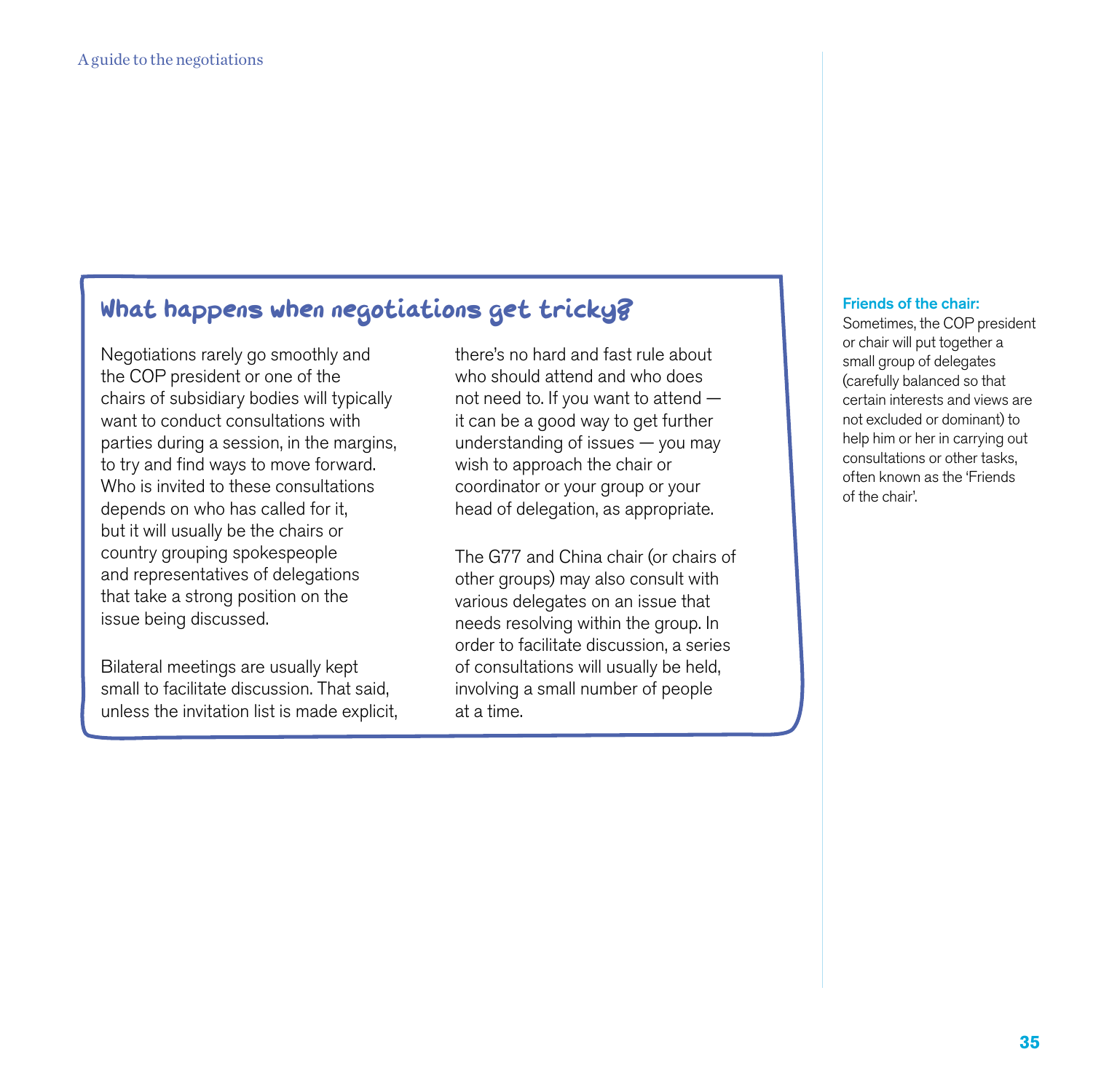## Week 1, day 2

|                                               |                                                         | <b>Notes</b>                                                                                                                                                                               |
|-----------------------------------------------|---------------------------------------------------------|--------------------------------------------------------------------------------------------------------------------------------------------------------------------------------------------|
| $8:00 - 9:00$                                 | Africa Group coordination                               | Updates                                                                                                                                                                                    |
| $9:00 - 10:00$                                | G77 and China coordination                              | Finalising the G77 chair's statement for the SBI<br>opening plenary - text on the screen, running out<br>of time!                                                                          |
| $10:00 -$<br>13:00<br>[Negotiation<br>period] | <b>SBI Opening Plenary</b>                              | Crept out to buy a sandwich before LDC coordination<br>Isatou took notes for me in exchange for a<br>sandwich.                                                                             |
| $13:00-$<br>14:00                             | LDC Group coordination                                  | Adaptation Fund negotiations started while I was in<br>plenary - need to find out what happened.                                                                                           |
| $14:00-$<br>15:00                             | G77 and China coordination                              | Discussions getting detailed. Adaptation<br>. .<br>team is going to use a Google group for<br>updates. Grabbed coffee and some fruit<br>(lunch!) on the way to contact group.              |
| $15:00-$<br>18:00<br>[Negotiation<br>period]  | 15:00-16:00: contact group<br>on agenda item 7(b) (SBI) | Contact group on 'Matters related to LDCs'. I'm<br>supporting Bubu, the LDC lead negotiator. Financial<br>support for NAPAs looks tricky - meeting for<br>informal consultations later     |
|                                               | 16:00-17:00: LDC<br>coordination for adaptation<br>team | LDC adaptation team meeting ahead of the 'LDC<br>matters' contact group. Updates.                                                                                                          |
|                                               | 17:00-18:00: informal on<br>agenda item 7(b) (SBI)      | Informal consultations - important to have a clear<br>provision on support for NAPAs. The Africa Group<br>coordinator supported us. Success! Report back to<br>the contact group tomorrow. |
| $18:00 -$<br>19:00                            | Africa Group coordination<br>(if applicable)            | Yeh! Informal consultations ended 5 mins early.<br>Time for dinner before coordination!                                                                                                    |
| $19:00 -$<br>20:00                            | LDC Group coordination                                  | LDC coordination - strategy for tomorrow.<br>Daily programme looks like it's going to be a full<br>day for the adaptation team!                                                            |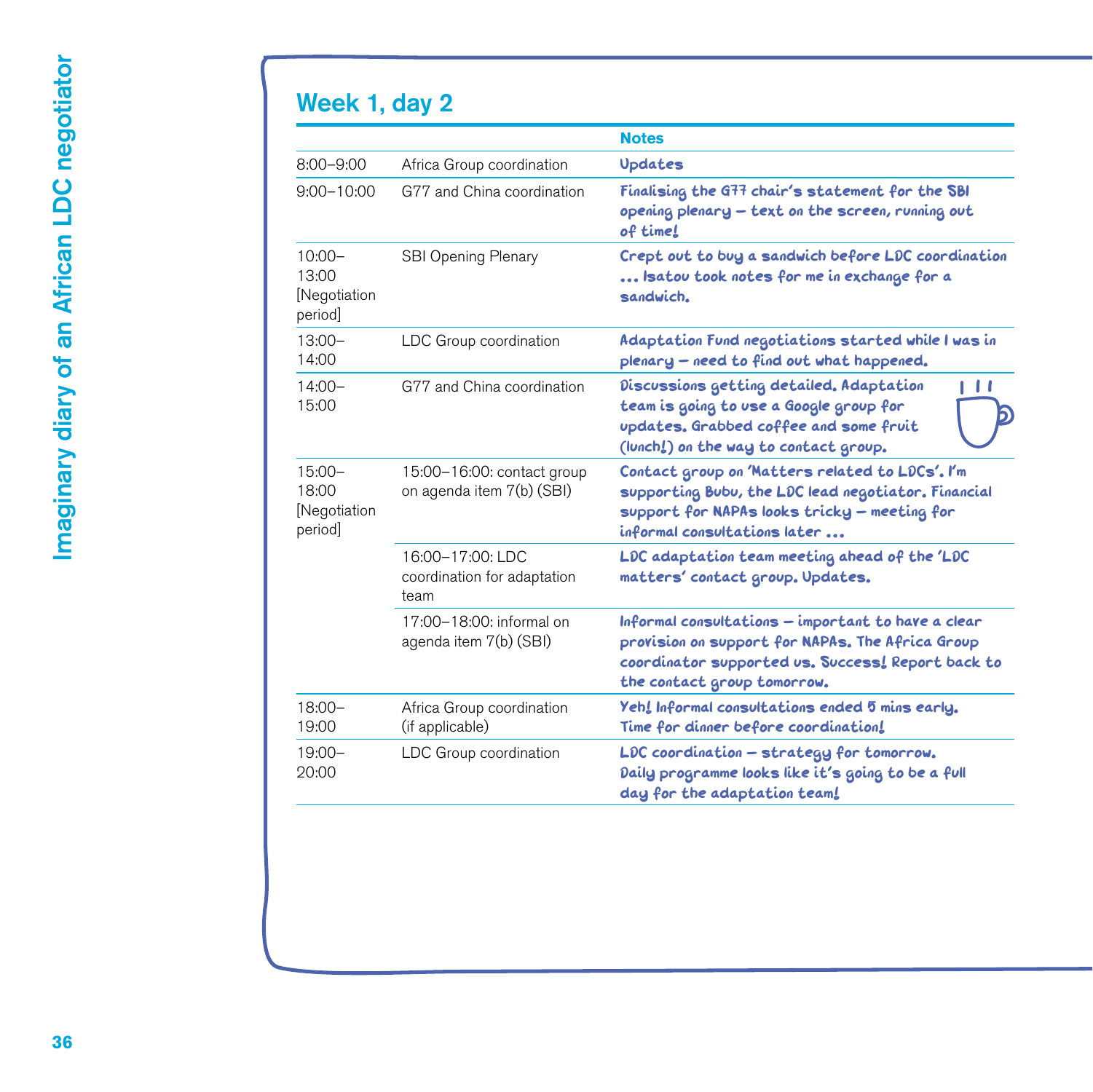## Week 2, day 4

|                                         |                                                                   | <b>Notes</b>                                                                                                                                         |
|-----------------------------------------|-------------------------------------------------------------------|------------------------------------------------------------------------------------------------------------------------------------------------------|
| $8:00 - 9:00$                           | Africa Group coordination                                         | Crazy, crazy, crazy. Here until lam!                                                                                                                 |
| $9.00 - 10:00$                          | G77 and China coordination                                        | G77 chair reported back - COP president wants<br>views from all parties. Left early for a quick G77<br>adaptation team meeting before contact group. |
| 10:00-13:00<br>[Negotiations<br>period  | 10:00-11:00: contact group on<br>agenda item 7(b) (SBI)           | Nearly done on 'Matters related to LDCs' – only 4<br>paragraphs left to agree on.                                                                    |
|                                         | 11:00-12:00: informal<br>consultations with COP<br>president      | COP agenda item 3 stuck  COP president wants to<br>meet with LDC Group. Invited to join meeting. :)                                                  |
|                                         | 12:00-13:00: final contact<br>group on agenda item 7(b) (SBI)     | 'Matters related to LDCs' is done! Facilitators will<br>take the draft decision to the SBI plenary<br>this afternoon.                                |
| 13:00-14:00                             | LDC Group coordination                                            |                                                                                                                                                      |
| 14:00-15:00                             | G77 and China coordination<br>– EU bilateral                      | Joined LDC chair for bilateral with the EU on<br>agenda item 3. Tricky. And getting hungry!                                                          |
| 15:00-18:00<br>[Negotiations<br>period  | SBI plenary<br>15:00-16:00: contact group<br>on COP agenda item 3 | Discussions don't seem to be going anywhere                                                                                                          |
|                                         | 17:00-18:00: informal<br>on COP agenda item 3                     | Starting to make progress!                                                                                                                           |
| 18:00-19:00                             | Africa Group coordination                                         | Meetings with the COP president. And a hot meal!                                                                                                     |
| 19:00-21:00<br>[Negotiations<br>period] | 19:00-21:00: informals<br>(19:00-20:00 LDC Group<br>coordination) | Informal scheduled during coordination – this makes<br>things so hard. Itad to split the delegation.                                                 |
| $21:00-$                                | Informal continued                                                | The COP president has asked for further<br>consultations with the LDCs at 00:30.                                                                     |
|                                         | 0:30: consultations with COP<br>president on agenda item 3        | Informal will reconvene at 2am. I need to find<br>some coffee or a sofa for an hour's sleep.                                                         |
|                                         | 2:00- : informal consultations<br>resume on agenda item 3         | The COP president issued new text  parties mostly<br>happy, but we're not there yet.                                                                 |
|                                         | 4:30                                                              | Text agreed!!! Closing plenary scheduled for 7:00am                                                                                                  |
| 7:00                                    | COP closing plenary                                               | Session ends. Finally!!!                                                                                                                             |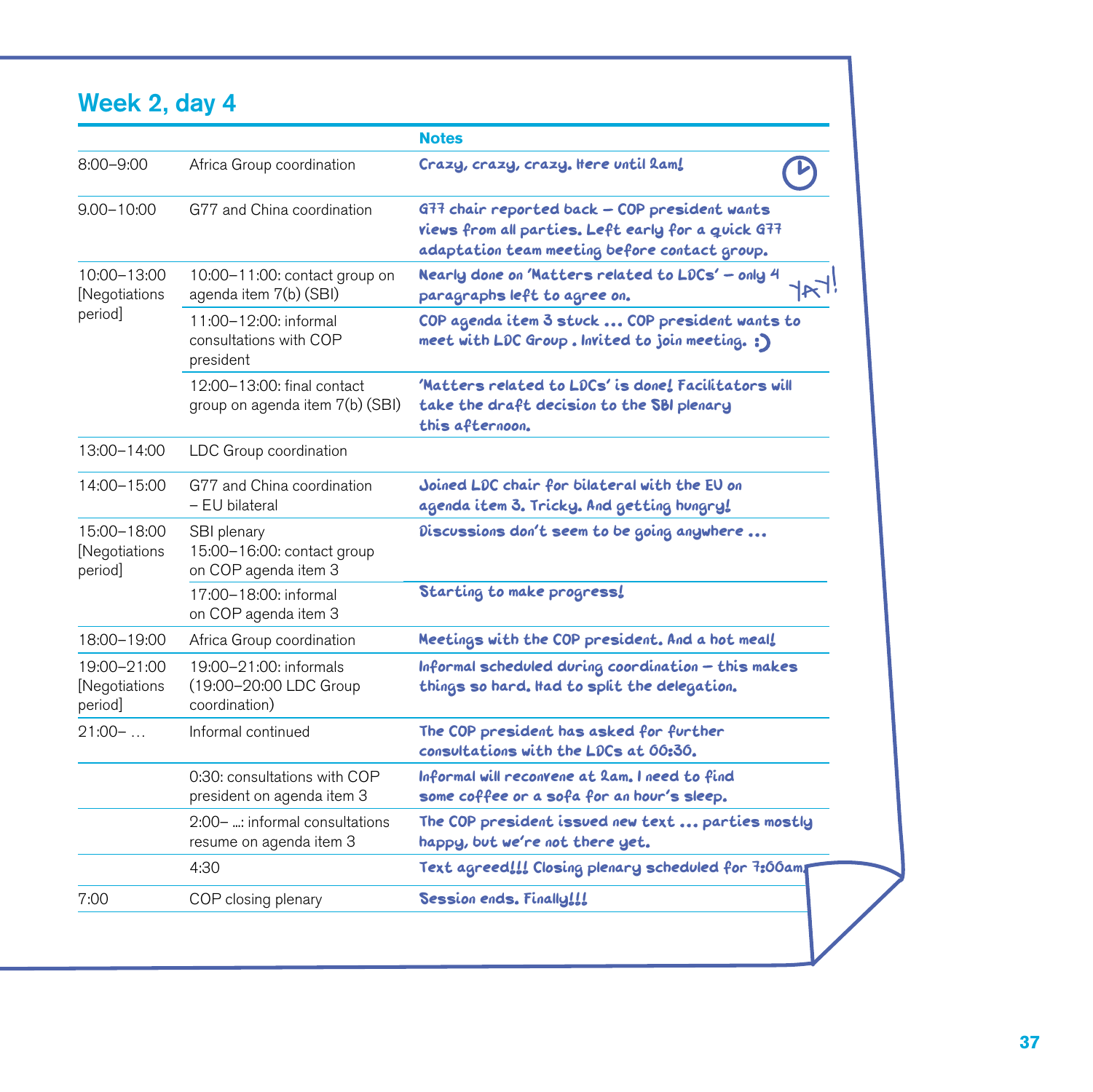## 5.2 Outcomes: What's what?

## **Decisions**

The COP, CMP and CMA adopt decisions and these sets of decisions are the outcome of the COP sessions. They are intended to advance (through commitment to certain actions on various issues) the implementation of the Convention, the Kyoto Protocol and the Paris Agreement.

Decision documents usually start with a 'preamble' which provides background or context and which guides the interpretation of the 'operative' text. The first verb used in preamble paragraphs usually ends in '-ing', such as 'noting', or 'considering'.

The preamble (which in itself has no legal authority) is followed by an 'operative' section with numbered paragraphs. These operative paragraphs are the core of the decision and focus on what parties have actually agreed to do.

Decisions are denoted by a number and the COP, CMP or CMA session at which they were adopted. Although they have titles, they are more often referred to by their number as this is more specific. (eg Decision 1/CP.21: Adoption of the Paris Agreement; decision 1/CMP.11: Report of the Adaptation Fund Board)

Decisions are compiled in the Report of the COP/CMP/CMA at the end of each session. You can also search for them individually on the UNFCCC website.

## **Conclusions**

The SBI and SBSTA each agree **conclusions.** These are the outcomes of the negotiations on the items in their respective agendas. These conclusions have limited legal authority, but include recommendations to the COP. They give an indication of the direction of travel of negotiations on various issues.

Sometimes, conclusions will include the text of a draft decision which the body recommends to the COP/CMP/CMA for adoption.

It's possible for ad hoc bodies to also agree on conclusions.

At the end of the session, each subsidiary body produces a report containing the proceedings of negotiations and the agreed conclusions for each agenda item. Before this report is compiled, stand-alone documents containing the 'draft conclusions' or final agreed text for each agenda item will be available on the UNFCCC website.

Agreed conclusions for each agenda item are contained in the report of each subsidiary body.

#### For more information, see our pocket guide:

Climate negotiations terminology: the pocket guide (in English: http://pubs.iied. org/10148IIED.html and in French: http://pubs.iied. org/10148FIIED.html)

#### New agreements:

Even new agreements have to be adopted by COP decisions. The first operative paragraph of decision 1/CP.21, for example, is "[The Conference of the Parties] Decides to adopt the Paris Agreement under the United Nations Framework Convention on Climate Change … as contained in the annex;".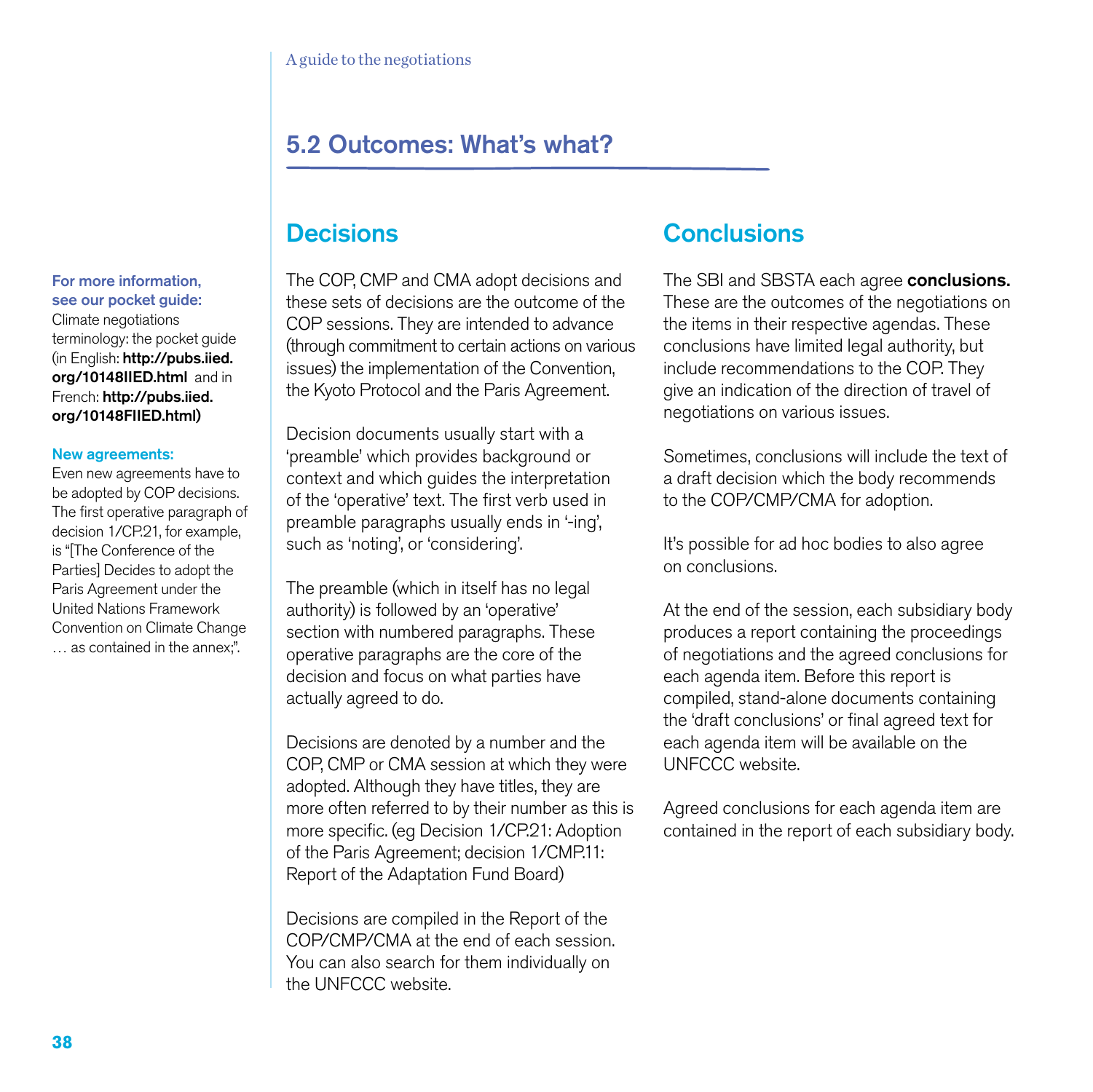## 5.3 Events alongside the negotiations

Meetings, events and activities are often organised alongside the main business of the negotiations, and may provide opportunities for negotiators to further their understanding of issues, or make contacts. These events may be linked to the COP/CMP/CMA process (see Workshops and mandated events below) or may be organised by observer groups.

## Workshops and mandated events

Sometimes a COP/CMP/CMA decision or a subsidiary body conclusion requires that a constituted body (such as the Adaptation Committee, or the LEG) organise a workshop or event at a future negotiating session, usually with support from the secretariat. These events are not a space for negotiations but are meant to support the negotiation process. They may be set up as a way to share experiences, gain clarity on an issue from technical experts, and/or brainstorm about an issue with a view to inform or advance negotiations.

Workshops are usually open to observers and the organisers may also involve representatives from other UNFCCC bodies as well as observer organisations in the workshop. Delegates attending do not necessarily have to speak or participate in their national capacity, but may wish to share lessons learnt to facilitate or advance negotiations on the workshop theme.

## Side events

Side events happen on the sidelines of the official SB/COP business. They are opportunities for parties as well as observer organisations to share their views and work. They also provide opportunities for networking. Negotiators are often invited to participate. Official side events are arranged through the UNFCCC secretariat and take place at the meeting venue (the Blue Zone), so anyone wishing to attend must be accredited (ie. must have a badge). Side events held in the Green Zone are open to all.

The side events schedule is posted on the UNFCCC website. Observer organisations also hold 'unofficial' side events outside the COP venue to open the discussion to people who do not have UNFCCC accreditation.

#### The zones:

The venue where all the negotiations take place is known as the **blue zone.**  You need to be accredited to enter. However, there is also a **green zone,** normally not too far away, which is open to the general public. The green zone is full of exhibits and is a venue for side events as well.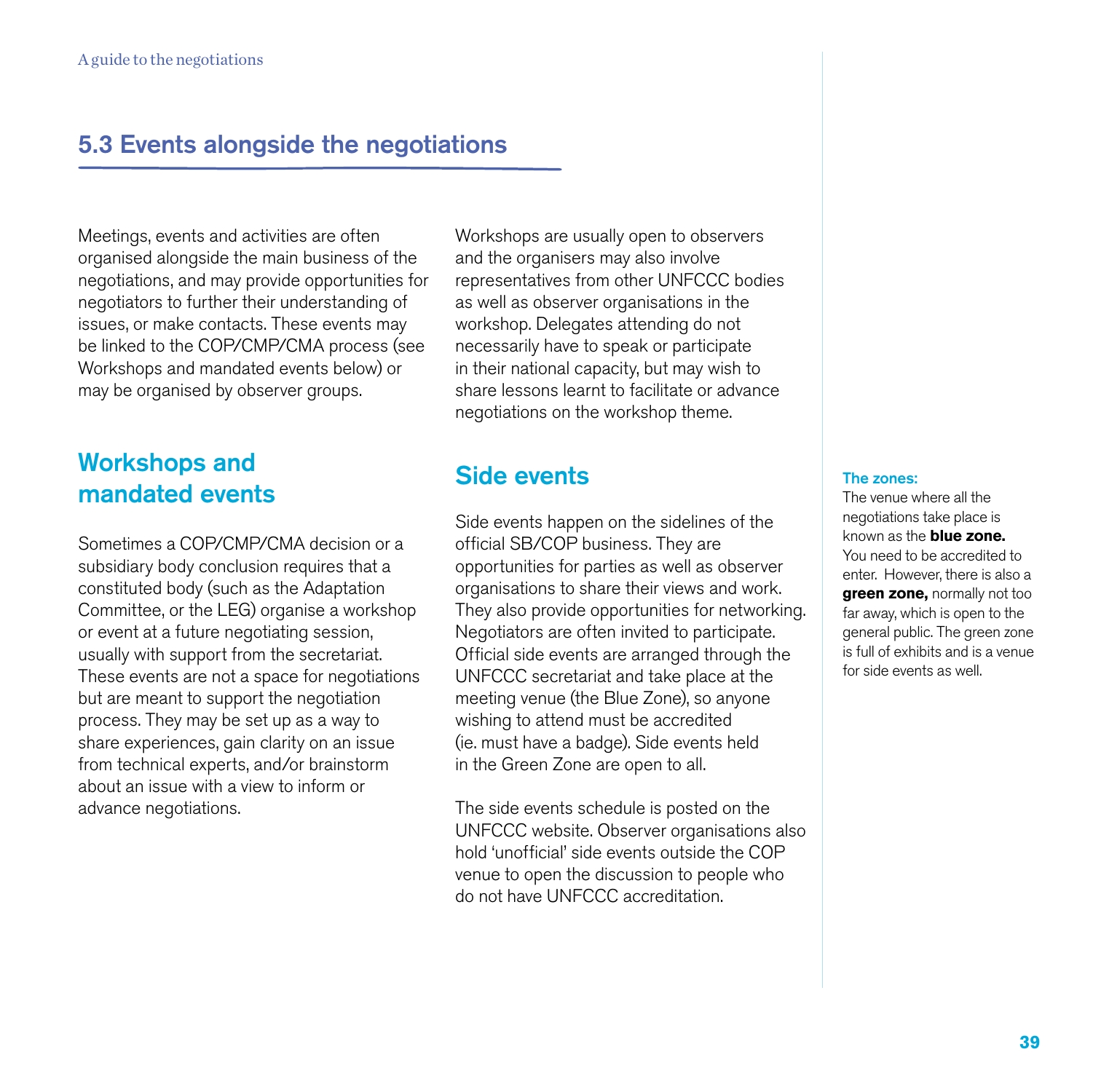#### Press conference rooms:

Press conference rooms must be booked in advance online: http://unfccc.int/press/ items/4862.php

### Press conferences

The UNFCCC process has attracted increasing interest from the media over the years and a large number of journalists are usually accredited to attend COPs and SB sessions and will be following the negotiations. Press conferences are organised through the secretariat — and can be called by an individual party, a group, an informal alliance of parties or by observer organisations. They can be a useful way to raise the profile of a particular issue in the talks. They are usually also webcast so can be followed online. The UNFCCC executive secretary usually holds regular press briefings to update the media on progress in the negotiations.



### **Observers**

Often side-lined, observers in fact play a vital role in the UNFCCC process. They bring a diversity of views, perspectives and expertise to the negotiations, and can help or push parties to be more ambitious in their decisions and actions.

Observers can provide a bridge with stakeholders outside of the UNFCCC process, and this means they can (and do) take on a watchdog role to flag when parties are (in their view) not being ambitious, or not meeting and/ or backsliding on commitments. Or they can highlight ambitious actions and statements to encourage similar behaviour, or amplify the voices of parties and stakeholders that aren't being heard.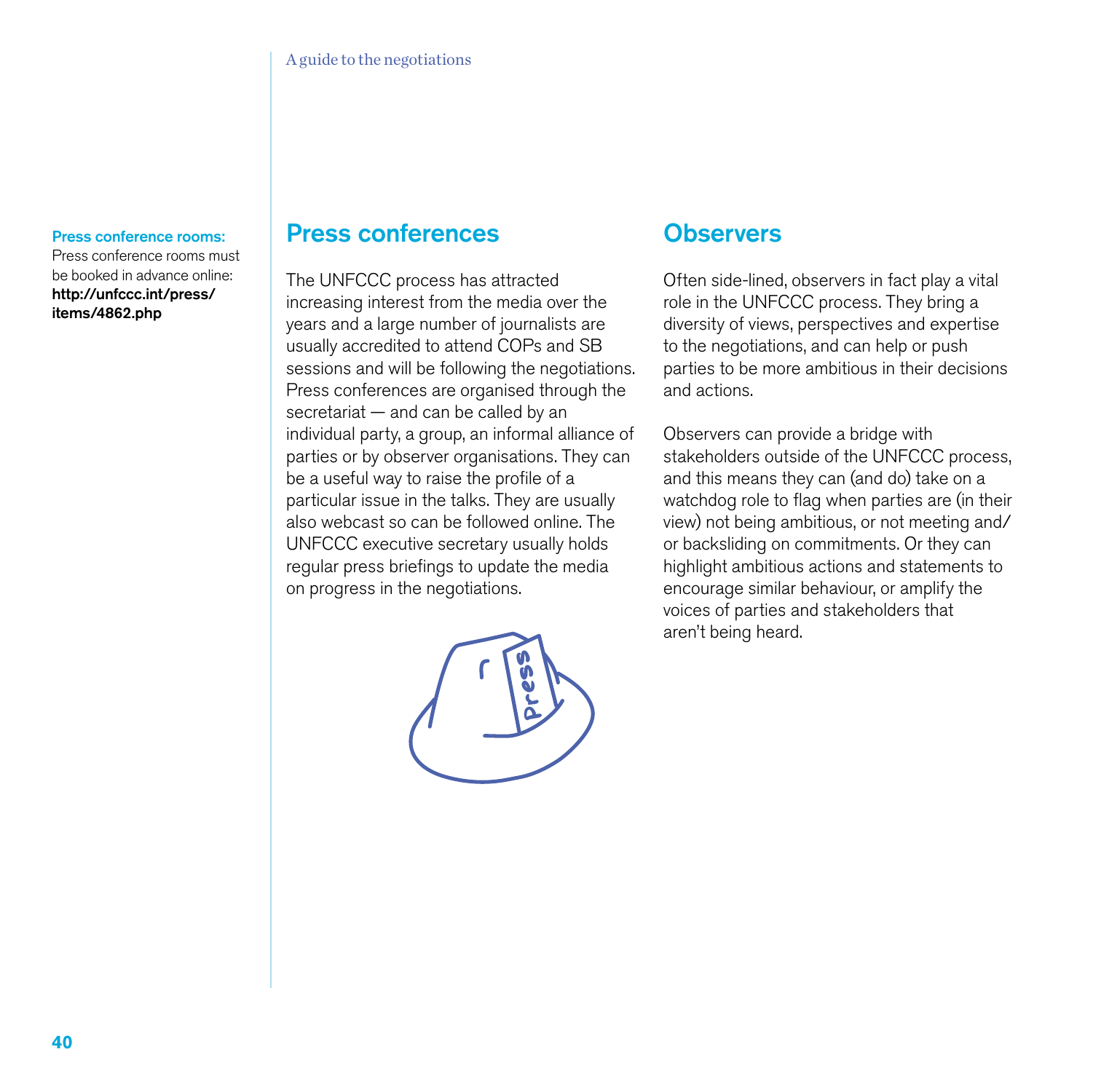## **BINGOS, RINGOS, YOUNGOS...** by parties in negotiations.

NGO observer organisations usually join one of nine constituencies:

- Business and industry NGOs (BINGOs)
- Environmental NGOs (ENGOs)
- Local government and municipal authorities (LGMA)
- Indigenous peoples organisations (IPO)
- Research and independent NGOs (RINGOs)
- Trade union NGOs (TUNGOs)
- Farmers and agricultural NGOs (Farmers)
- Women and gender NGOs (Women and Gender)
- Youth NGOs (YOUNGOs).

# Observers can essentially say 'what cannot be said'

Representatives of observer organisations are sometimes invited to participate in mandated events such as in-session workshops (see page 39) as panellists or to facilitate discussions. They also engage with the negotiations process through side events (see page 39) and often have exhibition booths where they share publications and talk to participants (see UNFCCC website for a list of exhibitors). At COPs, there is usually a very large space in the venue for these booths.

In plenary sessions (time permitting), the COP president or a chair of one of the subsidiary bodies will usually give the floor to a representative of NGO constituencies.

#### Top tip:

Some organisations produce daily publications that summarise what was discussed in the previous day. These can be extremely useful to get an overall idea of how negotiations are progressing.

Look out for the Earth Negotiations Bulletin (ENB), briefings from the Third World Network (TWN), and the ECO newsletters in particular. Printed copies of these daily briefings are usually on tables around the conference venue and at the document centre; you can also find them on their website or get them to your phone through their respective apps.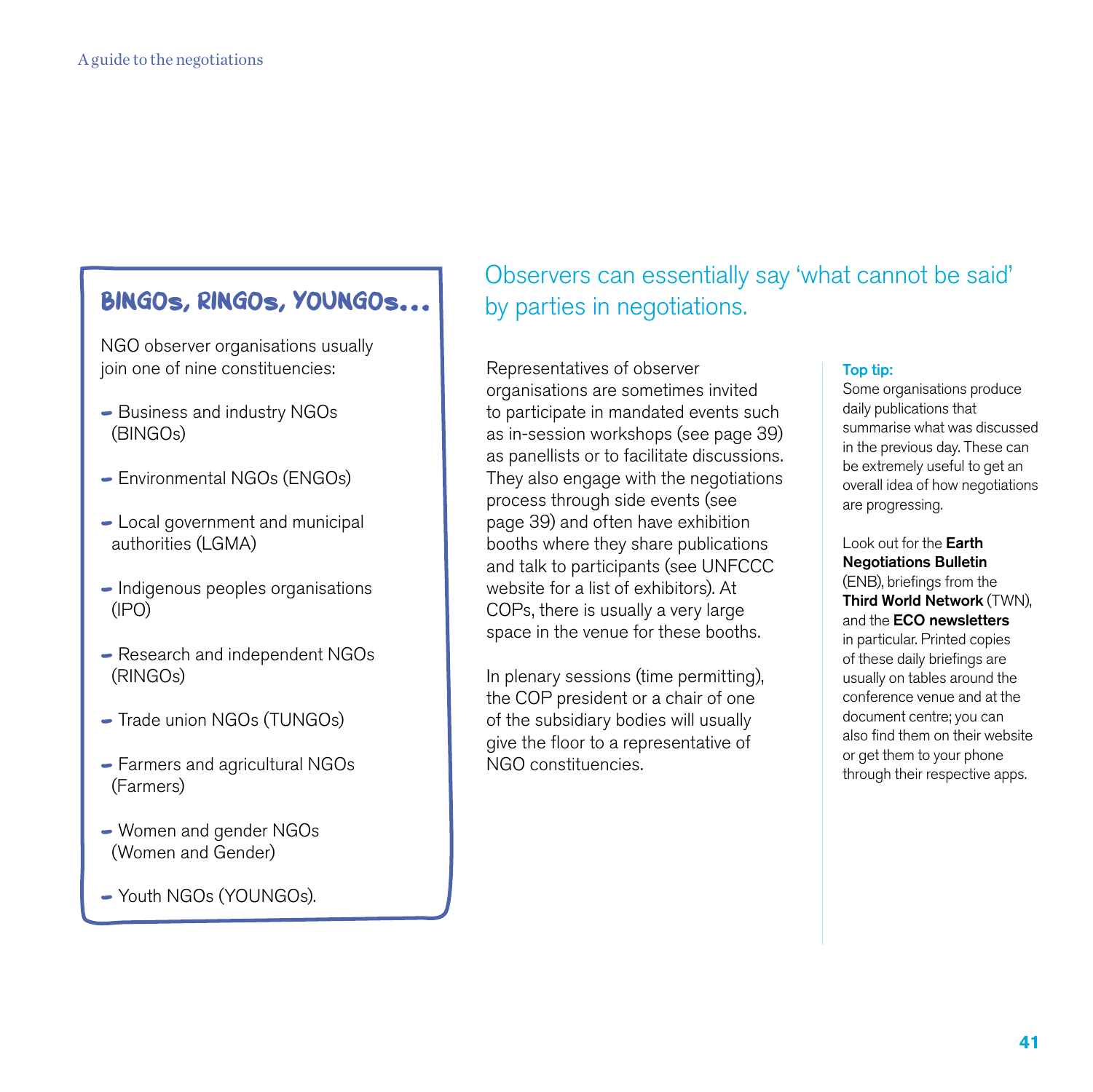## 5.4 Drafting text

Much of the nitty gritty of negotiating happens in contact groups and informals. Usually, at the first few contact group sessions, parties will have a general discussion to voice positions and interests on the issue at hand. Whoever is chairing the discussion (the COP president, the co-chairs of an ad hoc body, or the co-facilitators of a contact group) may also consult in smaller settings with parties, particularly if major points of divergence have already become obvious.

Once this is done, they will usually propose a first version of a draft text (decision, conclusion, or agreement) that tries to reflect what was discussed. Often, they will have invited parties to email them with textual proposals, to help them produce a balanced draft (supported by the secretariat). Parties then start negotiating around this text.

It helps to be familiar with some of the jargon that exists around negotiating text:

'Agreed language': word-for-word text that comes from the Convention, the Kyoto Protocol, the Paris Agreement or any previously agreed decision is often re-used in new decisions, as a way of ensuring that an issue or concept keeps getting highlighted, or to overcome a deadlock.

Square brackets [...]: Bracketing text when drafting means that the wording in the text is not yet agreed and still under negotiation.

'Agreed ad ref.': When a paragraph in a draft text has been finalised but other parts of the text are still under negotiation (i.e. in square brackets), the chair of the contact group might indicate that this paragraph is 'agreed ad ref' (short for ad referendum). By this, it is understood that the paragraphs will not be open for negotiation any longer. This may also be implied simply by the removal of square brackets around the paragraph and within the paragraph.

Preamble paragraphs are referred to as 'PP', sometimes followed by a number; in the final text, the preamble paragraphs will not be numbered.

Operative paragraphs are referred to as 'OP' followed by their number.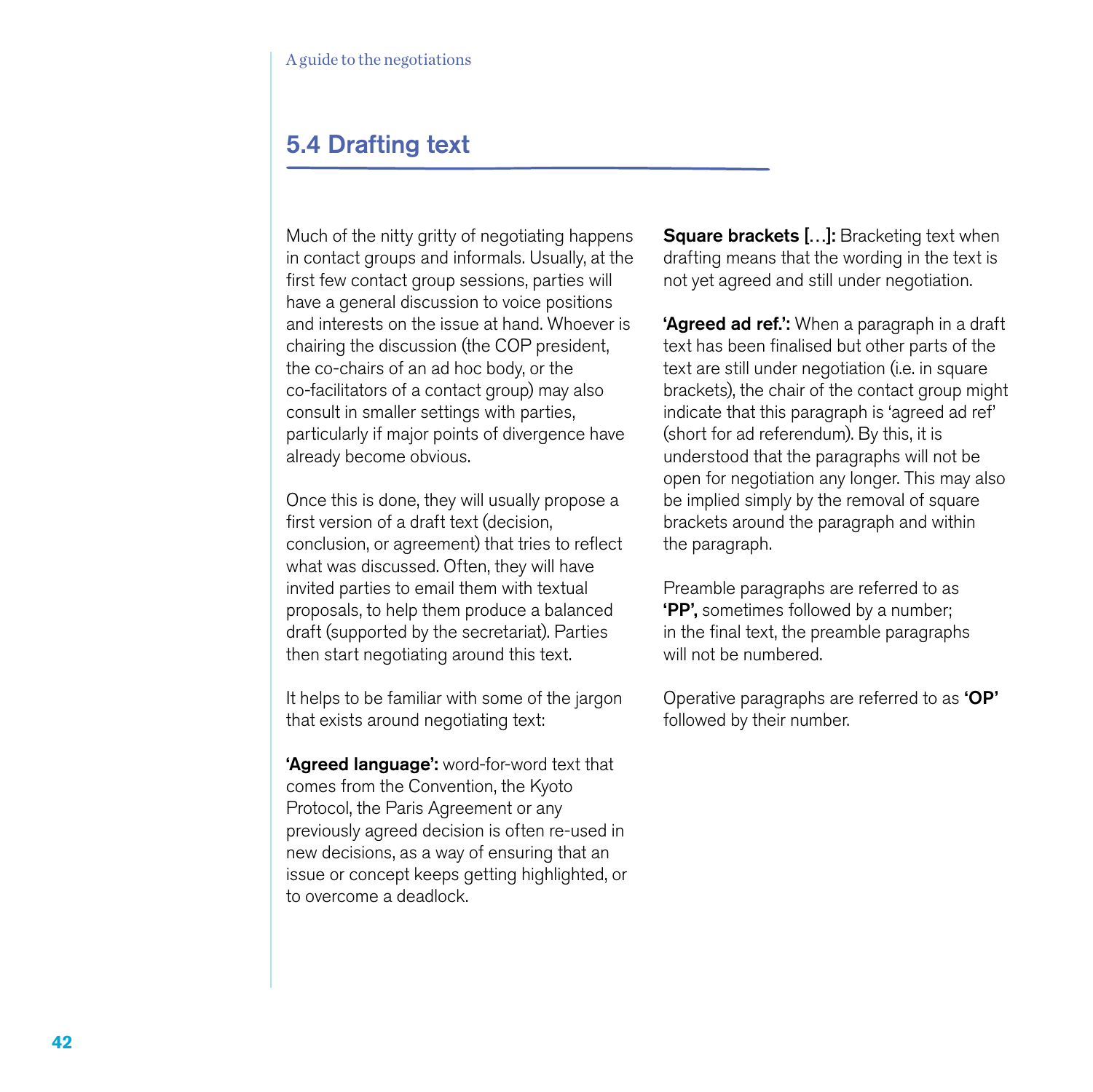## Putting forward proposals for new paragraphs

Parties may wish to **insert** paragraphs in a draft text. To indicate where exactly they would like to do so (and in order for everyone to be able to keep track of changes in the text), they refer to the paragraph that would directly precede their new proposal, followed by Latin numbers:

Bis (2); ter (3); quater (4); quinquies (5); sexies (6); septies (7); octies (8); novies (9); decies (10)

Bis and ter are used the most frequently.

So, if someone says "I would like to propose language for an OP3bis" it means he or she wants to insert a new paragraph directly following OP3 (which s/he would then read out).

The same person or another party may then raise their flag and propose a 'OP3ter', which means that they would like a new paragraph to follow the OP3bis that has been proposed.



Similarly, parties may wish to propose a new paragraph to **replace** one that is in the draft text. They will do so by referring to the specific paragraph followed by 'alt'.

So, if someone says "I would like to propose a PP5alt", it means he or she would like to delete the current PP5 and replace it with a new paragraph.

To take the previous example, a party may also propose a "OP3bis alt" — which would be an alternative to the paragraph OP3bis that another party has proposed.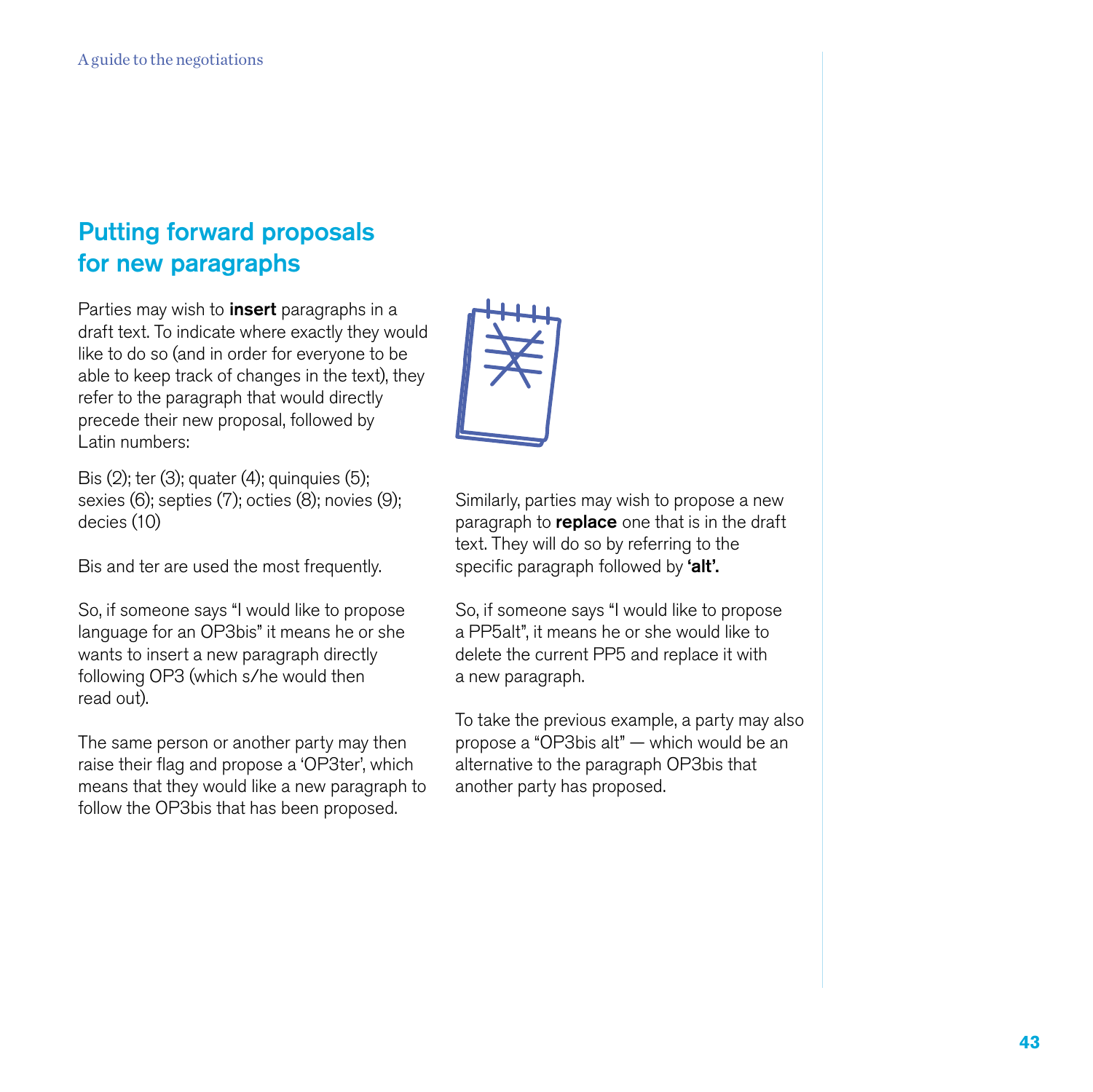## Useful to know: UNFCCC document codes

All official papers (including draft decisions and conclusions, but not non-papers) have document codes in the top right corner of the page. Familiarising yourself with these can help ensure you are looking at the correct document and that you know what kind of document you are looking at. Every code starts with 'FCCC', and is followed by the code for the relevant body and the year the document was issued:

- $-$  /CP/2016/  $-$  for the COP
- $-$  /KP/CMP/2016/ $-$  for the CMP
- $-$  /PA/CMA/2016/  $-$  for the CMA
- $-$  /SBI/2016/
- $-$ /SBSTA/2016/
- $-$ /APA/2016/
- ...or **/TP/[year]** if a document is a technical paper not associated with one particular body.

 After the year, there will normally be a number, or letter and number.

If the code  $-$ /L.  $\ldots$  is used, it means that the document is a draft, with the number denoting the version. You will hear people referring to 'L. docs'. Remember, 'draft conclusions' from a subsidiary body that only need plenary approval to be considered 'final' are still 'L. docs' — you need to know which number corresponds to the latest L. doc that is being forwarded to plenary for approval.

Other useful codes to know:

- -/CRP/- for 'conference room paper', which is a document that parties agree to use in the negotiations
- -/INF/- for information notes such as a synthesis of submissions prepared by the secretariat, or the list of participants for a session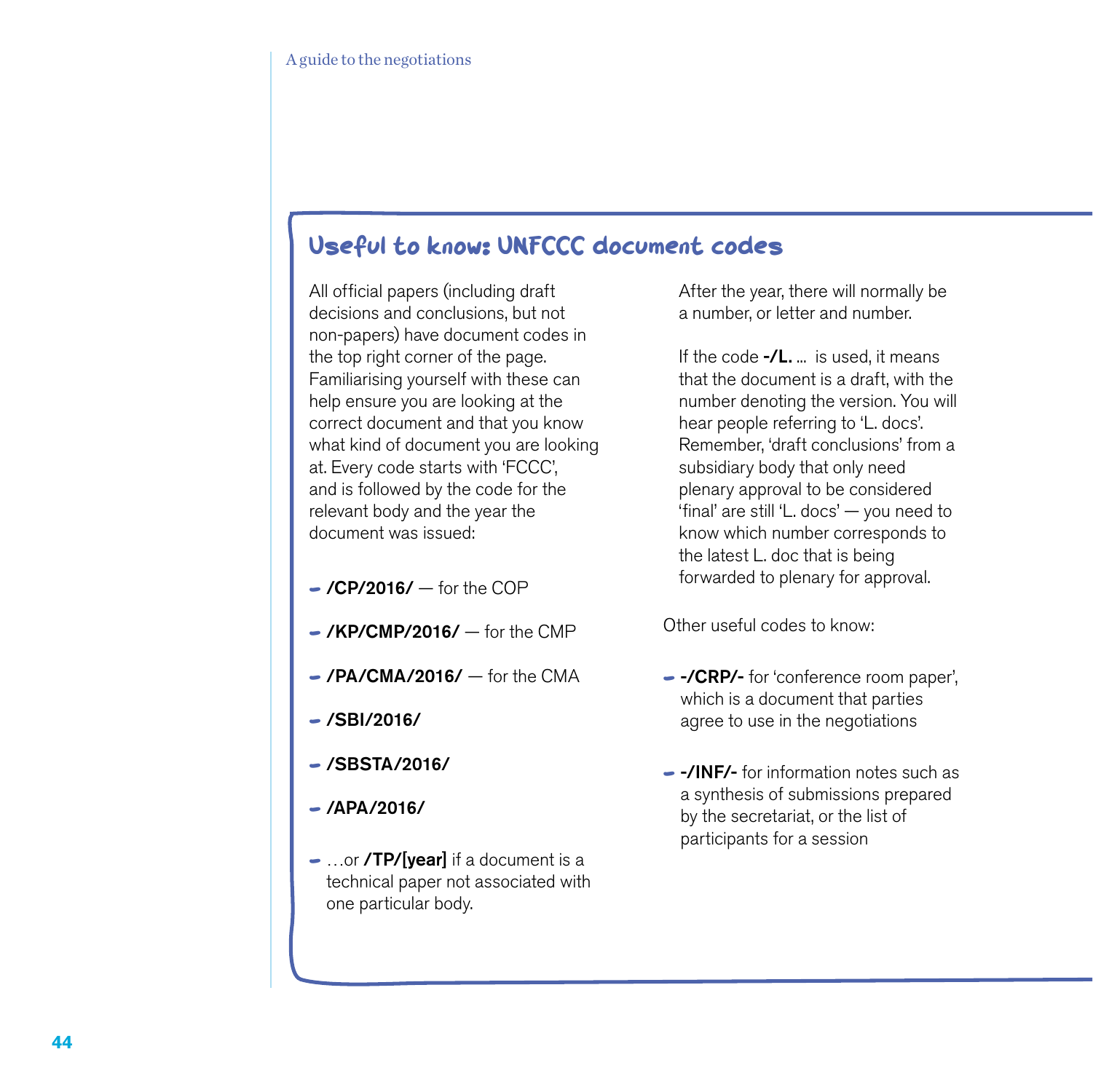- -/MISC/- for miscellaneous documents, such as compilations of submissions from parties and/or observers

Codes may end with:

- -/Add. ... for addendum (usually the second part of a report)
- - / Corr. for documents that needed a correction (which may only apply to one of the translations)
- -/Rev. ... for documents that have had text revised from the previous version

The code for decision 1/CP.21 adopting the Paris Agreement, for example, is FCCC/CP/2015/10/Add.

#### Paper free:

The UNFCCC is trying to go paper-free – providing documents on the website and via apps, and providing "touch-to-collect" technology for digital resources. Hard copies of daily programmes, agendas or draft texts are usually available from the Document Centre (look for this on conference venue maps).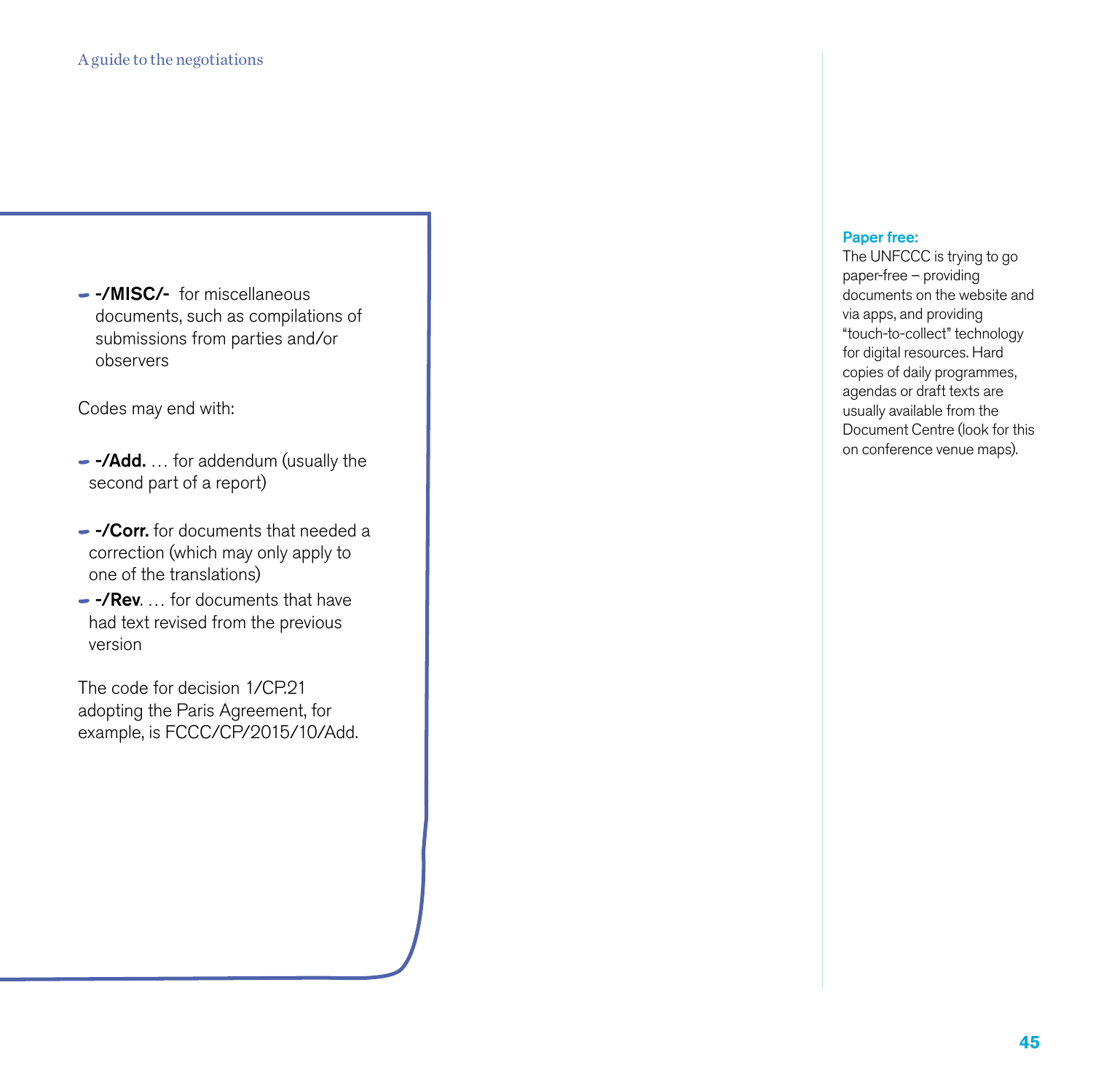## 5.5 How a decision might be reached

Before the session, an 'annotated' provisional agenda is circulated. Parties develop national positions on issues they consider to be of importance.

During preparatory meetings and coordination meetings, party groupings discuss group positions and negotiating strategies for the session.

In **plenary** (and through submissions), parties (including groups) state their positions.

At the plenary, the COP president/SB chairs/ ad hoc body chairs set up contact groups on an agenda item, sub-item, or thematic issue.

In the **contact group**, parties clarify their positions and interests. If an issue seems to need further in-depth discussion, the chairs or facilitators may set up a spin-off group. They may also hold informal consultations with parties.

Parties may also discuss among themselves in informal bilateral meetings or one-to-ones. Spin-off groups report back to the contact group (ideally with a way forward).

The chairs or facilitators of the contact group then put forward a draft text. Parties start to negotiate with the text projected on a screen.

If there is a deadlock around a certain paragraph, the chairs or facilitators may set up a **drafting group** to help produce a compromise text. (Individual delegates may also take the initiative to do this on their own, consulting with others in the margin of negotiations). The drafting group brings their new text back to the contact group (and it is then either accepted or worked on further).

The contact group agrees on a **draft text** (contained in an L. doc). The co-chairs or co-facilitators take this text back to their body and/or to the COP president.

The draft text is taken to plenary, where it is formally approved and adopted. If the text is intended for a COP decision but has only been approved by a subsidiary body, the chair(s) of the body forwards it to the COP and recommends it for adoption. At the COP plenary, the decision is put forward and the COP president gavels to indicate that the decision is adopted.

(Remember at COP sessions, the COP, CMP, CMA, SBI, SBSTA and any ad hoc body will meet in parallel — and the outcomes of their discussions must be brought back to a plenary. Plenary sessions do not overlap with one another, but contact groups and informal meetings will.)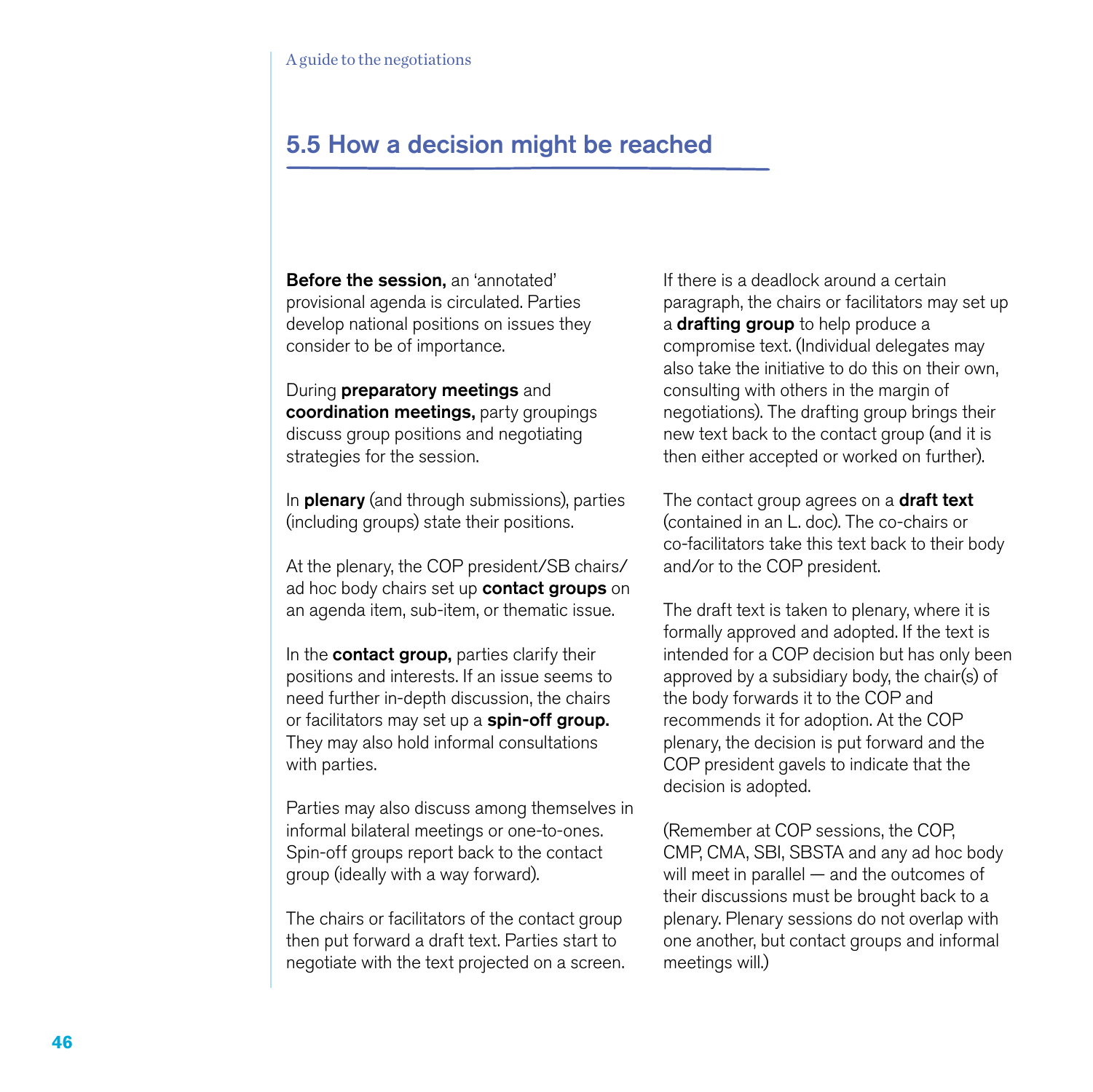## 5.6 Practical tips: during the session

## Make tech work for you.

Download Skype and/or WhatsApp onto your phone or laptop.

Set up or join a WhatsApp group to link with your negotiating team.

Get a local phone / SIM card.

Put a local taxi number in your phone.

Take the chance to sleep when you can.

Don't forget to eat and drink. You won't be effective if you don't.



 $2\frac{2}{2}$ 

### Take care not to fall ill!

Take vitamins or do what helps you stay healthy. The negotiation process will not stop to accommodate delegates who are sick or otherwise absent.

### Make sure your contact details are known.

It's especially important to go to the first contact group or informal. The secretariat will collect email addresses for the group. Those on the list will receive updated drafts of the text, meeting time and room changes, and any other announcements.

Make sure your email, Skype address and phone number are on the appropriate lists in group coordination meetings as well.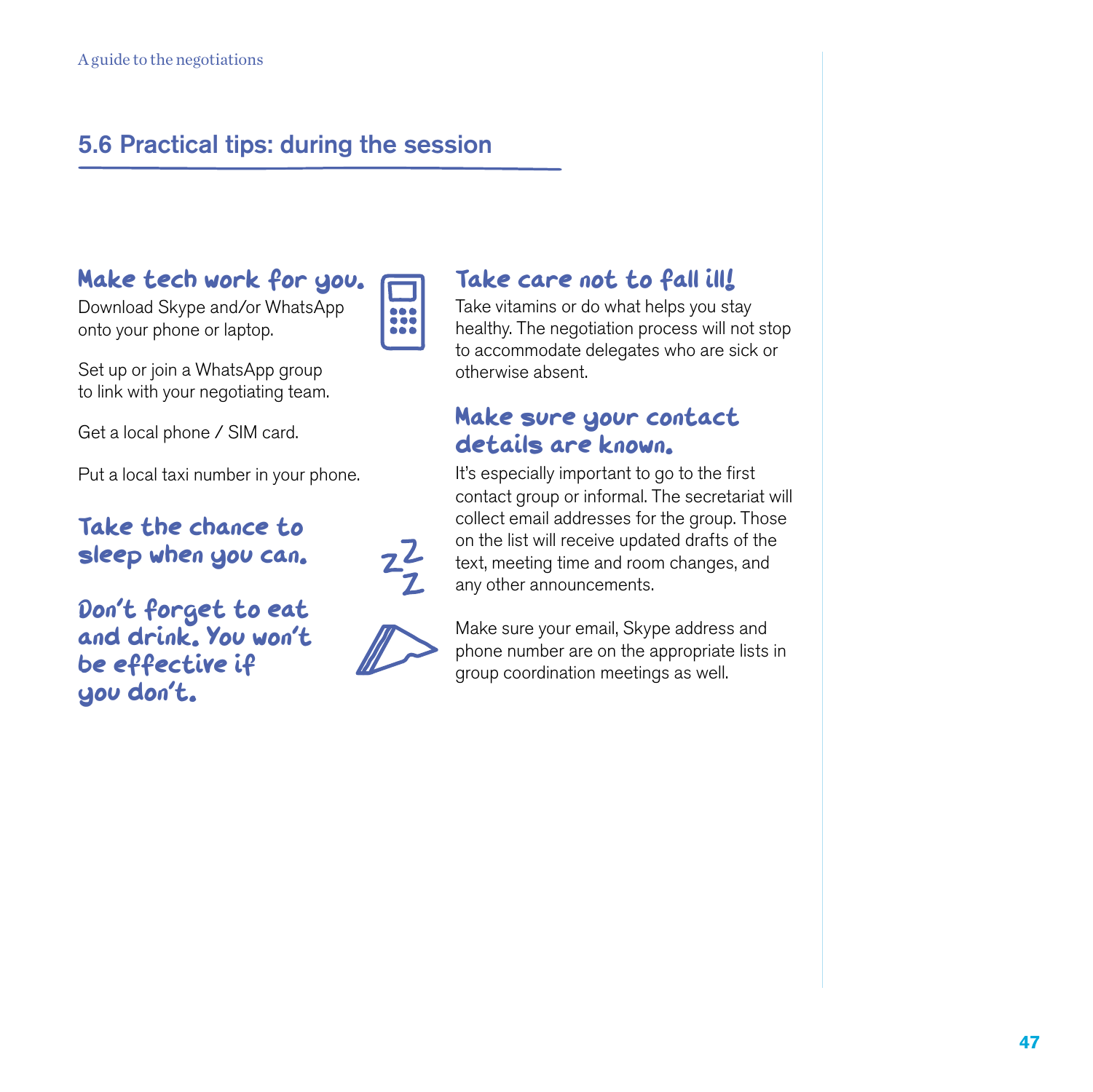## 6. Useful resources

## Our companion toolkits

Abeysinghe, A, Prolo, C, Tenzing, J (2015) Climate negotiations terminology: the pocket guide. IIED, London. http://pubs.iied.org/10148IIED

Abeysinghe, A, Prolo, C, Tenzing, J (2016) Manuel de terminologie des négociations sur le climat : anglais-français. IIED, London. http://pubs.iied.org/10148FIIED.html

Sharma, A, Schwarte, C, Müller, B, Abeysinghe, A, Barakat, S (2015) Pocket guide to the Paris Agreement. ECBI, London. http://pubs.iied.org/G04042/

## **Online**

UNFCCC website: https://unfccc.int

Earth Negotiations Bulletin: www.iisd.ca/enb

ECO (Climate Action Network International): www.climatenetwork.org/eco-newsletters

Climate Home: www.climatechangenews.com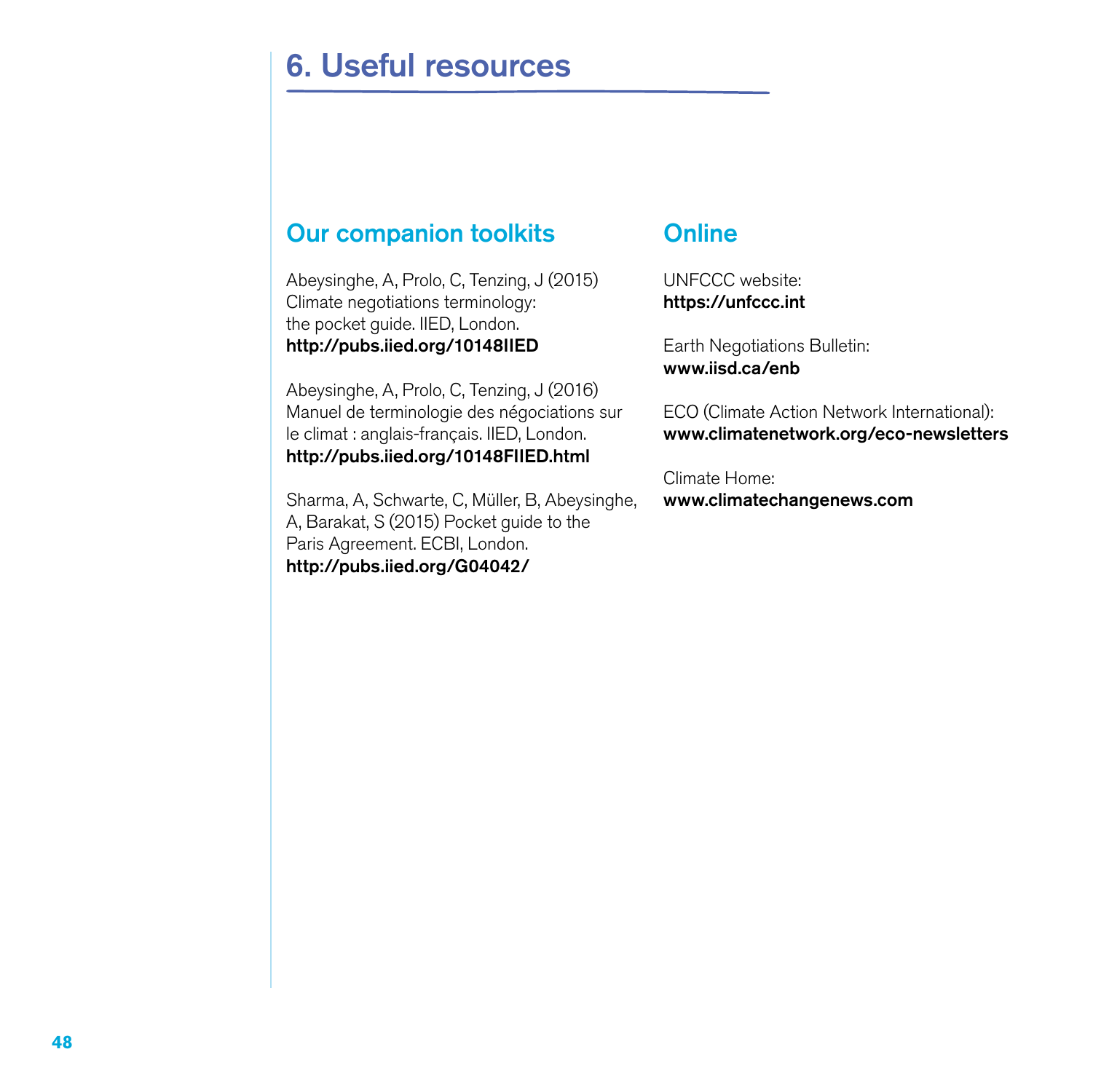## **On Twitter**



Official twitter account of the United Nations climate change secretariat. Also in French (@CCNUCC), Spanish (@CMNUCC) & German (@UNKlima)

#### @UNFCCCDocuments

Notifies followers about publication of UNFCCC in-session documents

#### @enbclimate

IISD's Earth Negotiations Bulletin team at the UNFCCC climate change negotiations

#### @CANIntl

Network of over 950 NGOs fighting climate change. Watch here for updates on UN climate talks, the ECO newsletter, Fossil of the Day & other member activities

#### @IPCC\_CH

The Intergovernmental Panel on Climate Change (IPCC) is the leading international body for the assessment of climate change

#### @PEspinosaC

Executive secretary of the UNFCCC

#### @LDCChairUNFCCC

Chair of the Least Developed Countries Group at UN climate change negotiations, working to secure a strong and fair global deal

#### @SaleemulHuq

Director of ICCCAD and IIED senior fellow, experienced COP observer and campaigner

#### @AchalaC

Legal advisor to LDC chair on UN climate negotiations. Team leader & principal researcher — global climate law, policy and governance @IIED